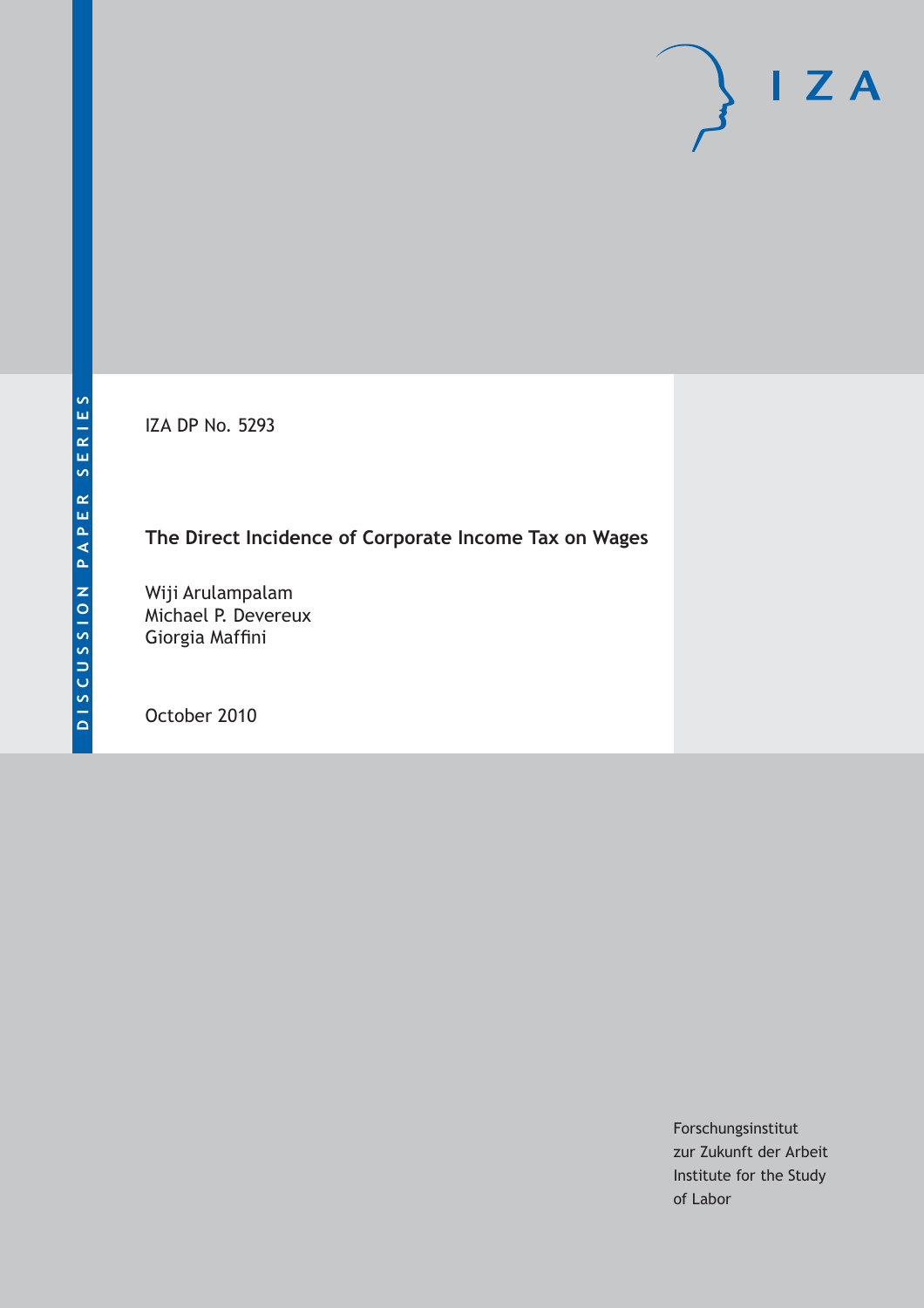# **The Direct Incidence of Corporate Income Tax on Wages**

# **Wiji Arulampalam**

*University of Warwick, Oxford University Centre for Business Taxation and IZA* 

# **Michael P. Devereux**

*Oxford University Centre for Business Taxation, IFS, CESifo and CEPR* 

### **Giorgia Maffini**

*Oxford University Centre for Business Taxation and University of Warwick* 

## Discussion Paper No. 5293 October 2010

IZA

P.O. Box 7240 53072 Bonn Germany

Phone: +49-228-3894-0 Fax: +49-228-3894-180 E-mail: iza@iza.org

Any opinions expressed here are those of the author(s) and not those of IZA. Research published in this series may include views on policy, but the institute itself takes no institutional policy positions.

The Institute for the Study of Labor (IZA) in Bonn is a local and virtual international research center and a place of communication between science, politics and business. IZA is an independent nonprofit organization supported by Deutsche Post Foundation. The center is associated with the University of Bonn and offers a stimulating research environment through its international network, workshops and conferences, data service, project support, research visits and doctoral program. IZA engages in (i) original and internationally competitive research in all fields of labor economics, (ii) development of policy concepts, and (iii) dissemination of research results and concepts to the interested public.

IZA Discussion Papers often represent preliminary work and are circulated to encourage discussion. Citation of such a paper should account for its provisional character. A revised version may be available directly from the author.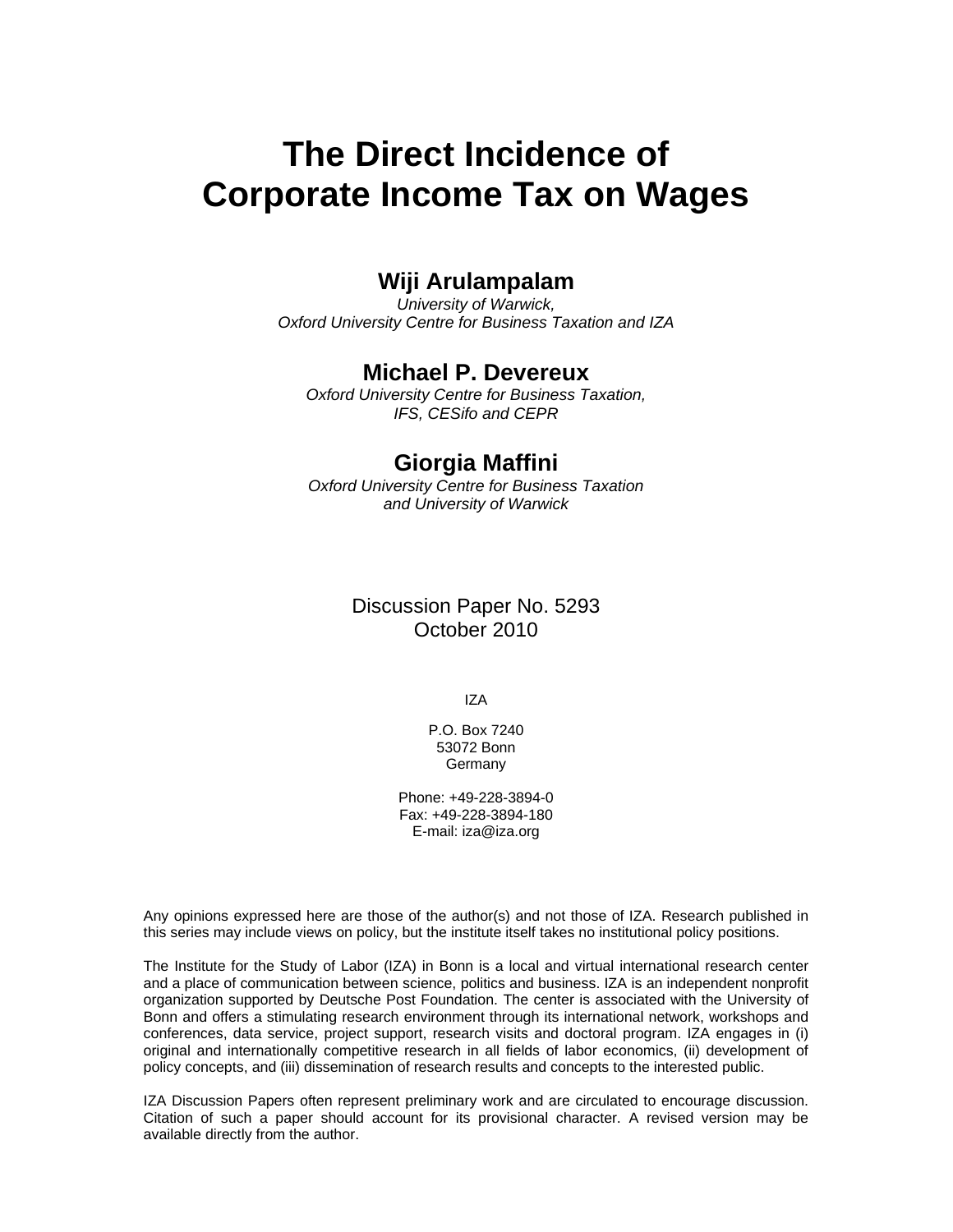IZA Discussion Paper No. 5293 October 2010

# **ABSTRACT**

# **The Direct Incidence of Corporate Income Tax on Wages\***

We examine the extent to which taxes on corporate income are directly shifted onto the workforce. We use data on 55,082 companies located in nine European countries over the period 1996-2003. We identify this direct shifting through cross-company variation in tax liabilities, conditional on value added per employee. Our central estimate is that the long run elasticity of the wage bill with respect to taxation is -0.093. Evaluated at the mean, this implies that an exogenous rise of \$1 in tax would reduce the wage bill by 49 cents. We find only weak evidence of a difference for multinational companies.

JEL Classification: H22, H25, J50

Keywords: income tax, wage bargaining, effective incidence

Corresponding author:

 $\frac{1}{2}$ 

Wiji Arulampalam Department of Economics University of Warwick Coventry, CV4 7AL United Kingdom E-mail: wiji.arulampalam@warwick.ac.uk

<sup>\*</sup> An earlier version of this paper was circulated with the title 'The Incidence of Corporate Income Tax on Wages'. This paper was initially prepared for the European Tax Policy Forum (ETPF) conference "The Welfare Implications of International Taxation and Tax Competition". The paper also forms part of the output of the Oxford University Centre for Business Taxation. Financial support from the Hundred Group, the ETPF and the Economic and Social Research Council (ESRC) (grant number RES-062-23- 0163) is gratefully acknowledged. We are grateful to Steve Bond, Roger Gordon, Norman Ireland, Christian Keuschnigg, Ben Lockwood, Peter Merrill, Robin Naylor, Andrew Oswald, Helen Simpson, David Ulph, and participants at the ETPF conference, the International Institute of Public Finance (IIPF) held at Warwick, and workshops at the Universities of Oxford, St. Andrews, Vienna, and Warwick for helpful comments. We thank Socrates Mokkas for help with the data preparation.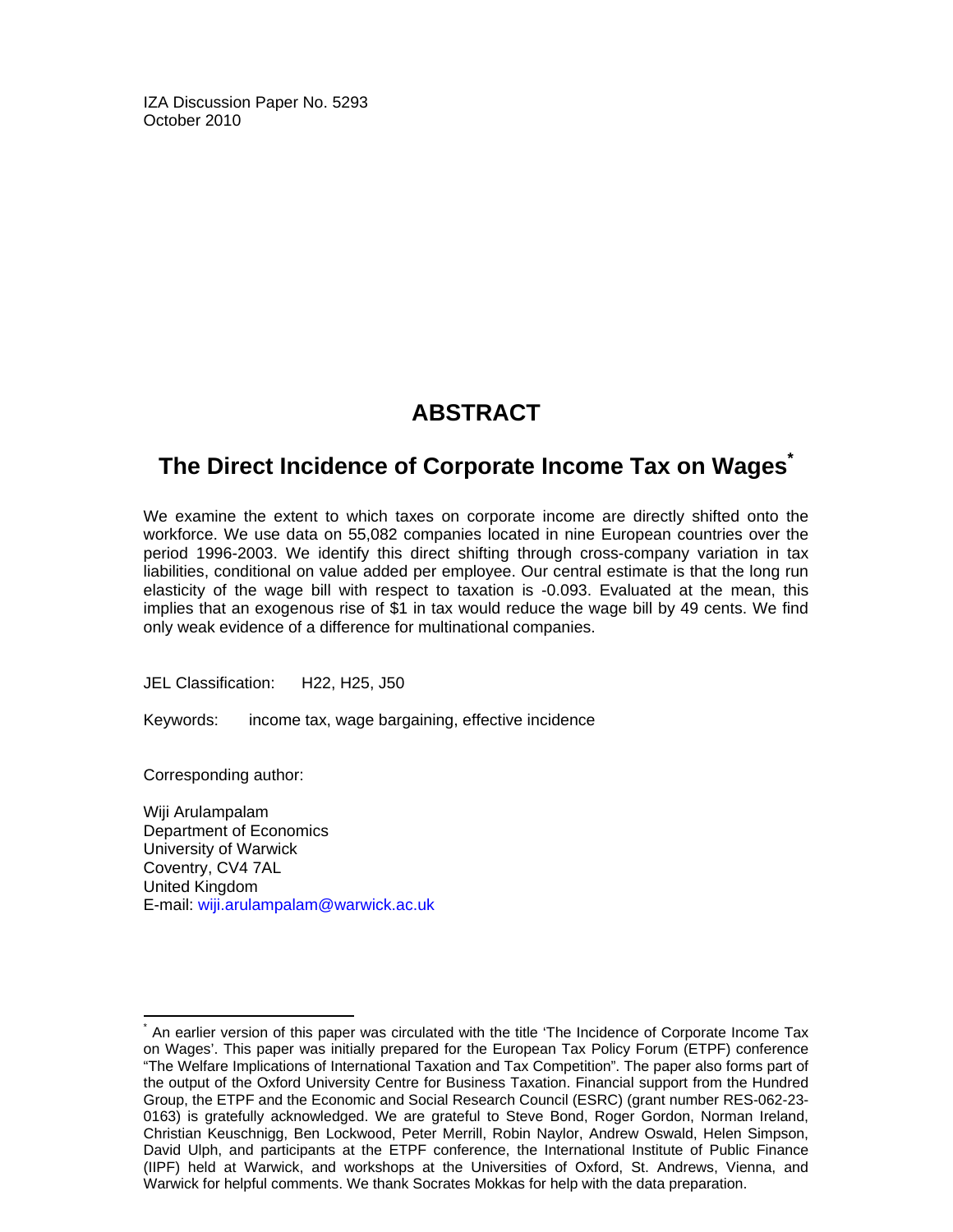*"On corporation tax, the Chancellor got his priorities wrong today. The public will simply not understand why, when businesses are enjoying record profits, the Chancellor found money to cut their tax payments".* 

*"The TUC is not in favour of companies paying excessive taxes, but we do expect them to pay fair taxes".*

Brendan Barber, General Secretary of the UK Trades Union Congress, on the 2007 UK corporation tax cut (FT.com, 2007)

#### INTRODUCTION

A central issue in the distribution of tax burdens is the effective incidence of the corporation tax. This has been the subject of study for nearly 50 years in theoretical, and in Computable General Equilibrium (CGE) models.<sup>[1](#page-3-0)</sup> Nonetheless, despite its policy relevance, until very recently it received virtually no econometric investigation.

This paper re-examines the extent to which taxes on corporate income are passed on to workers in the form of lower wages. We make two main novel contributions. First, we model a new mechanism by which corporate taxes may be passed on in lower wages: the wage bargain. We differentiate two aspects of the effective incidence of the tax. Differently from previous contributions, we identify the *direct* incidence of the tax: given the pre-tax profit of the firm, a higher tax bill will directly reduce the quasi-rent over which the workers and the company can bargain. The *indirect* incidence instead has an effect on wages through determining the level of pre-tax profit, by affecting either investment or output prices. Second, we test the size of this effect using unconsolidated firm-level accounting data for over 55,000 companies in nine major European countries over the period 1996 to 2003. Variations in tax payments and effective tax rates arise due to both differences across countries and over time in the

<span id="page-3-0"></span> <sup>1</sup> In a 1994 survey of North American tax professionals undertaken by Slemrod (1995), 75 per cent of respondents believed that corporate income taxes are largely passed on to workers and consumers.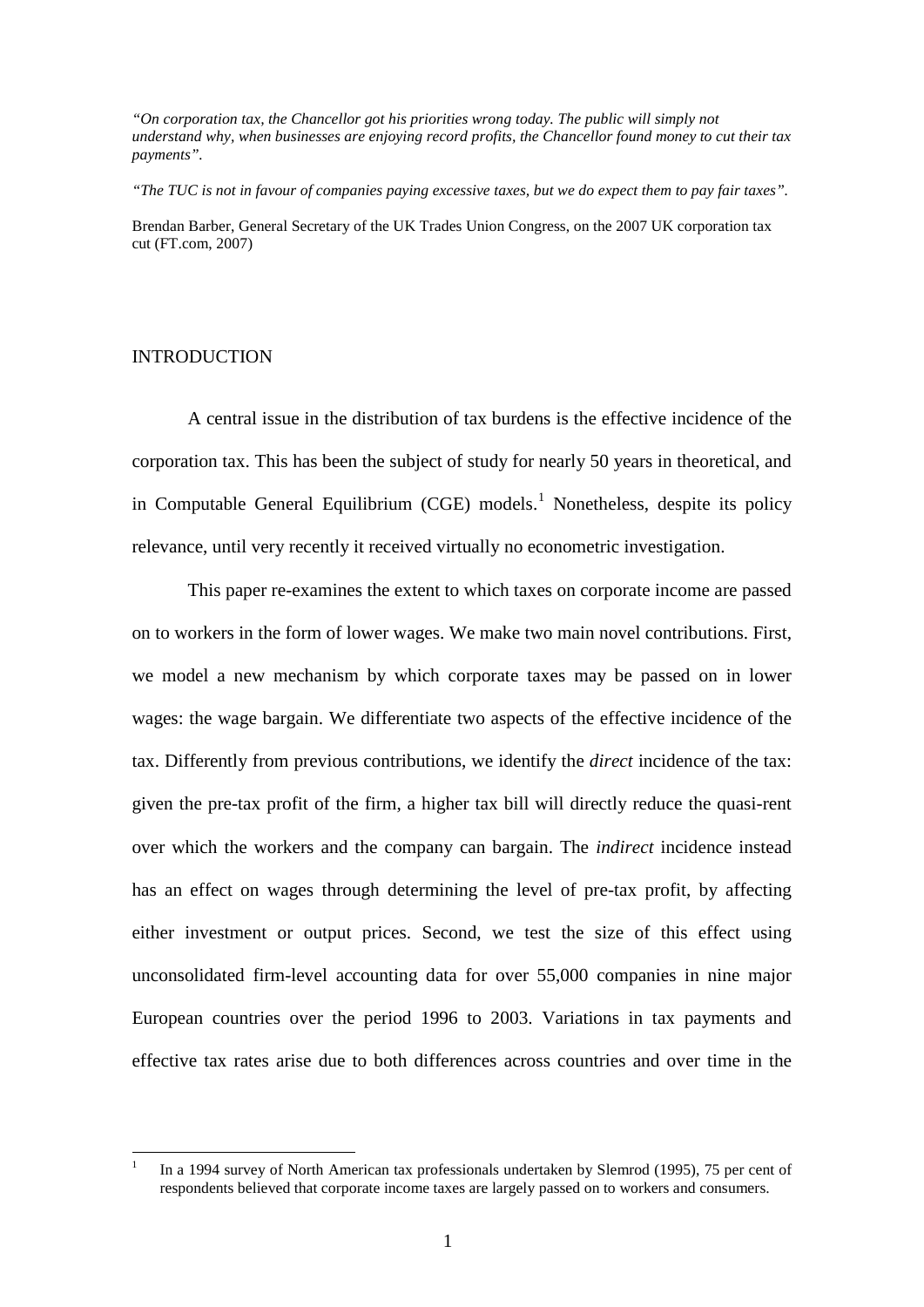legal tax system, and due to firm-specific factors. We identify the effects of taxation using all of these sources of variation.

The literature on the incidence of taxes on corporate income dates back to Harberger (1962), who developed a model of a closed economy with a corporate sector and a non-corporate sector, and analysed the introduction of a tax only in the corporate segment of the economy. Harberger (1962) showed that the incidence of the tax depended on a number of factors, including the elasticities of substitution between labour and capital used in each sector, and between the goods produced in each sector. His main conclusion was that under reasonable assumptions, the tax is borne by all owners of capital, across both segments of the economy, as it drives down the post-tax return to capital. A number of more complex CGE models with a larger number of sectors generate similar results (see, for example, Shoven, 1976).

However these results depend crucially on among other things, the assumption of a closed economy, which restricts the supply of capital to the economy. If capital is perfectly mobile between countries, but labour is not, then the results can be very different. Bradford (1978) and Kotlikoff and Summers (1987) showed that the introduction of a tax on corporate income in a home country tends to reduce the world rate of return to capital, and tends to shift capital from the home country to the rest of the world. This shift in capital reduces the return to labour in the home country, and increases the return to labour abroad. As the home country becomes small relative to the rest of the world, the effect on the world rate of return diminishes towards zero. There remains an exodus of capital, and the domestic labour force effectively bears the entire burden of the tax. Indeed given a deadweight loss induced by the outward shift of capital, the cost to the home country labour force can exceed the tax revenue generated. This suggests that a small open economy would be better off taxing immobile labour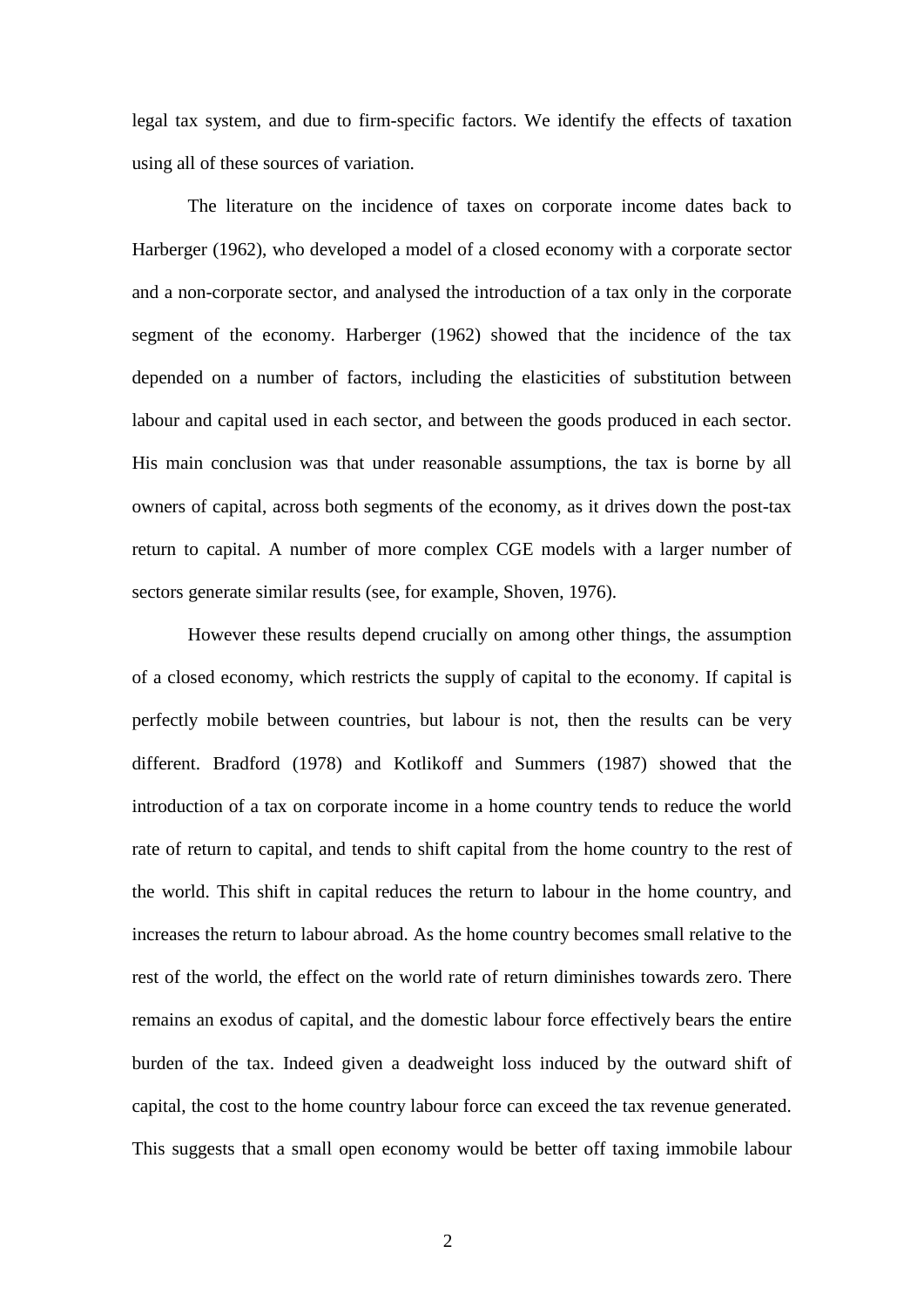directly, compared to imposing a tax which distorts the allocation of capital (Gordon, 1986).

A number of recent contributions have developed more sophisticated general equilibrium models of the long-run incidence of taxes on corporate income in an open economy (Randolph, 2006; Gravelle and Smetters, 2006; and Harberger, 1995; 2006). Randolph (2006) considered a model with two countries and five sectors, with three of the sectors being taxed only in the domestic country. Of critical importance in the model are the assumptions about factor mobility, supply elasticities, and the relative capital intensities of the different sectors. Under reasonable assumptions, Randolph (2006) found that the domestic labour force and owners of domestic capital bear the tax burden roughly in proportion to their factor income shares: labour bears 73 per cent of the tax burden. Where the domestic economy is large (as for the United States), the tax also affects the foreign country by increasing wages and reducing the return to capital. Gravelle and Smetters (2006) allowed for a form of imperfect competition with the possibility that tradable goods are not perfect substitutes across countries. This effectively reduces the mobility of capital, and increases the extent to which owners of capital bear the tax burden.

Of course these models exclude several factors that may be important. In a recent survey, Auerbach (2006) noted a number of such factors including dynamics, investment incentives, corporate financial policy, choice of organisational form and alternative forms of imperfect competition. In this paper, we extend the literature by drawing on many studies of wage determination to investigate how taxes on corporate income can play a role in the wage bargain. Instead of making the simple assumptions that the aggregate stock of labour is fixed, and that labour is paid its marginal product, we investigate the wage bargain at the firm level. To do so, we introduce a tax on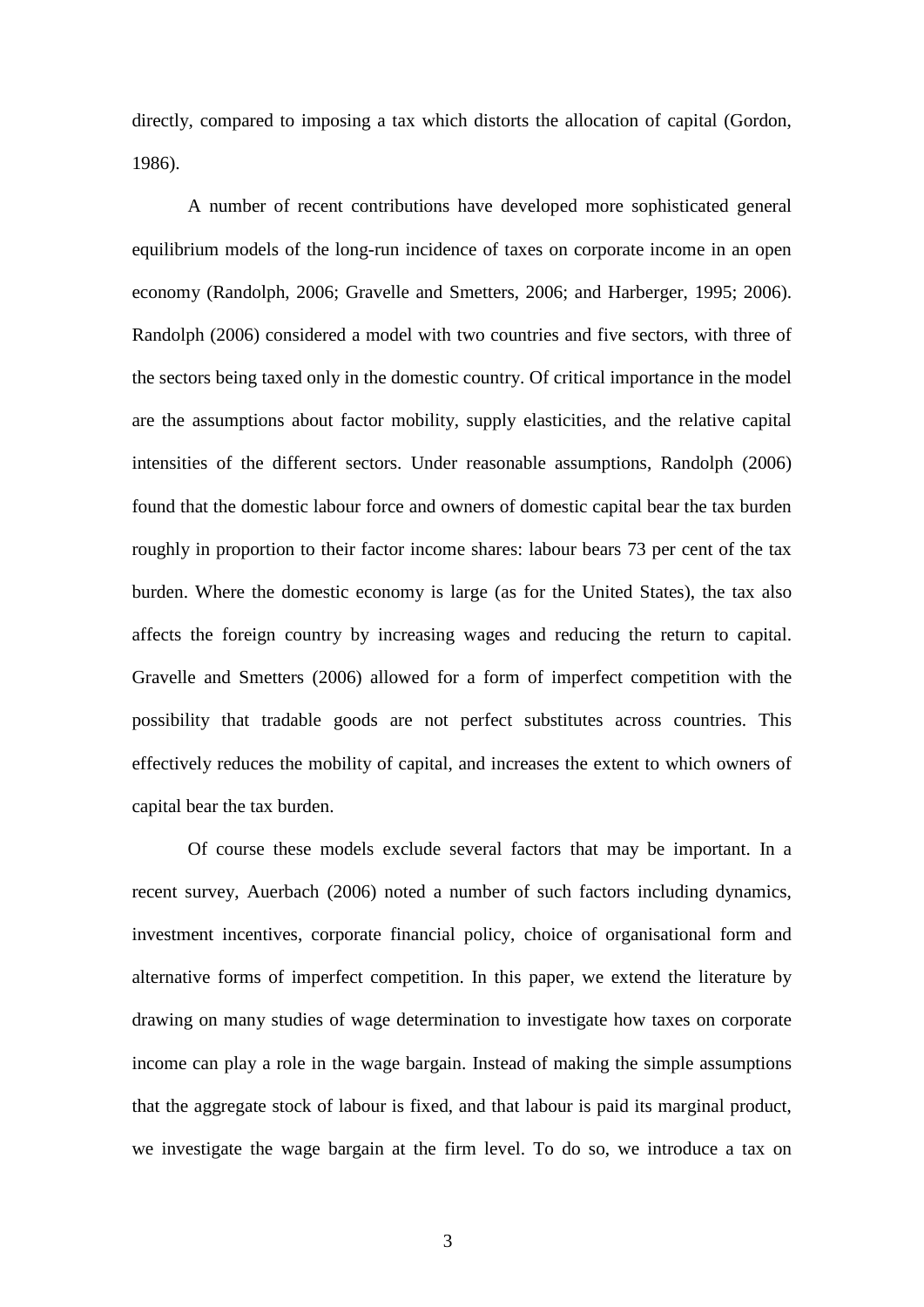corporate income into the basic efficient bargaining framework of McDonald and Solow (1981), in which the firm and the labour force bargain over both wages and employment.

This generates a previously unexplored channel through which corporate taxes can affect wages. Companies operating in imperfect competition may bargain over the proportion of quasi-rents paid out in wages. We introduce into the bargain a standard tax on domestic corporate income, which is levied on profit net of wages and an allowance for capital expenditure. We refer to the impact of the tax through the wage bargain itself – conditional on value added – as a *direct* effect, which reduces the size of the quasi-rent available to bargain over. Our model specification enables us to identify this effect empirically at the level of an individual firm. We distinguish this from *indirect* effects of the tax, which can arise through two channels. First, there may be an effect of a change in the tax liability on the output price, conditional on capital and labour. Second, a change in tax may affect the incentive to invest and hence the capital stock, and indirectly the labour force. Both of these may affect the pre-tax level of value added.<sup>[2](#page-6-0)</sup> The second effect determines the size of the deadweight cost arising from distortions to the behaviour of the company as a result of the tax.

Our paper builds on an empirical literature investigating the extent to which wages are partly determined by sharing in quasi-rents.<sup>[3](#page-6-1)</sup> Part of this literature examined the extent to which rents generated by technological innovation are passed on in higher wages; for example, Van Reenen (1996) followed both a reduced form and a structural approach to examine this question. Like Abowd and Lemieux (1993), Van Reenen (1996) emphasised the importance of dealing with the endogeneity of quasi-rents.

<span id="page-6-0"></span> <sup>2</sup> In an international context, wage bargaining may give a firm an incentive to generate outside options in the form of foreign investment. See, for example, the model by Eckel and Egger (2006).

<span id="page-6-1"></span><sup>&</sup>lt;sup>3</sup> In a recent contribution, using similar data to this paper, Budd, Konings, and Slaughter (2005) investigated whether wages are determined as a share of parent-firm profit as well as subsidiary profit.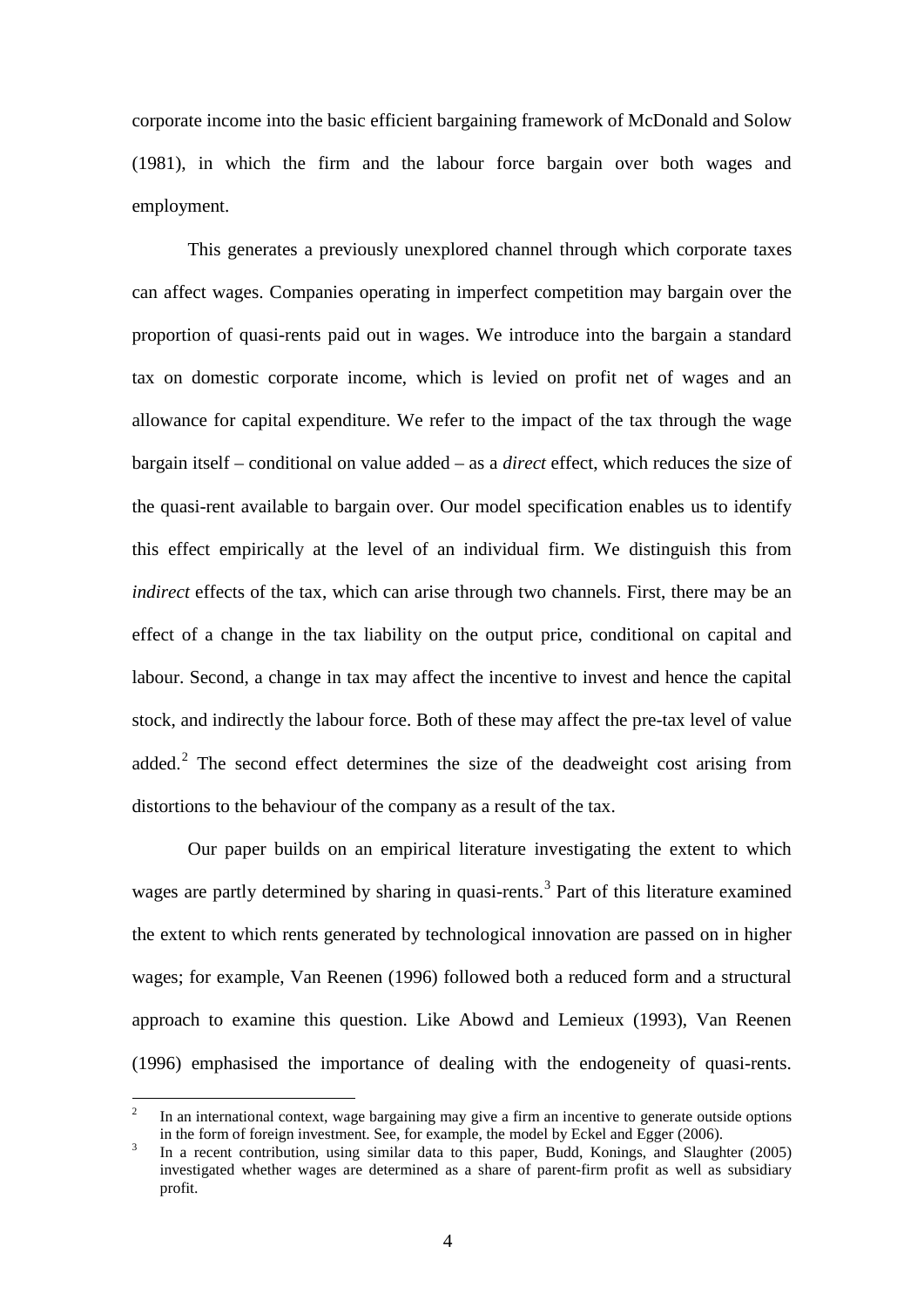Dealing with endogeneity appropriately can significantly raise the estimated proportion of quasi-rents passed on to the workforce. Our estimates of the elasticity of wage payments with respect to value added are broadly in line with those in the literature.

Other recent papers have also aimed to provide empirical evidence of the incidence of taxes on corporate income.<sup>[4](#page-7-0)</sup> Hassett and Mathur (2006) use aggregate wage and tax data from 72 countries over the period 1981–2002. They find that wages are highly responsive to the corporate tax rate, and more so in small countries. One element of this approach is surprising however. In most of its empirical formulations, the paper adds controls, including a measure of value added per worker in the manufacturing sector. This control is unlikely to be independent of the effects of the tax on corporate income, which the authors are seeking to identify: a higher tax rate should generate a net outflow of capital, which is likely to depress value added per worker. These results therefore effectively abstract from indirect effects through changes in value added.

Desai, Foley, and Hines (2007) use aggregate data on the activities of US companies in around 50 countries in four years to estimate jointly the impact of the corporate income tax on the wage rate and the rate of profit. Fixing the sum of these effects to be unity, they find results of a similar magnitude to Randolph (2006): between 45 and 75 per cent of the corporate tax borne is borne by labour with the remainder falling on capital. Fixing the sum of the effects to be unity also appears to abstract from the indirect effects of the deadweight cost, which if included would generate a total effect in excess of unity.

Felix and Hines (2009) follow an approach closer to that used in this paper, using individual level data to investigate the effects of US state level corporation tax on the wage differential between workers who belong to unions and those who do not.

<span id="page-7-0"></span><sup>&</sup>lt;sup>4</sup> A survey of this literature is provided in Gentry (2007).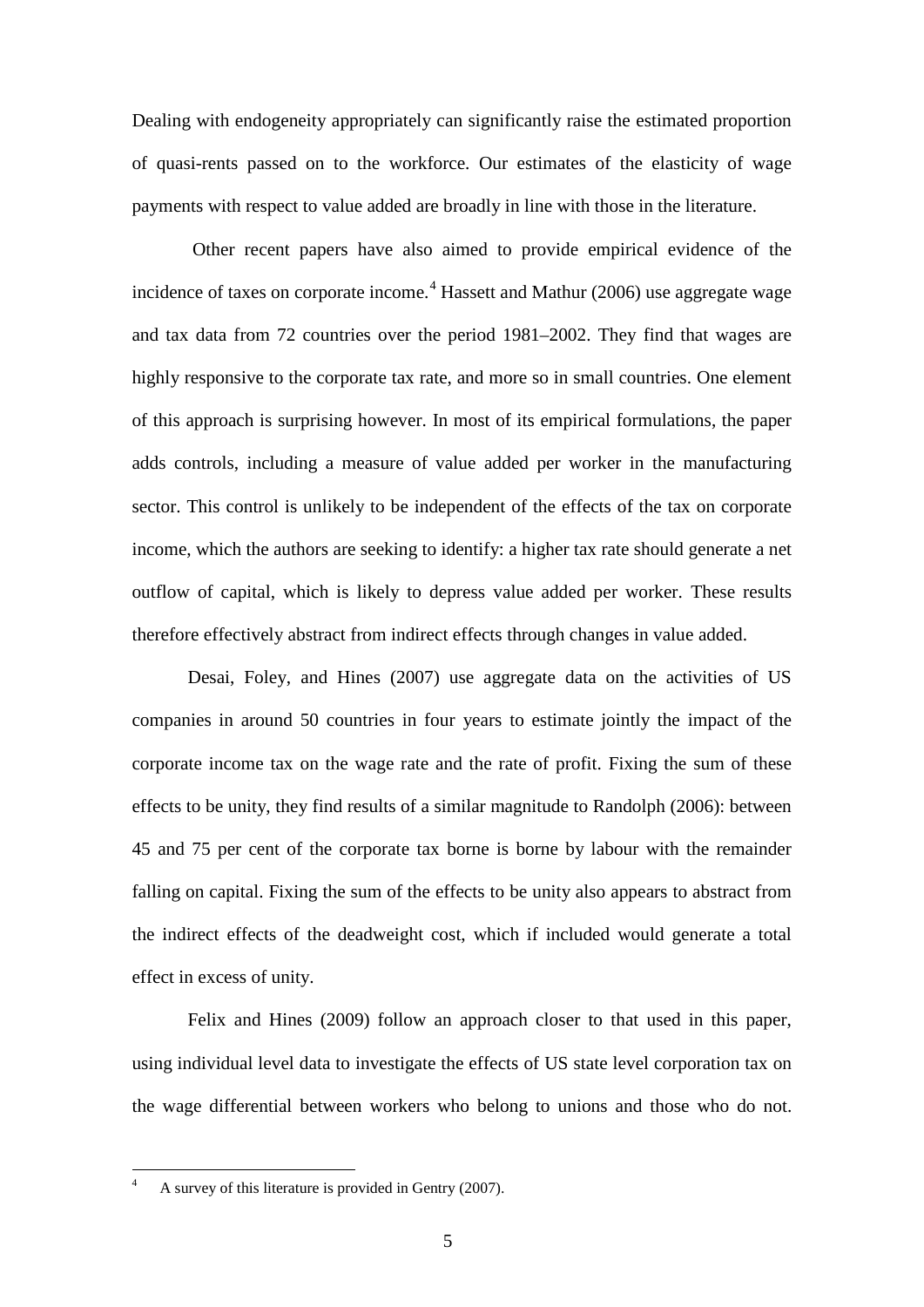Consistent with unions bargaining over quasi rents, they find that a higher corporation tax rate is associated with a lower union differential.

Our empirical analysis differs from these papers in several important respects. We exploit within-firm and cross-firm variation in taxation using firm-level data. We use a panel of unconsolidated firm-level accounting data for just over 55,000 companies in Belgium, Finland, France, Germany, Italy, the Netherlands, Spain, Sweden and the United Kingdom over the period 1996–2003. Controlling for labour productivity (and hence for the effects of the corporate tax through capital) and other relevant company characteristics, we examine whether firms with a higher tax liability pay lower wages, *ceteris paribus*. Analysing this variation enables us to identify the *direct* effect of the tax on wages, while controlling for other effects through the pre-tax level of profit. It does not allow us to identify the scale of *indirect* effects.

We are able to identify the direct effects of taxation by exploiting firm- and time-specific variation in the tax liability. We therefore do not have to rely solely on changes in the statutory tax system. Tax liabilities can vary across firms with similar levels of profit because of diversity in the form of their economic activity, such as the assets invested in and the sources of finance used, the extent to which profits are shifted between subsidiaries, the extent of losses brought forward from earlier periods, and a number of other reasons. We use lagged values of firm-specific variables based on these factors as instruments for the endogenous tax liability.

Using micro data also allows us to exploit companies' heterogeneity to analyse whether the incidence of the corporate income tax differs according to the type of firm. For example, multinational corporations may differ from domestic companies because they have the option to relocate part or all of their productive activity abroad. Moreover, firms in multinational groups are more likely to shift profit to lower tax jurisdictions.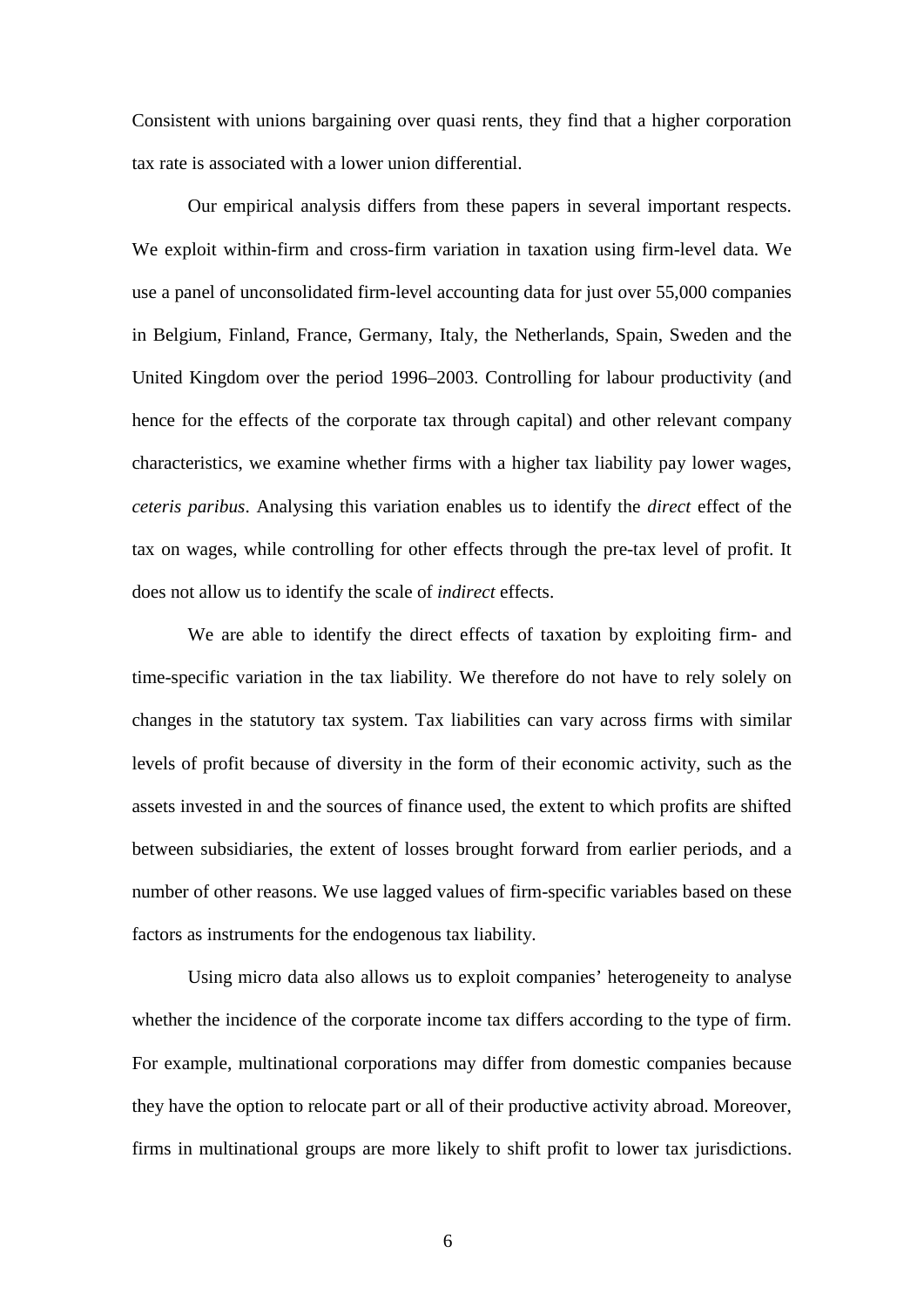This may increase their bargaining power, as well as reducing the location-specific profit over which they would be prepared to bargain.

We provide rigorous empirical evidence that, in this bargaining framework, a significant part of the corporation income tax is passed on to the labour force in the form of lower wages. Our central estimates show that, conditional on value added per employee, in the long run and evaluated at the mean, an exogenous \$1 increase in the tax bill tends to reduce real wages by 49 cents.<sup>[5](#page-9-0)</sup> Our bargaining model indicates that the effective incidence of an exogenous \$1 rise in pre-tax value added should be lower than this, since a rise in pre-tax value added is partly shared by the government in higher taxes. In fact, our empirical results indicate that, evaluated at the mean, the effective incidence of an exogenous \$1 rise in pre-tax value added is around 25 cents, which is broadly consistent with the theoretical model.

The paper is organised as follows. Section I develops the conceptual framework, which allows us to consider the impact of corporate income taxes on the determination of wages, and to differentiate their direct and indirect effects. Section II presents the data used in the empirical section. Section III discusses various econometric issues, and Section IV presents the results. Section V concludes.

#### I. CONCEPTUAL FRAMEWORK

We employ a simple model to inform the empirical work reported below. We consider the case of a single firm. The wage rate, *w*, and the labor force, *N,* are set through efficient bargaining between the firm and a single union representing all the workers in the company. Simultaneously, the firm chooses its capital, *K*. The model is

<span id="page-9-0"></span> <sup>5</sup> Calculations are based on the estimated long run elasticity of -0.076 and are detailed in Section *IV.C*.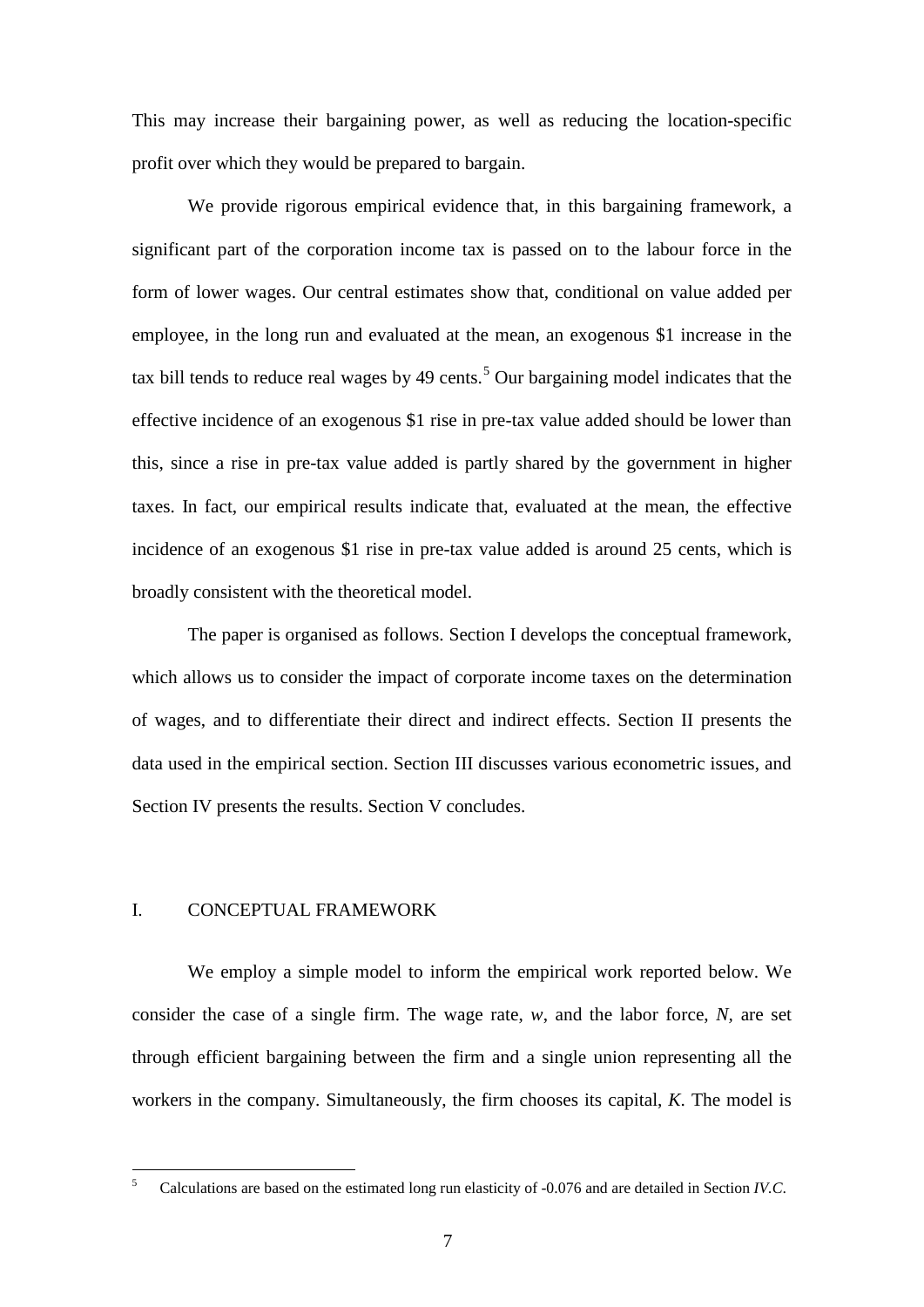similar to many used in the literature (see references in Blanchflower, Oswald, and Sanfey, 1996; Addison and Schnabel, 2003).

Employees have an outside wage available,  $\overline{w}$ . This may reflect the wage rate in an alternative job, or unemployment benefit: It is unaffected by the bargain. The union aims to maximize  $(u(w) - u(\overline{w}))N$ , where  $u(.)$  represents the utility of a single worker and *N* is the number of workers employed by the firm.

The firm may have the option of shifting its activities to another location, or another activity, where, net of the costs of shifting, it can earn an outside post-tax profit of  $\Pi^*$ . The firm is prepared to bargain over location–specific profit (before wages) – that is, the additional profit available by producing locally. Domestic post-tax profit is

$$
\Pi = F(K, N) - wN - rK - T. \tag{1}
$$

 $F(K,N)$  is a standard revenue function, depending on capital, labor, and the output price. We interpret *F* as value added. The cost of capital is *rK.* Corporation tax, levied at rate  $\tau$ , is denoted *T* and defined as

$$
T = \tau \{ F(K, N) - wN - \alpha rK \} + \phi \,. \tag{2}
$$

Thus, the tax is levied on revenue net of wage payments and an allowance for the cost of capital, where  $\alpha$  is a measure of the generosity of depreciation allowances. In addition, however, there are many other factors, which can affect the firm's tax position. These include, for example: the size of interest payments, the allocation across types of investment which receive different capital allowances, the existence of losses brought forward from an earlier period, the extent to which taxable profit can be shifted abroad to a lower-tax country through manipulating transfer prices, stock relief, or contributions to an investment reserve or pension fund. We do not explicitly model these factors; rather we include them all in the term  $\phi$ . The existence of this term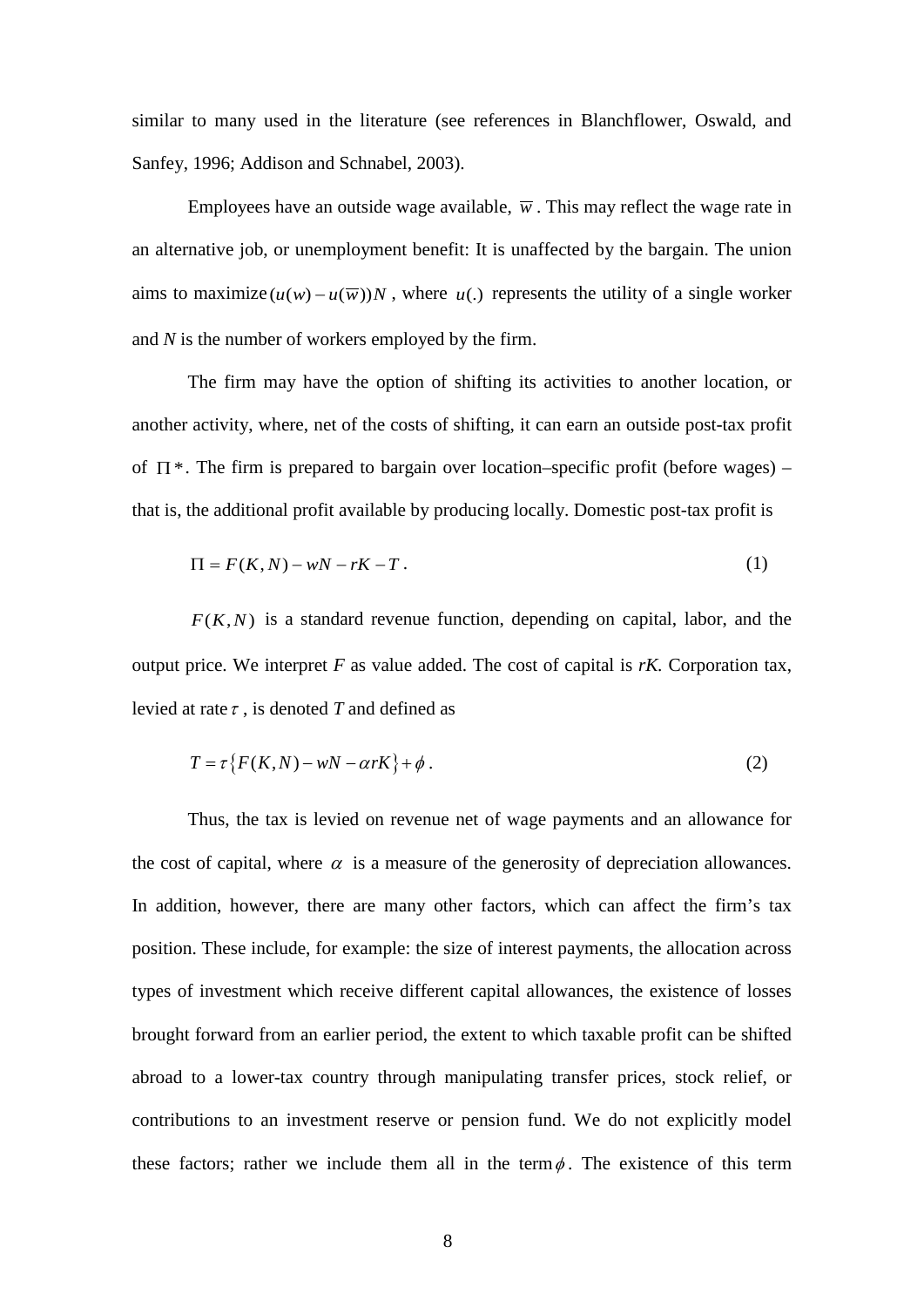implies that tax liabilities may vary across firms that have the same revenue, wage payments and investment. In the empirical work, it is the existence of the factors incorporated in  $\phi$  which allow us to identify the effects of tax independently of  $F^6$  $F^6$ .

The bargaining power of the firm,  $\mu$ , may depend on the cost of a temporary dispute with the workforce. The bargaining power of the union is  $(1-\mu)$ ; this may depend on the availability of alternative income to the workers in the event of a dispute.

We assume that wages and employment are determined by a Nash bargain, which maximizes:<sup>[7](#page-11-1)</sup>

$$
B = \left\{ \left[ u(w) - u(\overline{w}) \right] N \right\}^{(1-\mu)} \left\{ \prod - \prod \ast \right\}^{\mu} . \tag{3}
$$

where  $\pi$  is defined by (1) and (2). The first order conditions for maximization are:

$$
(1 - \mu) \frac{u'(w)}{u(w) - u(\overline{w})} - \mu \left\{ \frac{N(1 - \tau)}{\Pi - \Pi^*} \right\} = 0, \text{ and}
$$
 (4)

$$
F_N(K, N) = w - \frac{(1 - \mu)}{\mu} \left\{ \frac{\Pi - \Pi^*}{N(1 - \tau)} \right\}.
$$
 (5)

Finally, the firm chooses its capital stock by maximizing net of tax profit,Π . This yields the familiar expression:

$$
F_K(K, N) = (1+m)r
$$
\n<sup>(6)</sup>

where *m* is the effective marginal tax rate (EMTR),  $m = \tau(1-\alpha)/(1-\tau)$ . The three expressions (4), (5) and (6) jointly determine the values of the wage rate, *w*, the capital stock, *K*, and the number of workers employed, *N*.

<span id="page-11-0"></span>We assume that the additional factors determining the tax liability in the outside option are not captured exactly by  $\phi$ . If they were, then this term would drop out of the wage bargain. This is reasonable if the outside option is to shift production abroad where there is a different tax system. If the outside option is undertaken by the same domestic firm, then some elements of  $\phi$  (for example,

<span id="page-11-1"></span>losses brought forward from earlier periods) could be common with the outside option.<br>Partly based on the empirical results of Budd, Konings, and Slaughter (2005), Riedel (2008) presents a wage-bargaining model in which the bargain is over the sum of the parent firm's profit and the subsidiary's profit. This model predicts that a higher domestic tax rate would tend to increase domestic wages, because it would reduce the cost to the domestic subsidiary of paying wages while not reducing the size of the aggregate profit. Our approach is similar to that of Goerke (1996).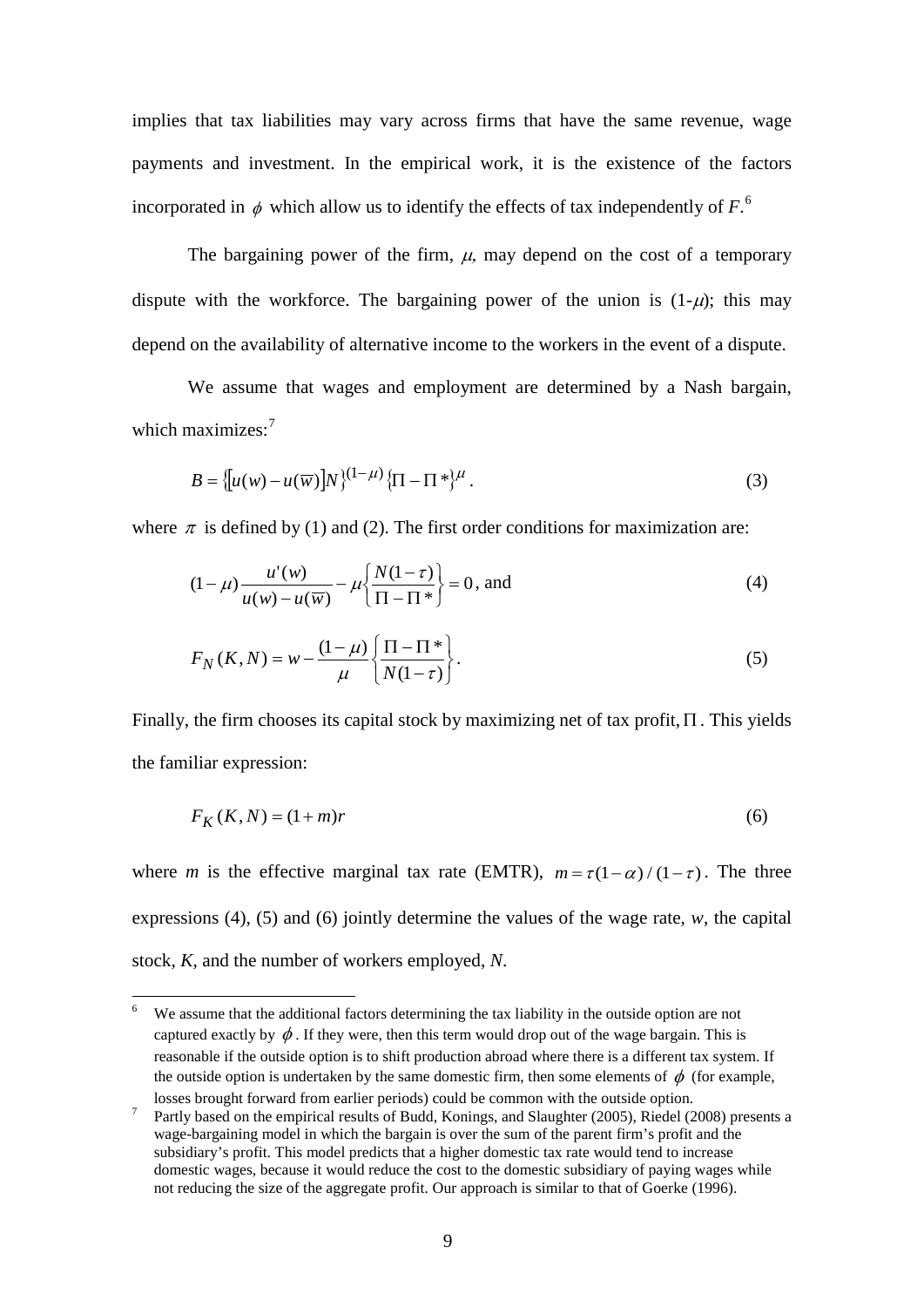To investigate the role of tax in affecting these three variables, we expand  $u(w)$ around the observed wage *w*:  $u(\overline{w}) \approx u(w) + u'(w)(\overline{w} - w)$ . Making this approximation and substituting into (4) generates

$$
w \cong \overline{w} + \frac{(1 - \mu)}{\mu(1 - \tau)} \{\pi - \pi^*\}.
$$
 (7)

where  $\pi = \Pi/N$  represents profit per worker and  $\pi^* = \Pi^* / N$  represents the value of the outside option per worker. In general, we use the lower case to denote values per worker, and  $\tilde{\phi} = \phi / N$ . Expression (7) is a standard expression: the wage rate is equal to the outside wage, plus a share of the quasi-rent per worker.

Before identifying the impact of taxation on the wage rate, first consider the effect of an exogenous change in output per worker, *f=F/N*, (or equivalently in this model, value added per worker) holding *k*,  $\pi^*$  and  $\tilde{\phi}$  constant. Using (1), (2) and (7), it is straightforward to show that

$$
\frac{dw}{df} = 1 - \mu; \quad \frac{d\pi}{df} = \mu(1 - \tau); \text{ and } \frac{dt}{df} = \mu\tau
$$
\n(8)

These three effects sum to 1. That is, the exogenous increase of \$1 in value added is shared between the three participants: workers, shareholders, and the government. Note that the share received by the workforce is unaffected by the tax rate: this reflects the fact that wages are deductible in determining taxable profit.

Now consider an exogenous change in  $\widetilde{\phi}$ , holding *f*, *k* and  $\pi$ <sup>\*</sup> constant. This measures the impact on wages of a lump-sum change in taxation, holding the activities of the company fixed. It is straightforward to show:

$$
\frac{dw}{d\tilde{\phi}} = -\frac{1-\mu}{1-\tau}; \ \frac{d\pi}{d\tilde{\phi}} = -\mu; \text{ and } \frac{dt}{d\tilde{\phi}} = \frac{1-\mu\tau}{1-\tau}
$$
(9)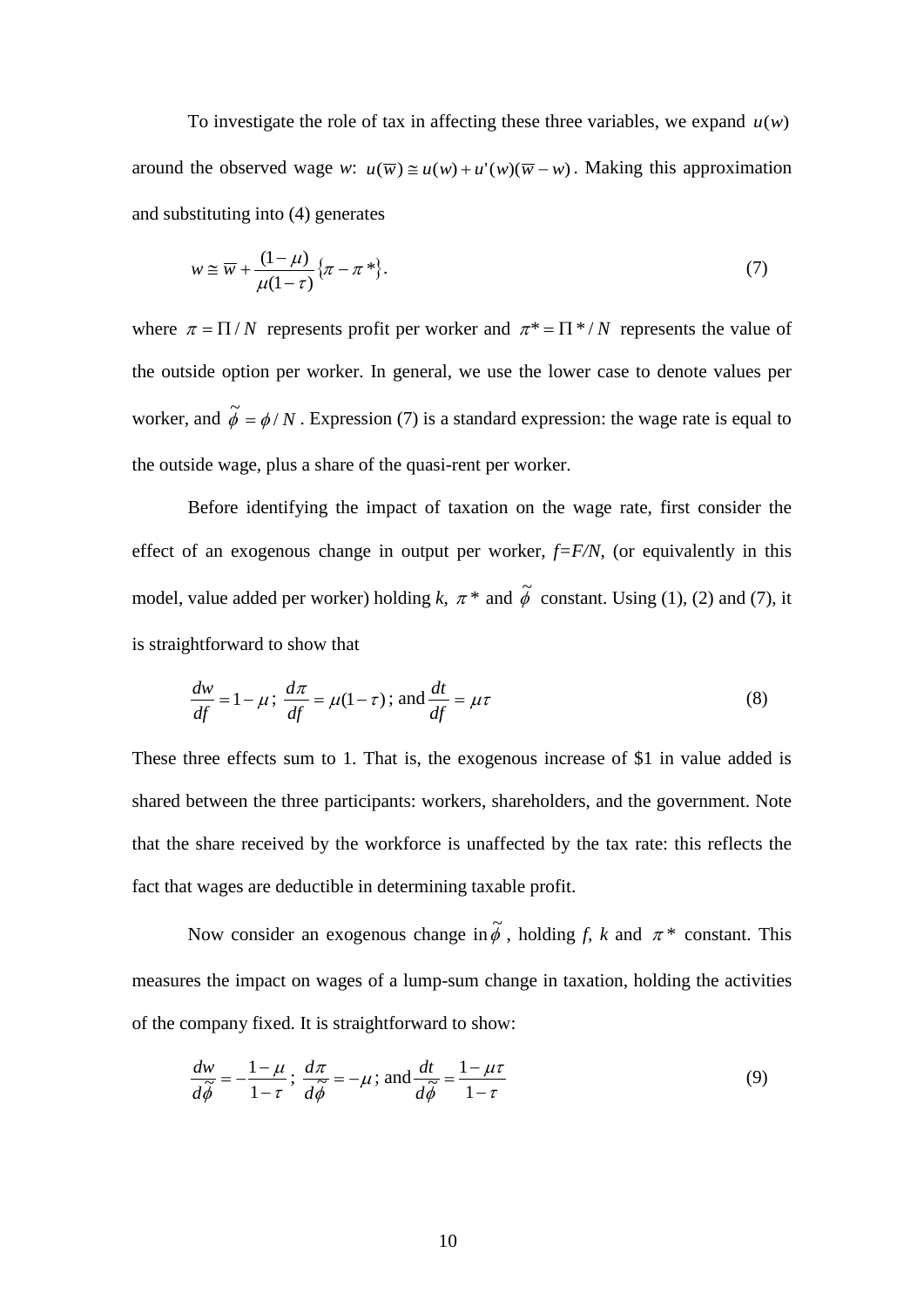These three expressions sum to zero: a rise in  $\tilde{\phi}$  increases the tax liability, a cost which is shared between the workforce and shareholders. Under the same conditions, holding *f, k* and  $\pi$ <sup>\*</sup> constant, we also have

$$
\frac{dw}{dt} = -\frac{1-\mu}{1-\mu\tau}; \text{ and } \frac{d\pi}{dt} = -\frac{\mu(1-\tau)}{1-\mu\tau}.
$$
\n(10)

These two effects sum to -1: holding other things constant, an increase in the tax liability of \$1 is shared between the workforce and the shareholders.

Holding *f, k* and  $\pi^*$  constant, we define  $\frac{dw}{dt}$  to be the *direct incidence* of corporation tax on the wage rate and  $\frac{d\pi}{dt}$  to be the *direct incidence* of corporation tax on net profit per worker. That is, we define the *direct incidence* of corporation tax to measure the effect of an exogenous change in tax (generated by an exogenous change in  $\tilde{\phi}$ ) through the wage bargain, holding all the other activities of the company fixed.

These concepts are clearly different from the usual concept of the *total incidence* of the tax. This would allow for the company to respond to a change in taxation by changing its input factors, *N* and *K*, and output price, all affecting *F*, and would also allow for general equilibrium effects through  $\overline{w}$  and  $\pi^*$ . Such effects may arise through a reform to *m* and  $\tau$ , as well as  $\phi$ . We do not derive nor estimate expressions for the total incidence in this paper.

#### *Empirical Model*

Instead, in this paper we aim to estimate the *direct incidence* of corporation tax on the wage rate. We adapt the empirical literature on wage determination in bargaining by estimating a model in which the average wage rate of individual companies is specified as a function of value added per worker and tax per worker, as well as other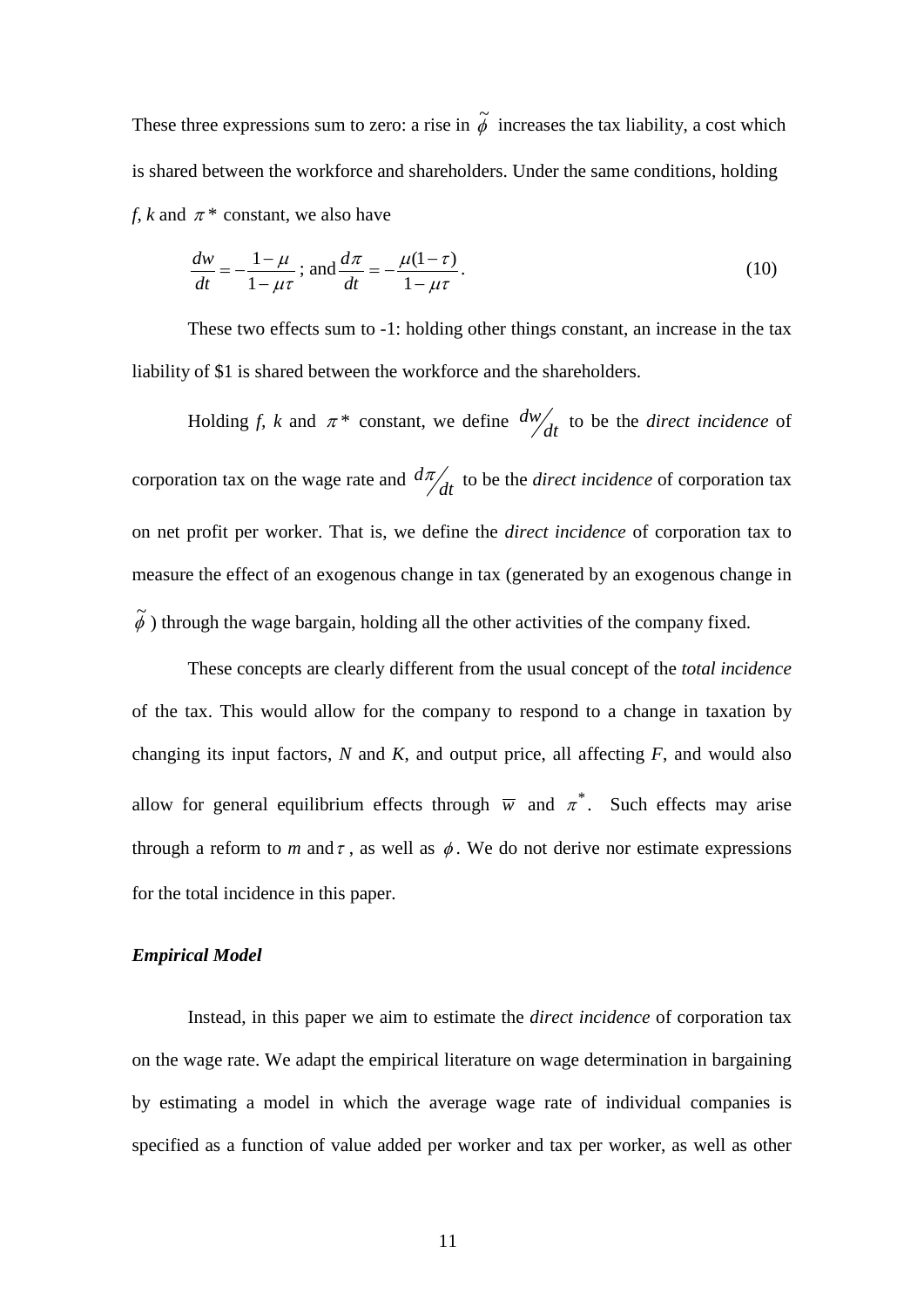factors designed to capture the effects of the alternative wage and the outside option of the shareholders. Our main innovation is to include the tax term directly in the model where value added per worker is also present. The presence of  $\phi$  implies that there can be variation in the tax liability independent of an effect through *F/N*, which allows us to identify the effects of taxation. (Note that we do not observe  $\phi$ , but only the overall tax liability). By conditioning on *F/N*, we restrict ourselves to examining the *direct incidence.* 

Because of the potential endogeneity of the tax liability, we instrument this term using two sets of instruments. One measures the legal parameters of the tax system, and so is common to all companies in the same country and year. The other depends on firm-specific tax liability. These include the use of debt finance, the makeup of capital expenditure, and the extent to which losses from previous periods may be used to reduce current liabilities. We use country-time-sector specific measures of the minimum wage and union density to capture outside option for the workers and relative bargaining power respectively.

In the empirical estimation, we also consider heterogeneity across firms. In particular, we compare firms that are part of multinational groups with purely domestic companies. In the model, there are two reasons why these may behave differently. First, the outside option of the multinational  $\pi^*$  may be higher, implying that the size of the profit over which the firm is prepared to bargain is lower. This is difficult to test: the outside option cannot be observed since the firm does not in practice choose it. In the empirical estimation, we therefore cannot include the outside option. This means that we may over-estimate the size of the profit over which the firm is willing to bargain – and that the degree of overestimation is higher for multinational firms. This may induce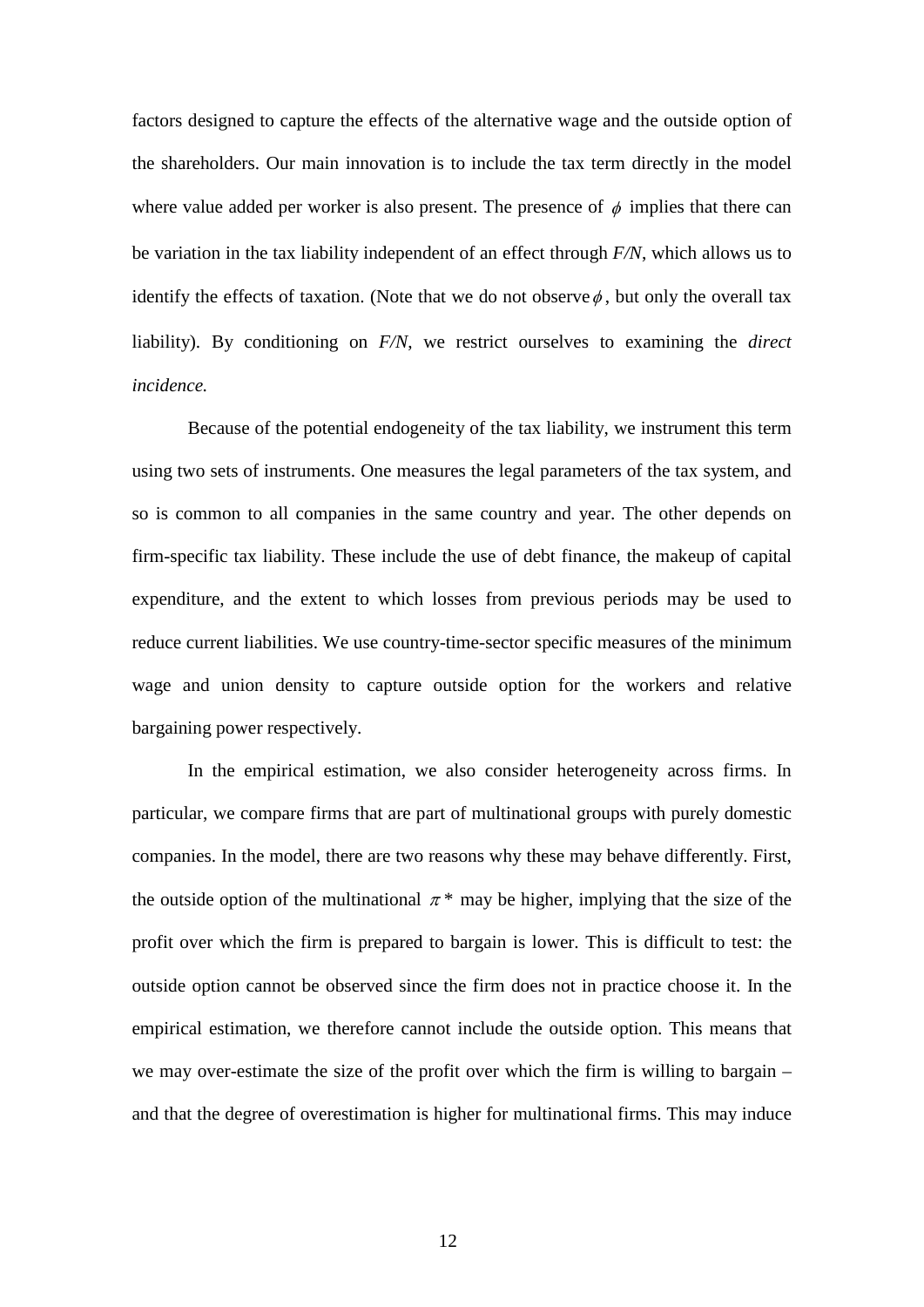greater negative bias in the estimated coefficients for firms that are part of multinational groups.

As a possible proxy for the outside option, we experiment by including the value added and tax of the rest of the multinational group. As a proxy for the outside option, these variables would tend to have a negative impact on the wage. However, as Budd, Konings, and Slaughter (2005) and Riedel (2008) argue, it is also possible that domestic workers bargain over the entire firm's profit, rather than only on the part earned domestically. In this case, these group variables would have a positive impact on the domestic wage.

A second element of heterogeneity between firms is that a multinational may also find it cheaper to transfer production to another plant temporarily while engaged in a dispute with the workforce. This would tend to increase the firm's bargaining power,  $\mu$ , as it can be more patient in waiting to achieve a deal, compared with a firm which does not have this opportunity. This effect can be examined by testing whether the coefficients from the bargaining equation – which reflect bargaining strength – differ between these two groups of firms.

Note that the model predicts that a higher bargaining power of the firm would result in the firm paying a smaller share of any additional profit to the workforce through higher wages. Given the symmetry in the model across all cash flows within the firm, this also implies that a firm with higher bargaining power would respond to an increase in tax by passing a *smaller* proportion of the increase onto the workforce. From equation (9), we have:

$$
\frac{\partial(\partial w/\partial t)}{\partial \mu} = \frac{\mu(1-\tau)}{(1-\mu\tau)^2} > 0.
$$
\n(11)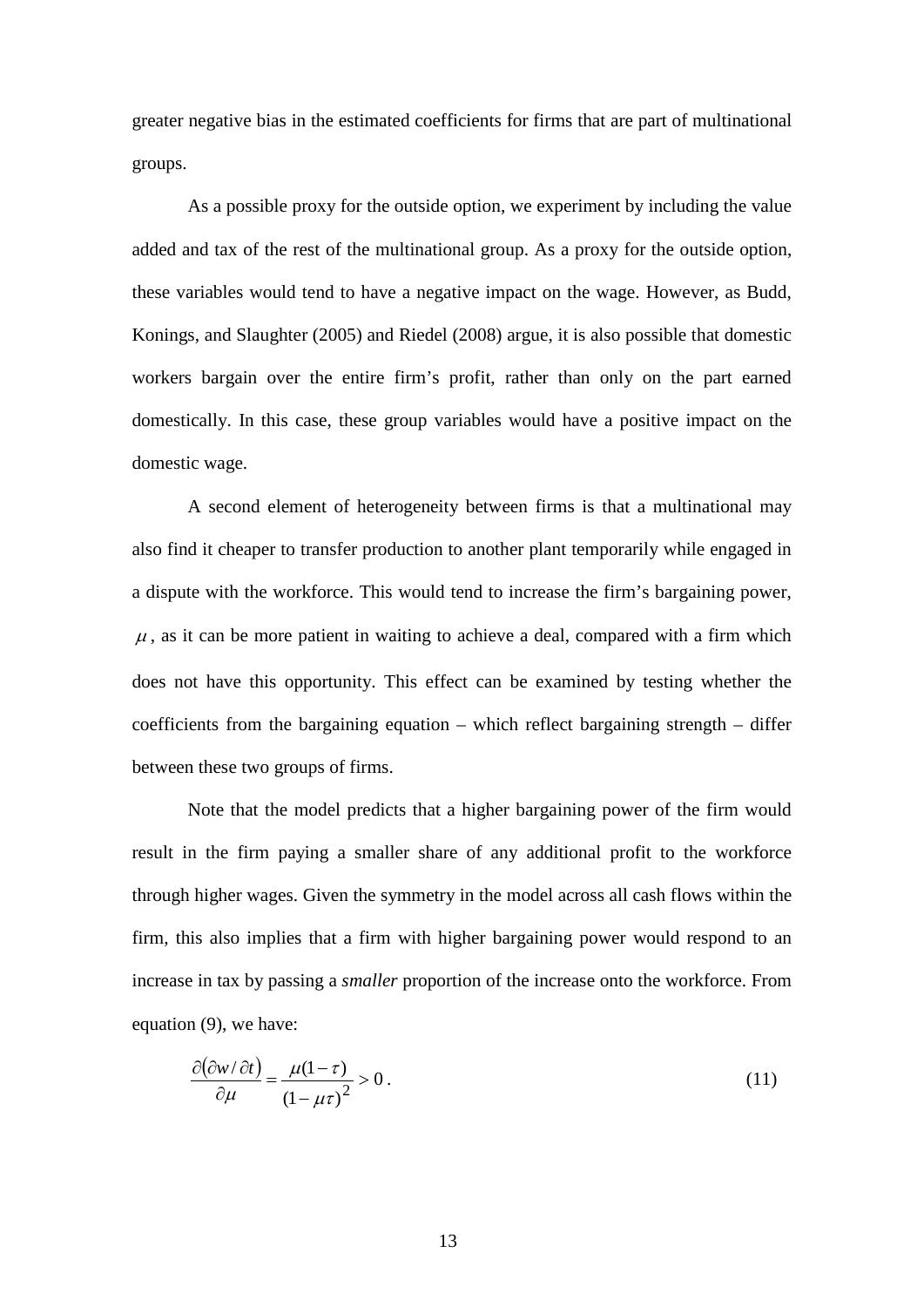That is, as the bargaining power of the firm increases, the coefficient on the tax per employee term should rise – that is, a multinational which has greater bargaining power should have a smaller coefficient in absolute terms.

Finally, note that in the empirical work below, we do not attempt to identify the *indirect* effect of taxes through the effective marginal tax rate and the capital stock, or through an effect of  $\phi$  on prices, conditional on capital and labor. To evaluate the former would mean that we could not include other firm-level variables as controls in the equation, since all of them would be affected by the size of the capital stock.

#### II. DATA

The empirical analysis is carried out using ORBIS, compiled by the Bureau van Dijk (2007). It consists of accounting data from the balance sheet and profit and loss account of companies all around the world from 1996 to 2005. In addition our dataset contains information on the ownership structure of the firms in 2005, including the number of shareholders, their names, their country of residence and their percentage interest in the company, and the number of subsidiaries, their names, and the percentage participation of the parent company.

Initially, we selected only the companies not defined as 'micro' in European Commission  $(2003)$ .<sup>[8](#page-16-0)</sup> This sample was further restricted as follows. First, it was limited to companies for which unconsolidated data and ownership information were available; our interest is in the determination of wages at the level of an individual company, rather than at the level of a group of companies. Second, observations which showed clear errors and missing values were dropped, along with observations in the first and

<span id="page-16-0"></span><sup>&</sup>lt;sup>8</sup> Selecting non-micro companies involved selecting only companies with at least two subsequent years of recorded total assets greater than €2,000 and at least one employee.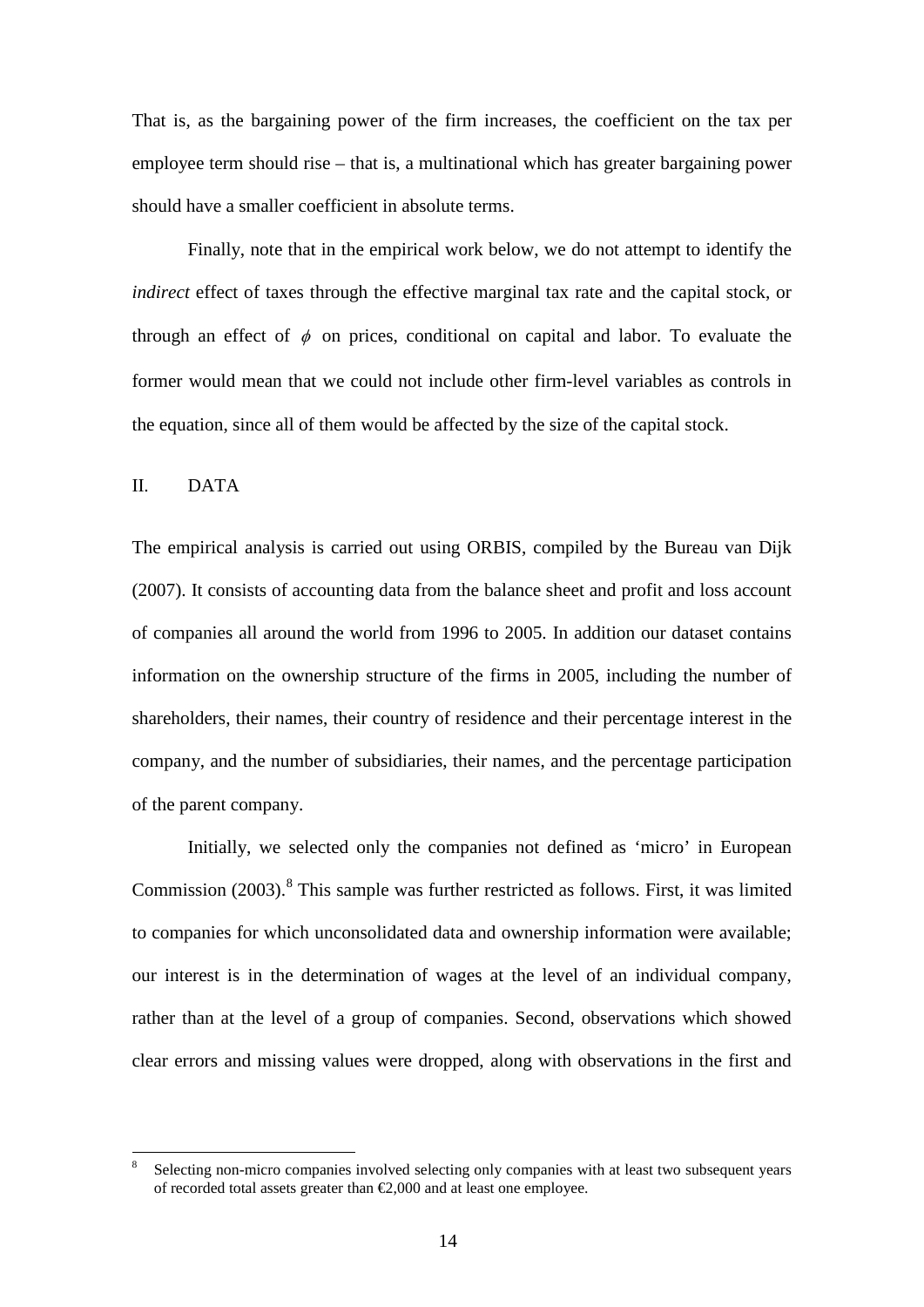one hundredth percentiles of the distribution for the main variables.<sup>[9](#page-17-0)</sup> Finally, the dynamic model specification and the method of estimation we used required companies with at least four continuous years of data. The final sample consists of 55,082 companies located in Belgium, Finland, France, Germany, Italy, the Netherlands, Spain, Sweden, and the United Kingdom.

We used ownership information from the original full set of data to identify companies in the same group in our sample. Companies were classified as: (i) belonging to a multinational group if they were connected to at least one other company in a different country by an ownership link of at least 50 per cent of the capital; (ii) belonging to a domestic group if the company was connected to other companies by an ownership link of at least 50 per cent but with none of those companies located in a different country; or (iii) as a stand-alone company if it did not have any ownership links with other companies.

Table I illustrates the distribution of companies across the nine countries. It also shows the number of companies that are stand-alone (overall around 35 per cent), part of a domestic group (30 per cent), or part of a multinational group (35 per cent). Table II indicates the number of observations used in the estimation for each company. Over 15,000 companies (over one quarter of the sample of companies used) have data for eight years; a similar number of companies have either six or seven observations. Table III shows the number of observations per year used in the regressions; each year is well represented.

<span id="page-17-0"></span>The main variables are wage rate, number of employees, fixed assets per employee, tax bill per employee, and value added per employee.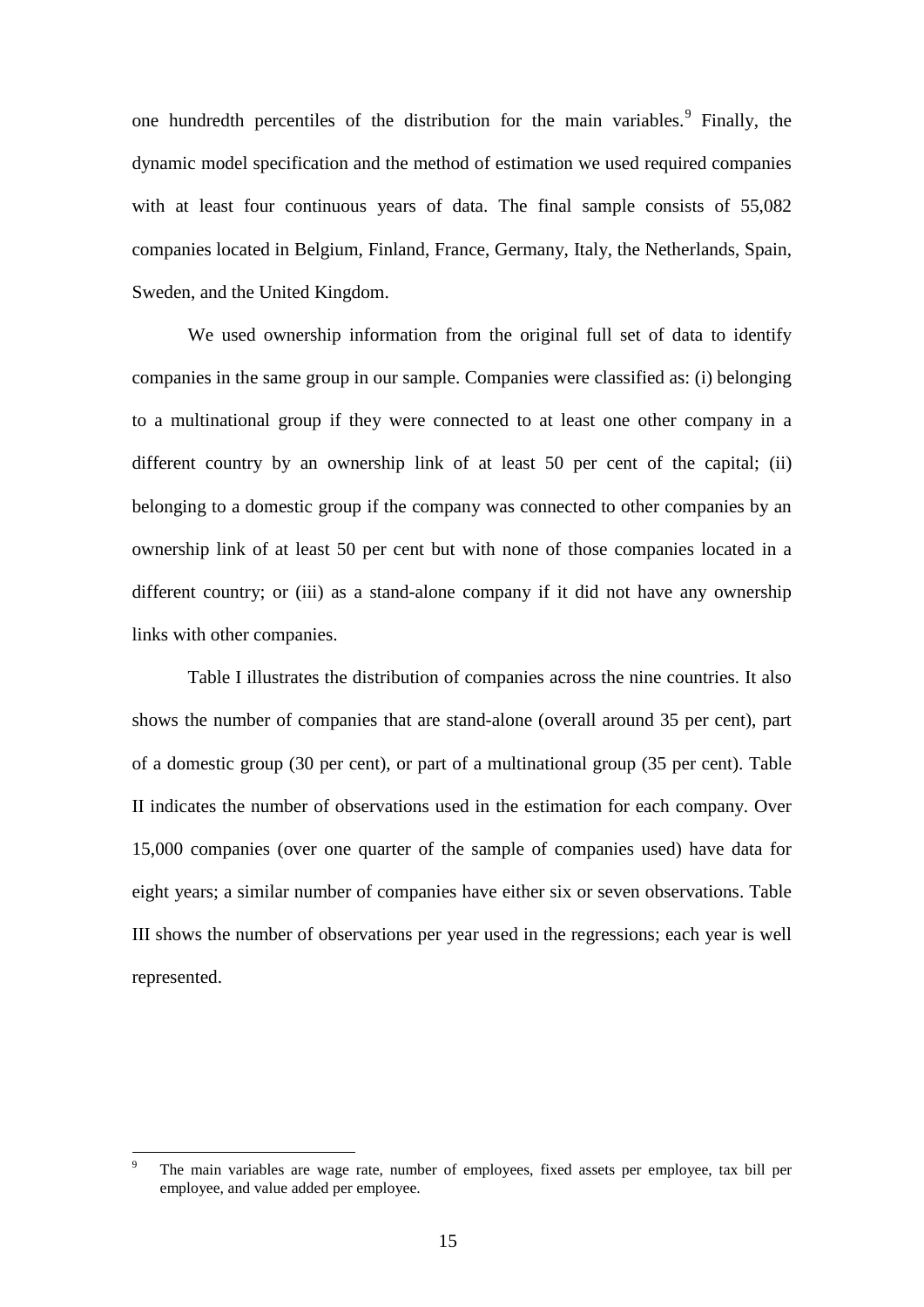#### III. ECONOMETRIC SPECIFICATION AND VARIABLES USED

The conceptual framework in Section I, and in particular the discussion in the Empirical Model section, leads to a specification for wages of the form

$$
w = w(f, \mu, \overline{w}, \tilde{\phi})
$$
\n<sup>(12)</sup>

where  $f$  = value added per employee,  $\mu$  = relative bargaining power,  $\bar{w}$  = outside option for workers and  $\tilde{\phi}$  = variables to capture the tax liabilities of the firms. We proxy the wage rate by the annual average company wage (that is, costs of employees (**435**) divided by the total number of employees  $(425)$ .<sup>[10](#page-18-0)</sup> We assume that a worker could move to take up a job in the worst paid company in the same broad industrial sector<sup>[11](#page-18-1)</sup>, the same country, and the same year; we take this to be the outside wage in that sector, country, and year. We use the ORBIS measure of value added (**439**) divided by the total number of employees to proxy *f*. To capture the union relative bargaining power, we use union density (UD) using a country- and year-specific index from the OECD (2004).

As discussed in Section I,  $\tilde{\phi}$  is not observed in our dataset. We therefore proxy this using the tax variable recorded in the profit and loss statement (**430**). This is our measure of the tax liability of the firm in each period.<sup>[12](#page-18-2)</sup> This measure is company and time-specific, in that the tax liability depends on many factors specific to the firm's performance in any particular period. We treat the tax liability as endogenous. We use two different sets of instruments. The first set includes the country and year-specific measures of the effective marginal tax rate (EMTR), the effective average tax rate

<span id="page-18-0"></span> $10$ . This is the only measure of wage available in the dataset. The variable codes in ORBIS are given in parenthesis in bold.<br>The broad industrial sector is defined using the NACE Rev 1.1 core codes at the 2-digit level.

<span id="page-18-1"></span><sup>&</sup>lt;sup>11</sup> The broad industrial sector is defined using the NACE Rev 1.1 core codes at the 2-digit level.<br><sup>12</sup> This is an approximation, since firms may record a value for the tax liability which differs from their

<span id="page-18-2"></span>obligation to the tax authorities; however, there is no reason to believe that there should be a systematic bias in using this measure.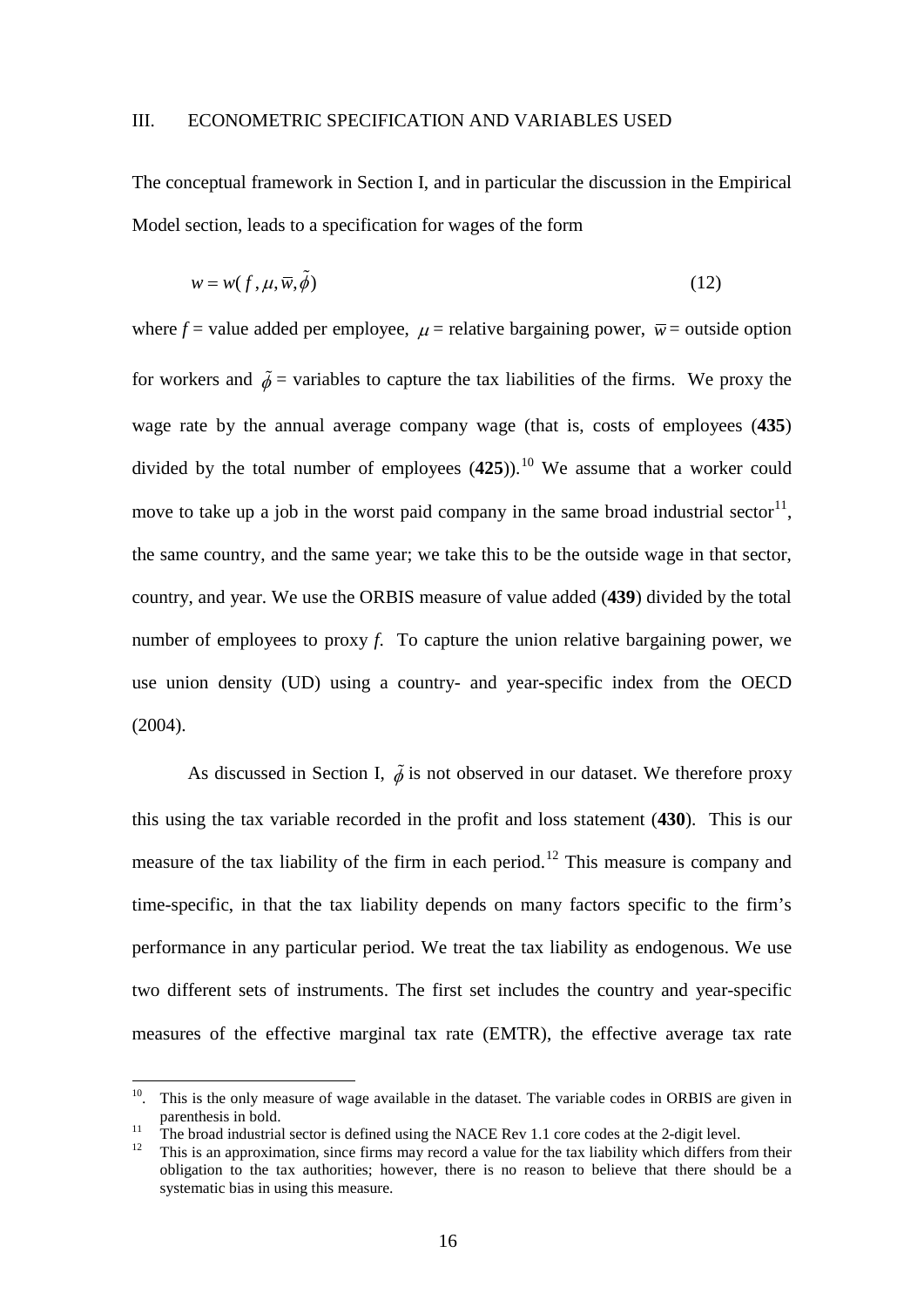$(EATR)^{13}$  $(EATR)^{13}$  $(EATR)^{13}$  and the statutory corporate tax rate  $\tau$ . These measures are based on the legal tax system, and so are unlikely to be affected by the shocks to the individual firm's profit and wages. The second set of instruments is a collection of lagged time-varying firm-specific variables. We use the ratio of tangible fixed assets (**406**) to total fixed assets (**408**) as an indicator of the likely value of depreciation allowances for tax purposes. Non-current liabilities (**416**) as a proportion of total assets are employed as an indicator for the extent to which taxable income is likely to be reduced by interest payments. We also use a binary indicator of whether profit before taxes in previous periods was negative, which may indicate that the company has brought forward taxable losses to set against current profit to reduce current tax liabilities.

All monetary variables are deflated to 2000 prices using OECD country- and year-specific consumer price indexes, and converted to a common currency (US dollars) using the year 2000 OECD national average exchange rates.<sup>[14](#page-19-1)</sup> Table IV displays some basic descriptive statistics for the main variables and instruments.

Finally to account for adjustment lags, we specify a general dynamic model of the form

$$
w_{it} = \sum_{j=1}^{2} \gamma_j w_{i,t-j} + \sum_{j=0}^{2} \beta_j x_{i,t-j} + \alpha_i + \alpha_t + \varepsilon_{it}
$$
 (13)

where *i* and *t* index companies and years respectively and *w* is log wage rate. Log value added per employee and variables that are associated with wage bargaining such as outside wage and union density are also in *x*. About 15 per cent of our sample observations contain either a negative or a zero value for the tax liability. We assume that the effect of the tax burden on the wage rate is only present when there are positive taxes, so we include log tax liability per employee only when it is positive. To account

<span id="page-19-0"></span><sup>&</sup>lt;sup>13</sup> These are calculated according to the methodology proposed by Devereux and Griffith (2003), and are computed from a number of sources.<br><sup>14</sup> OECD CPIs and exchange rates are taken from [www.OECDStat.org](http://www.oecdstat.org/)

<span id="page-19-1"></span>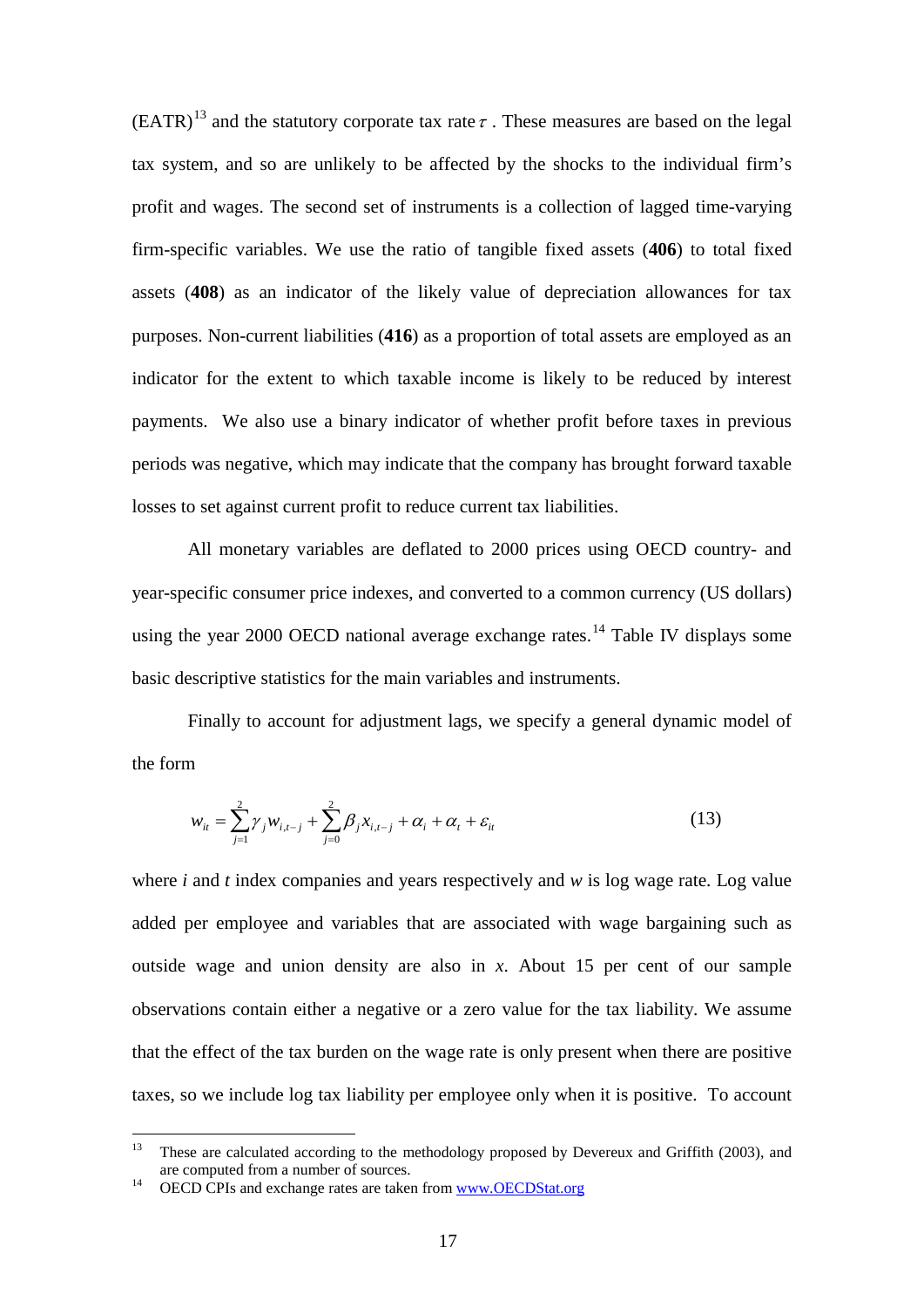for the observations with non-positive taxes, we include in  $x$  a dummy variable indicating a non-positive tax liability.  $\alpha_i$  is a company-specific fixed effect,  $\alpha_t$  is a year effect that captures common macroeconomic shocks, and  $\varepsilon_{it}$  is the error term. We start from the general dynamic model and use rigorous testing procedures to arrive at a more parsimonious representation.<sup>[15](#page-20-0)</sup>

Several econometric issues need to be considered before a choice of an appropriate technique is made for the estimation of a dynamic equation of this form. Due to the presence of permanent company-specific unobserved heterogeneity  $(\alpha_i)$ which is correlated with the lagged dependent variables and endogenous regressors (value added per worker, tax liability per worker, and the outside wage), the pooled OLS and within-group (WG) estimators are inconsistent. It is well recognised in the literature that the most appropriate technique to use in this case is the Generalised Method of Moments (GMM) applied to the first-differenced equation that does not contain  $\alpha_i$ . The precise set of moment conditions that should be used to generate the appropriate instruments depends on the assumptions about the correlation between the regressors and the composite error term  $u_{it} = \alpha_i + \varepsilon_{it}$ .<sup>[16](#page-20-1)</sup> Much of the recent literature has focused on finding appropriate instruments for the application of GMM. Arellano and Bond (1991) (AB) proposed the use of lagged levels of the variables as instruments for the endogenous differences in the first-differenced model [GMM-diff]. However, later research (for example, Blundell and Bond, 1998 (BB)) has shown that when the series are highly persistent, the levels instruments are weak predictors of the differenced endogenous variables. Therefore, the AB estimator can have very poor finite sample properties in terms of bias and precision. BB proposed the use of additional moment

<span id="page-20-0"></span><sup>&</sup>lt;sup>15</sup> The above general dynamic specification can also be derived from a static model with an  $AR(2)$ process for the disturbance.

<span id="page-20-1"></span> $16$  We accommodate the time effects using year dummies.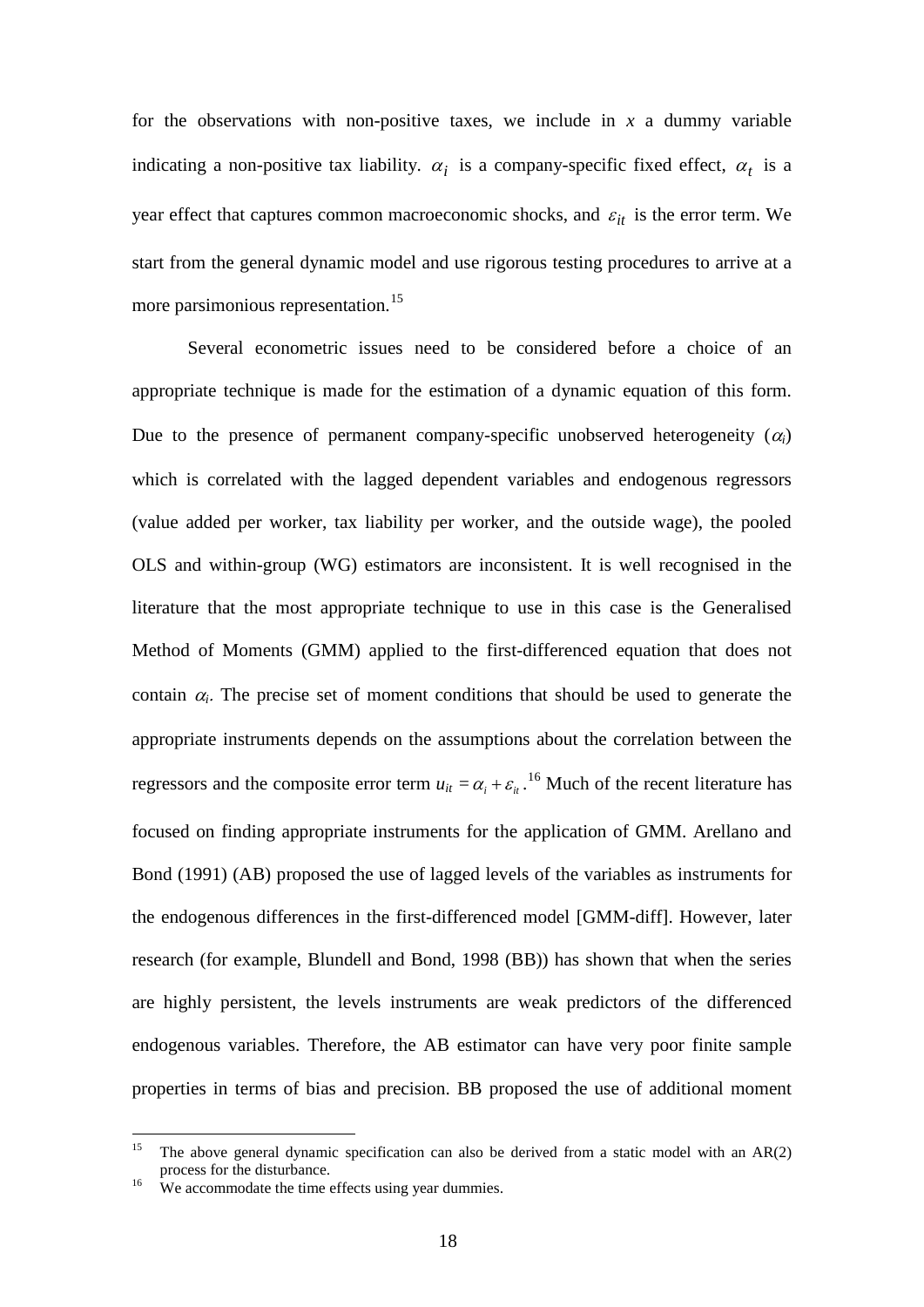conditions that correspond to the use of lagged differences of endogenous variables as instruments for the model in levels. This GMM estimator is known as system GMM [GMM-sys]. It combines moment conditions for the model in first differences with the moment conditions for the model in levels. BB and Blundell, Bond, and Windmeijer (2000) showed that the system GMM estimator had better finite sample properties than AB's original differenced GMM estimator. They advocated the use of this technique when the series were highly persistent. However, this relied on certain stationarity conditions of the initial observation. Bunn and Windmeijer (2010) showed that when the variance of the unobserved heterogeneity  $\alpha_i$  is high relative to the variance of the idiosyncratic error  $\varepsilon_{it}$ , the performance of the system GMM deteriorates. In summary, whether one uses GMM-diff, or GMM-sys, or even some other method of estimation will depend on the statistical properties of the variables used in the model. Our choice of instruments for our GMM estimation has been based on this discussion. We shall return to the issue of appropriate instruments later when we discuss the results.

We have used two tests to investigate the validity of our chosen instruments. The first is the Sargan/Hansen test for over-identification (Sargan, 1958; Hansen, 1982) which requires a non-rejection of the null hypothesis being tested. The second is a serial correlation test (Arellano and Bond, 1991) that tests for the presence of serial correlation in the first differenced errors  $\varepsilon_{it}$ . White noise errors  $\varepsilon_{it}$  would imply an MA(1) process for the  $\Delta \varepsilon_{it}$ , thus rejecting the null of no first order serial correlation but not rejecting the null of second order serial correlation. We use xtabond2 (Roodman, 2009a) in StataCorp (2009) to estimate our models using the GMM technique.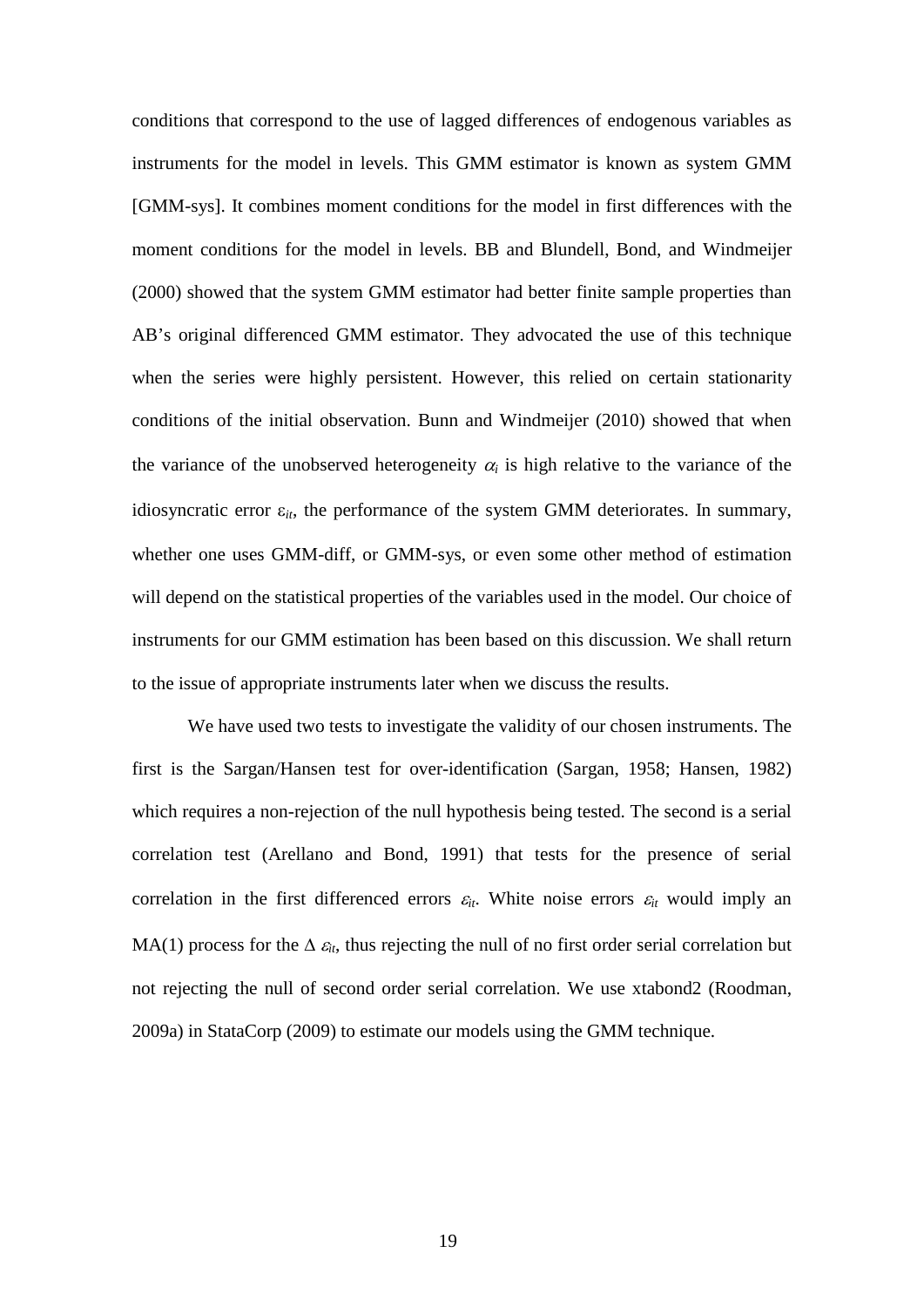#### IV. RESULTS

#### IV.A *Basic Results*

Table V presents results for our basic specification using different estimators. This specification includes only value-added per employee and the tax bill per employee. All specifications include time dummies and two lags of each variable. Since the preferred specification required two lags of each variable, we have estimated the same model using different methods to illustrate the effect of choice of technique on the estimated coefficients. Column (1) presents the results from a pooled OLS regression. There is no allowance for company-specific unobservables in this specification, although the standard errors are clustered to account for this. Columns (2) and (3) present results from the WG estimation (OLS on variables entered in mean deviations) and OLS on the first-differenced data respectively. These are two alternative ways of dealing with company-specific unobservables in the estimation. Generally, in the absence of endogenous regressors, the pooled OLS estimator of the coefficient of the lagged dependent variable is upward-biased, while the WG and the OLS on the firstdifferenced estimators are downward-biased estimates (Blundell, Bond and Windmeijer, 2000). The coefficient estimates on the lagged dependent variables are very different in the three model estimations and are consistent with these biases. Both the pooled OLS and the WG estimates of the coefficient on  $w_{it-1}$  are positive, though of very different magnitudes. The first-differenced OLS model estimate of this coefficient is negative. Surprisingly, all other coefficient estimates are very similar.

GMM estimation results are provided in columns (4) to (8). The sets of instruments used in these specifications are different. As noted above, all sets of instruments include country- and time-specific measures of the effective marginal tax rate (EMTR), the effective average tax rate (EATR), and the statutory corporate tax rate.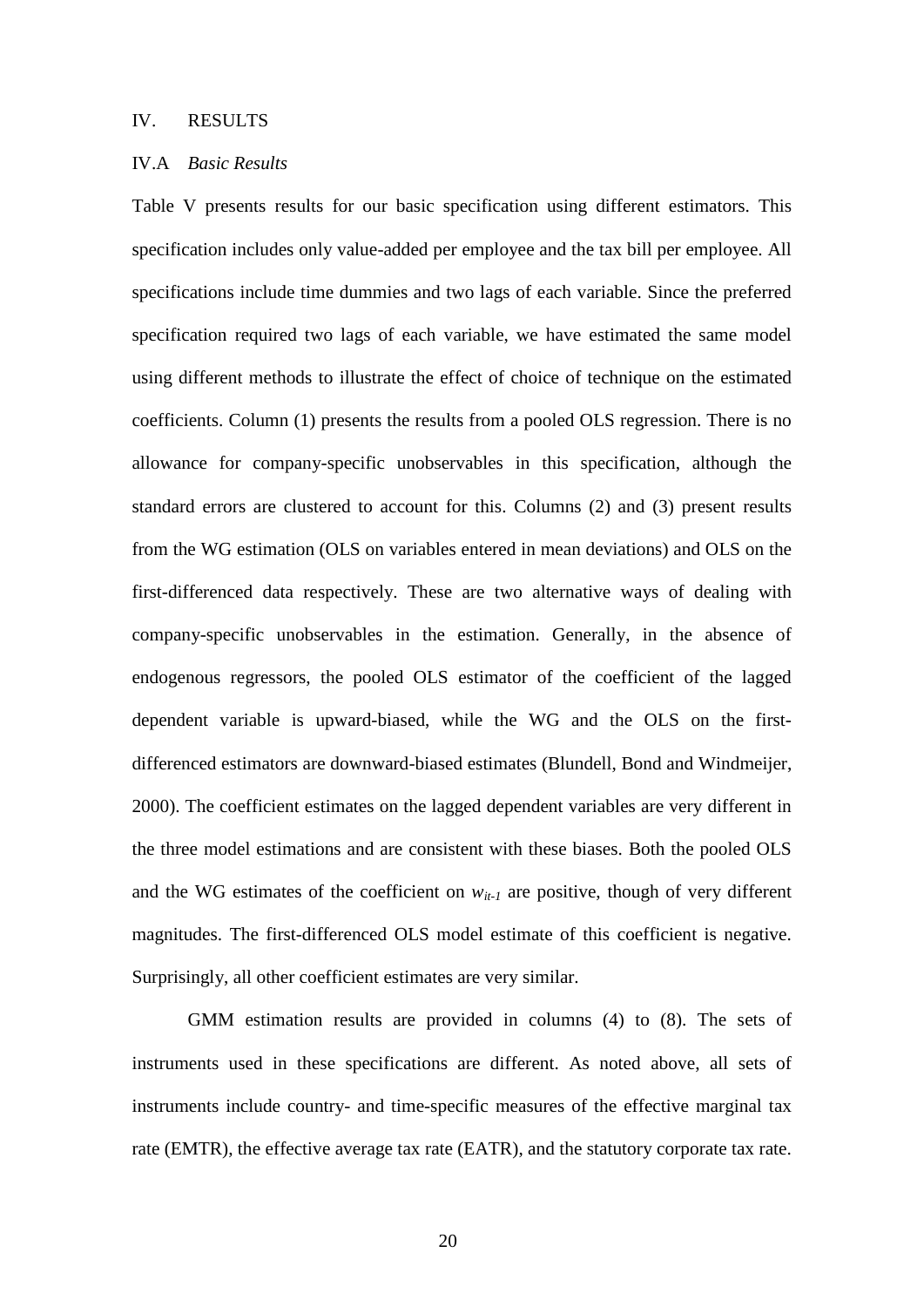Also included are the following time-varying firm-specific variables in logs: tangible fixed assets as a proportion of total fixed assets, non-current liabilities as a proportion of total assets, and an indicator variable for non-positive profit before tax. Indicator variables to pick up zero values of the logged variables were also included in the set of instruments. Columns (4) and (5) are based on the AB GMM-diff estimation of the firstdifferenced equation using levels of the endogenous variables as additional instruments. Columns (6) and (7) are based on the BB GMM-sys estimation, which uses levels (firstdifferences) of the endogenous variables as instruments for the first-differenced (levels) endogenous variables.

One practical problem with both approaches is that the number of instruments can be numerous. Unlike in two-stage-least-squares (2SLS) where the estimation sample is restricted according to the choice of lag for the instrument, in standard applications of GMM-diff and GMM-sys, a separate instrument is included for each time period. To illustrate this problem, consider our application where  $T=8$ . If we were to apply 2SLS to estimate (12) in first-differences,  $w_{it-3}$  can be used as an instrument for ∆ *wit-1* under standard assumptions*.* This would imply that the estimation sample would be *t=*4,..,8. However, every additional lag of our dependent variable that is included in the set of instruments would result in the loss of one extra time observation. In our sample where the number of companies is large, every loss of a time observation results in a loss of around 55,000 observations per period. In contrast, the standard GMM-diff and GMM-sys approaches include separate instruments for each time period. This results in a sparse instrument set but a larger estimation sample. Three practical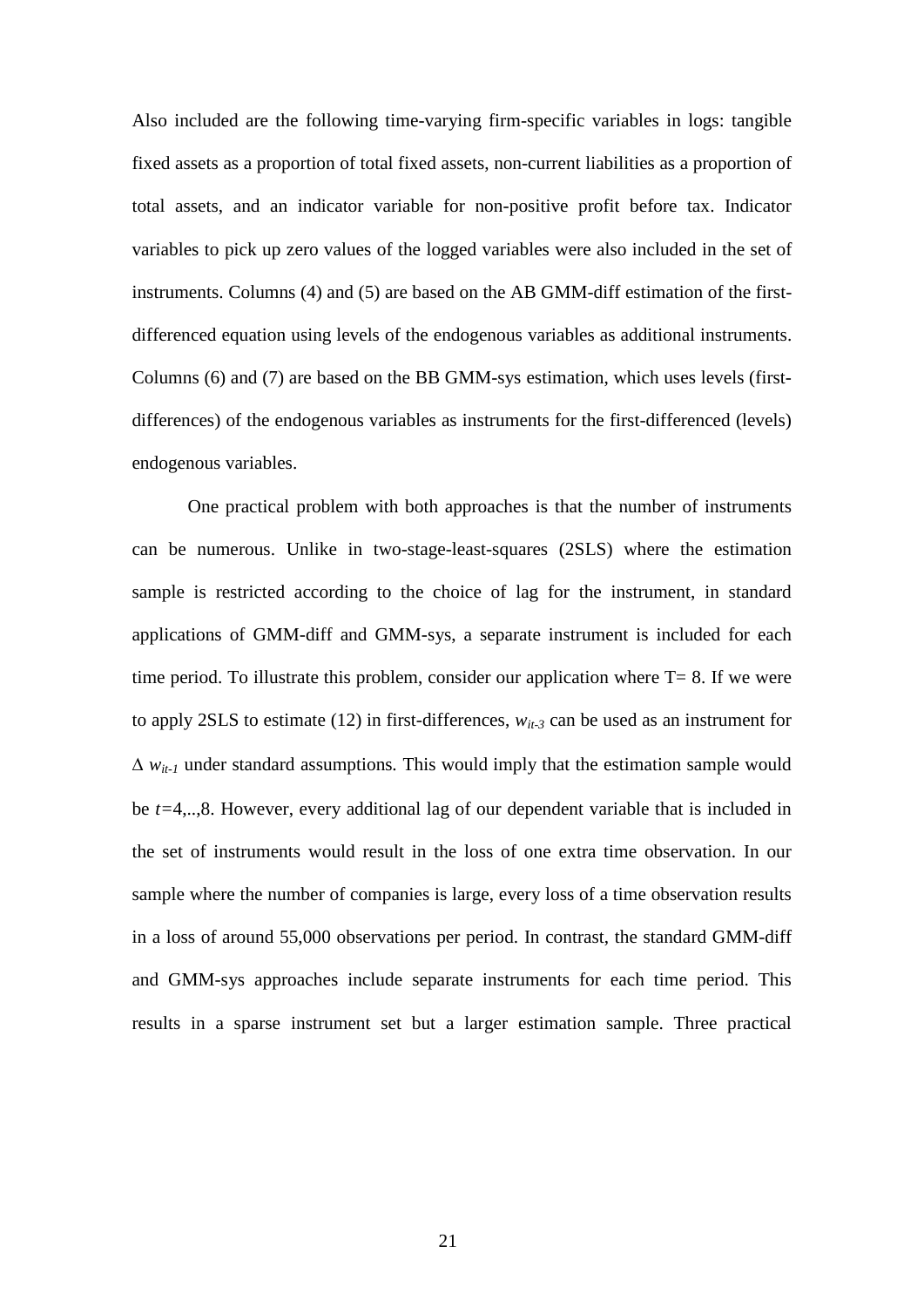problems can result from the use of a sparse instrument set (Roodman 2009b).<sup>[17](#page-24-0)</sup> First, the instruments can be too weak to identify the relevant effects. Second, the precision of the weighting matrix that is used in the GMM estimation is affected. Third, the Sargan/Hansen test has low power. Given these problems, we also investigate the approach in a strand of the literature where the standard GMM-diff instruments are combined through addition to create a smaller instrument set (Roodman 2009a,  $2009b$ ).<sup>[18](#page-24-1)</sup> Columns (4) and (6) present results from the GMM estimation that used the full set of unrestricted instruments, while columns  $(5)$  and  $(7)$  present results from estimation that used the smaller restricted instrument set.

However, in all cases, the Sargan/Hansen test for over-identification is rejected and the tests for first and second order serial correlations are rejected, implying a problem with the estimators.<sup>[19](#page-24-2)</sup> The table reports that the degrees of freedom for the over-identifying tests in the case of the restricted instrument matrix are much smaller. However, the tests still reject the null of instrument validity.<sup>[20](#page-24-3)</sup>

<span id="page-24-1"></span>For example, the instruments for the observation  $y_{i3} - y_{i2}$  would be  $y_{i2}$  and  $y_{i1}$ .<br><sup>18</sup> This is achieved in *STATA* using the 'collapse' option in estimation command *xtabond2*. Taking the

example given in footnote 20, the new instrument matrix would be  $\overline{a}$  $\overline{\phantom{a}}$  $\overline{\phantom{a}}$  $\overline{\phantom{a}}$ L = . . . . .  $0$  . 3 *y*<sub>i2</sub> *y*<sub>i1</sub>  $2 y_i1$ 1 *i i i i i i*  $y_i = y_{i3} y_{i2}$ *y y*  $Z_i = \begin{bmatrix} y_{i2} & y_{i1} & \cdots & y_{i} \\ \cdots & \cdots & \cdots & \cdots \end{bmatrix}$ 

<span id="page-24-0"></span><sup>&</sup>lt;sup>17</sup> Taking a simple example to illustrate this issue, consider an  $AR(1)$  specification in first-difference as follows:  $\Delta y_{ii} = \gamma \Delta y_{ii-1} + \Delta \varepsilon_{ii}$ , and the model would be estimated using *t*=3,..*T*. The instrument matrix

for the *i* the company in the case of AB-diff would be:  $\overline{\phantom{a}}$  $\overline{\phantom{a}}$  $\overline{\phantom{a}}$  $\overline{\phantom{a}}$  $\frac{1}{2}$  $\overline{\phantom{a}}$ I I I I L I = . . . . . . . . . . . . . . 0 0 0  $y_{i1}$   $y_{i2}$   $y_{i3}$  0... 0  $y_{i1}$   $y_{i2}$  0 0 0 0... 0 0 0 0 0 0... 1 *y* i2 *y* i3  $1 \ y_{i2}$ 1 *i i i i* 1 *y i i*  $y_i = \begin{pmatrix} 0 & 0 & 0 & y_{i1} & y_{i2} & y_{i3} \\ 0 & 0 & 0 & y_{i1} & y_{i2} & y_{i3} \\ 0 & 0 & 0 & 0 & y_{i3} & y_{i3} \end{pmatrix}$ *y y y*  $Z_i = \begin{vmatrix} 0 & 0 & 0 & y_{i1} & y_{i2} & y_{i3} & 0 \dots \end{vmatrix}$ .

 $\mathbf{r}$  $0 \t 0.$ *y*

<span id="page-24-2"></span><sup>&</sup>lt;sup>19</sup> In Table A.I of the Appendix, we have provided the results from OLS and WG estimations of simple univariate  $AR(1)$  and  $AR(2)$  models. The results are not suggestive of a near unit root in the two main variables *w* and *v*. Hence, the need for the estimation of the model using GMM-sys is not present. When we used the GMM-diff estimator, we were only able to find a reasonable specification which passed all the model diagnostics when we used lags 5 or more as instruments. This resulted in a drastic loss of observations and we therefore did not pursue this strategy. <sup>20</sup> Bunn and Windmeijer (2010) showed that when the variance of the unobserved company-specific

<span id="page-24-3"></span>heterogeneity  $(\alpha_i)$  relative to the variance of  $\varepsilon_i$  increases, the bias in the GMM-sys can become quite high compared to the GMM-diff estimator and they advocate the use of GMM-diff in this case.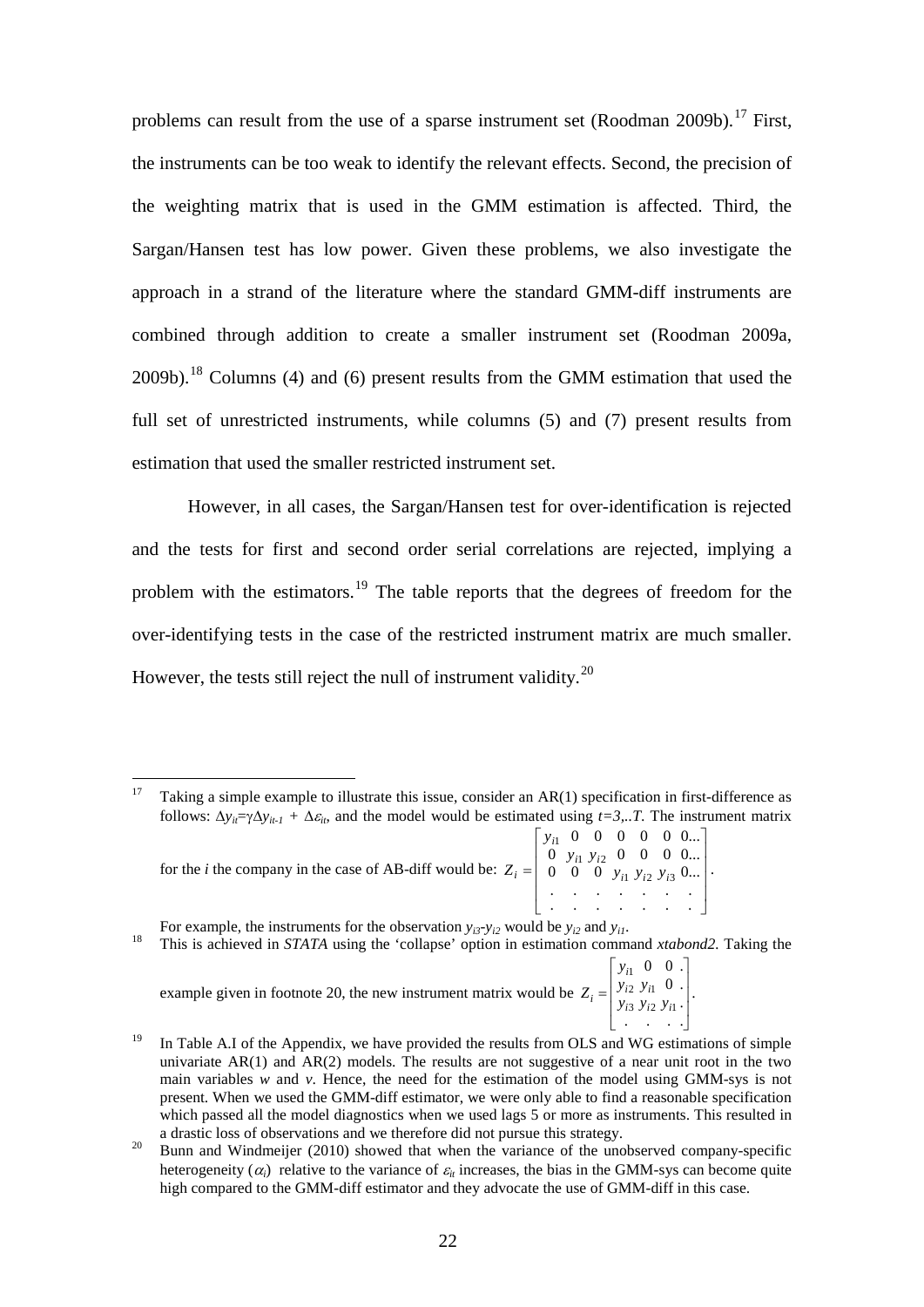We next turn to our preferred estimates, which are provided in column (8) of Table V. These results refer to the GMM estimation of the first differenced equation using a set of first differenced instruments. Using a general notation, in the example of footnote 20, the instrument matrix for this GMM estimation is as follows:

$$
Z_{i} = \begin{bmatrix} 0 & 0 & 0 & 0 \\ y_{i2} - y_{i1} & 0 & 0 & 0 \\ y_{i3} - y_{i2} & y_{i2} - y_{i1} & 0 & 0 \\ y_{i4} - y_{i3} & y_{i3} - y_{i2} & y_{i2} - y_{i1} & 0 \\ . & . & . & . \end{bmatrix}
$$

We treat all lags from two upwards of all our variables as being predetermined. The columns of the above matrix refer to the different instruments used.

.

Unlike the results in columns (4) to (7) of Table V, for the specification shown in column (8), the tests for over-identification and the tests for first and second order serial correlations are all satisfactory. The Sargan/Hansen test for over-identification is not rejected. The test for first order serial correlation is rejected, while the test for second order serial correlation is not. This is what we would expect if the errors in the levels equation were not serially correlated.

Turning to the coefficient estimates, the estimated effects are broadly consistent with the conceptual framework presented in Section I, even though we have added dynamics in the empirical specification. Both the first period and second period lagged wage rate terms have a significant effect on the current wage rate, after controlling for company-specific unobservables and accounting for endogeneity of the regressors. There is some persistence but it is not very high; the coefficients are smaller than the GMM-diff and GMM-sys estimates but are larger than the WG estimates in column (2). The short-run elasticity of the wage rate with respect to the tax per employee is quite large compared to other columns; it is estimated to be -0.095 in column (8), about six times those reported in columns (1) to (3). The long-run elasticity is a little lower at -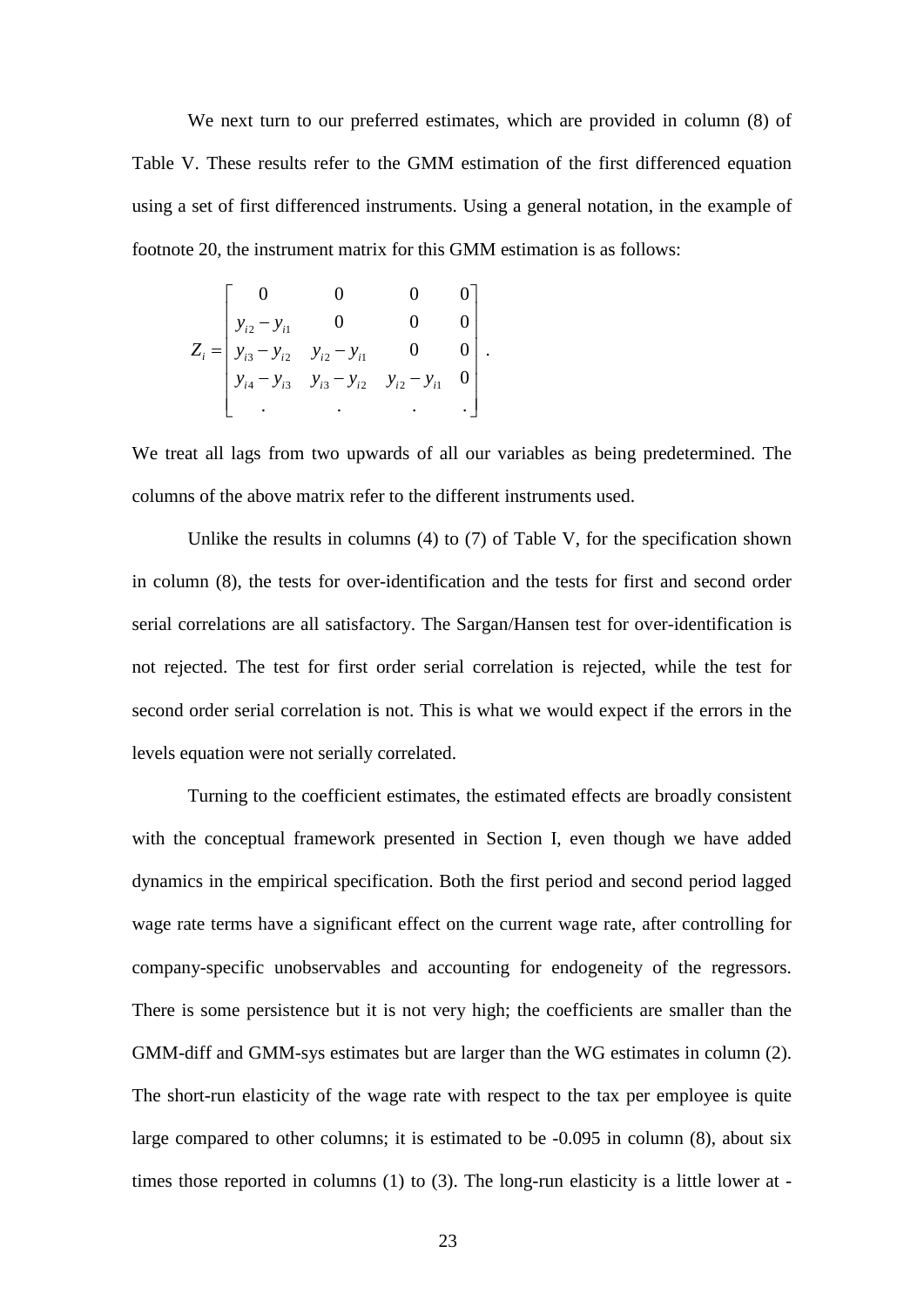0.066. Note the coefficient on the value added per employee variable is not the elasticity with respect to this variable as changes in this variable will also have an effect via the tax per employee variable in the wage equation. Adjusting for this effect, the short-run elasticity with respect to value added per employee is estimated to be 0.459, and the longer run is again slightly higher at  $0.511$ .<sup>[21](#page-26-0)</sup> We explore below the implications of these results for the incidence of the tax.

#### *IV.B. Basic Specification with Bargaining Variables*

In Table VI, we use the same estimator as in column (8) of Table V, but add variables associated with union bargaining. The new variables include a measure of country- and year-specific aggregate union density, and a measure of the outside option available to the workers.<sup>[22](#page-26-1)</sup> As a proxy for the latter, we use the minimum of the log wage per employee in that sector and country in a particular year. We also include a dummy for those companies that pay the minimum wage.

For ease of exposition, column (8) of Table V is reproduced in column (1) of Table VI. We add the extra variables one at a time: column (2) includes the aggregate union density variable and column (3) includes additionally the outside-option variables. Since these variables do not vary by company, they are unlikely to have a very strong effect. This is what we find, although the coefficients have the correct sign. Including these additional controls has little impact on the other coefficients and standard errors. The diagnostic tests change a little: in particular the Sargan/Hansen statistic no longer rejects the null at 10%. The estimated short-run elasticity of the tax variable is now slightly higher; for example, in column (3) it is -0.120. The union density variable is correctly signed and is positive and significant at 5%.

<span id="page-26-1"></span><span id="page-26-0"></span><sup>&</sup>lt;sup>21</sup> The elasticity is calculated at the sample averages using the derivation provided in Appendix 1.<br><sup>22</sup> Although union coverage would be a better measure of union strength, we were unable to obtain consistent data series for our sample of countries for the years we have used. Hence, we include union density as a proxy for the strength of the union in these countries.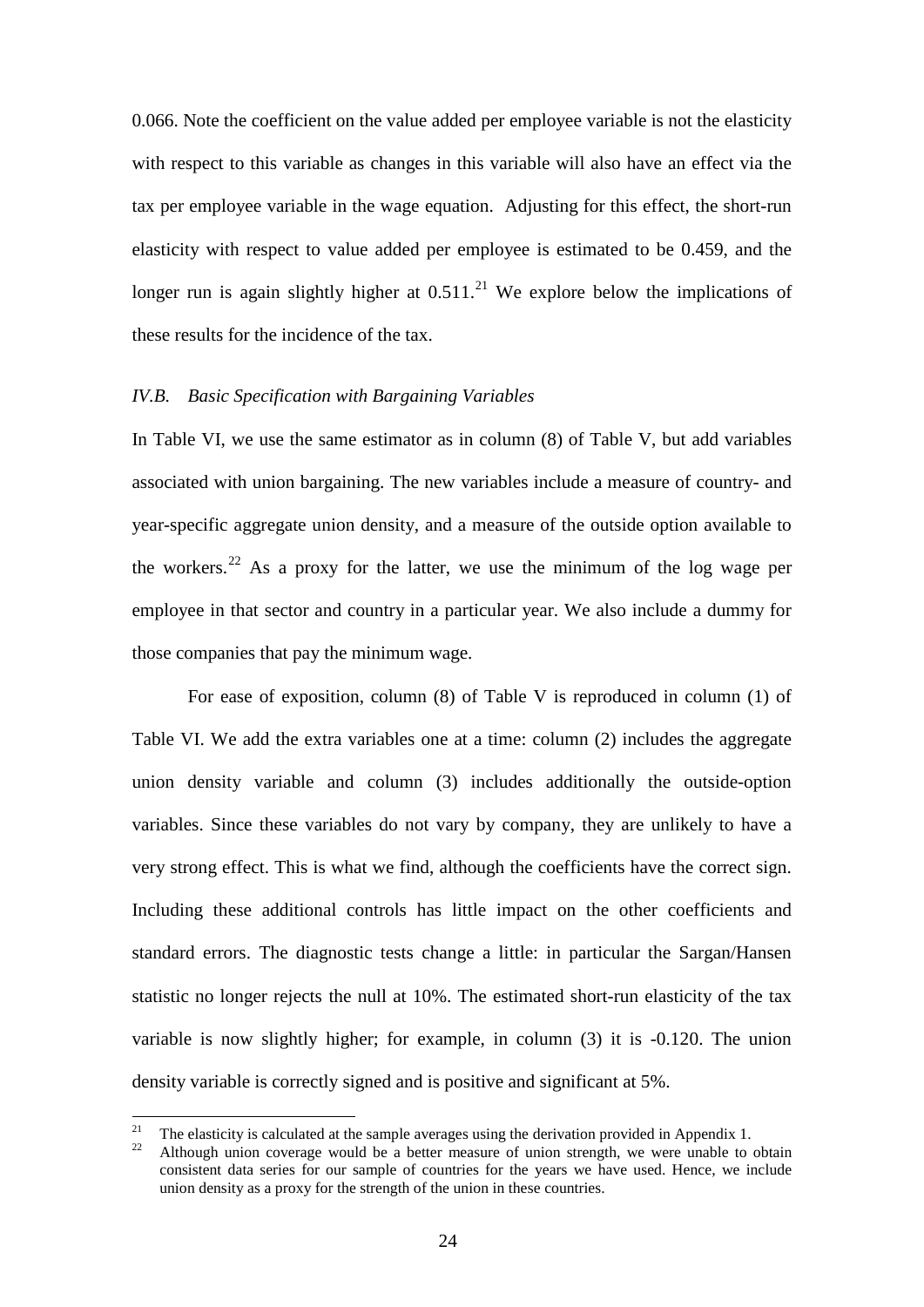In summary, the basic specification results displayed in column (8) of Table V do not change much with the addition of variables associated with the bargaining strength. Below, we use column (3) of Table VI as our preferred model for further investigations to examine the behaviour of multinationals compared to domestic companies.

#### *IV.C. Evaluating the Direct Incidence*

As already noted, the elasticity of the wage rate with respect to the tax liability per employee is a little higher with the additional bargaining variables. In column (1) of Table VI, the short-run elasticity is estimated at -0.095 and the long-run elasticity at about -0.066. In column (3), the short-run elasticity is -0.120 and the long-run elasticity is -0.093.

Since the wage rate is calculated as total compensation per employee, these estimates are equivalent to the elasticity of total compensation with respect to the tax liability. To use these results to identify the direct incidence of tax, it is useful to calculate the impact of an exogenous \$1 change in the tax liability on total compensation. Calculations using the derivations in the Appendix 1 and evaluated at the sample averages are presented in Table VII. Based on the column (3) estimates, a \$1 increase in the tax liability leads to a 64 cents reduction in total compensation in the short run, and a 49 cents reduction in the long run. Standard errors are given in parentheses.

Recall that these are estimates only of the *direct* effects of an increased tax liability. They do not include any *indirect* effect through prices or the capital stock, since we are controlling for pre-tax value added per employee. Note also that we would not expect over-shifting in the *direct* effect, which simply measures the distribution of a given location-specific profit between the firm and the workers.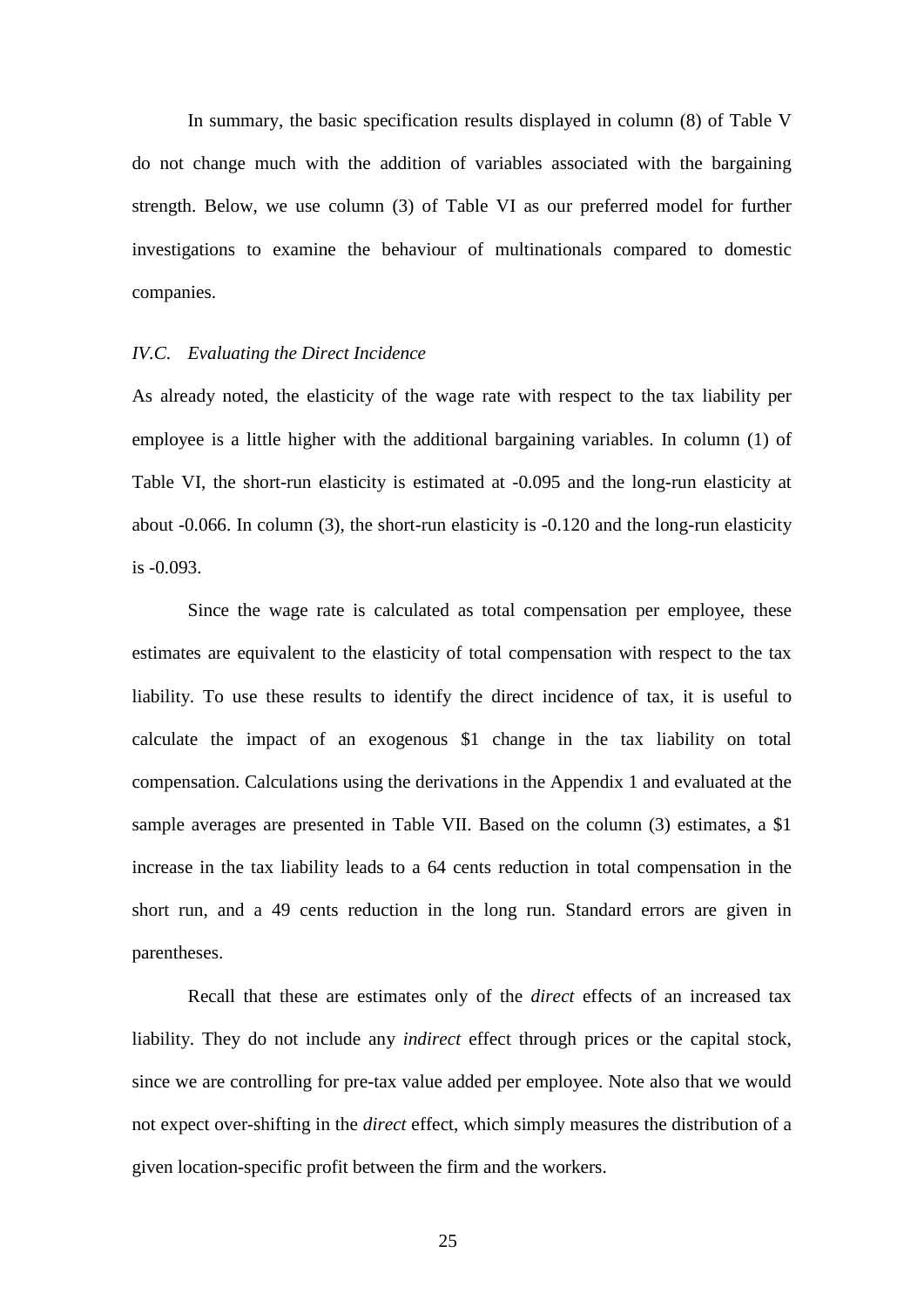It is also interesting to compare the effects of taxation and value added. Following the same procedure as above, Table VII indicates that the short run incidence is 0.222: that is, a rise of \$1 in value added would increase wage payments by 22 cents. The long-run rise is similar at 25 cents. From section I, we would expect the incidence of the tax to be higher than the incidence of a change in the pre-tax value added; the theory would suggest that the impact of an exogenous \$1 increase in value added would need to be grossed up by a factor  $(1 - \mu \tau)$  (see equations (8) and (10)) to find the expected impact of an exogenous \$1 reduction in tax. Our long-run estimate of 25 cents is within one standard error of the estimate of tax incidence of 0.49 evaluated at the average statutory tax rate of 0.35.

The estimates in Table VII are based on the expressions in the Appendix 1, using means of wage payments, tax and value added over the whole of the sample. An alternative approach would be to use means only over those observations with positive tax payments (over which the coefficient on the tax liability is derived). This approach generates estimates of the long run incidence of taxation of -0.39 (standard error, 0.129) and of value added of 0.27 (0.03). This is a smaller effect of taxation, but a larger effect of value added: in this case, the relationship between the two estimates is closer to that expected from the theory discussed above.<sup>[23](#page-28-0)</sup>

#### *IV.D Behaviour of Multinationals*

Finally, we consider two forms of heterogeneity across firms, both of which involve multinational companies. Both are based on the specification of Table VI column (3) (which is reproduced in column (1) of Table VIII for ease of reference).

<span id="page-28-0"></span> $23$  A further approach would be to compute the incidence for each observation. The median of the resulting distribution for the incidence of taxation is approximately -1, indicating that, at the median, the entire increase in tax would be passed on in lower wages.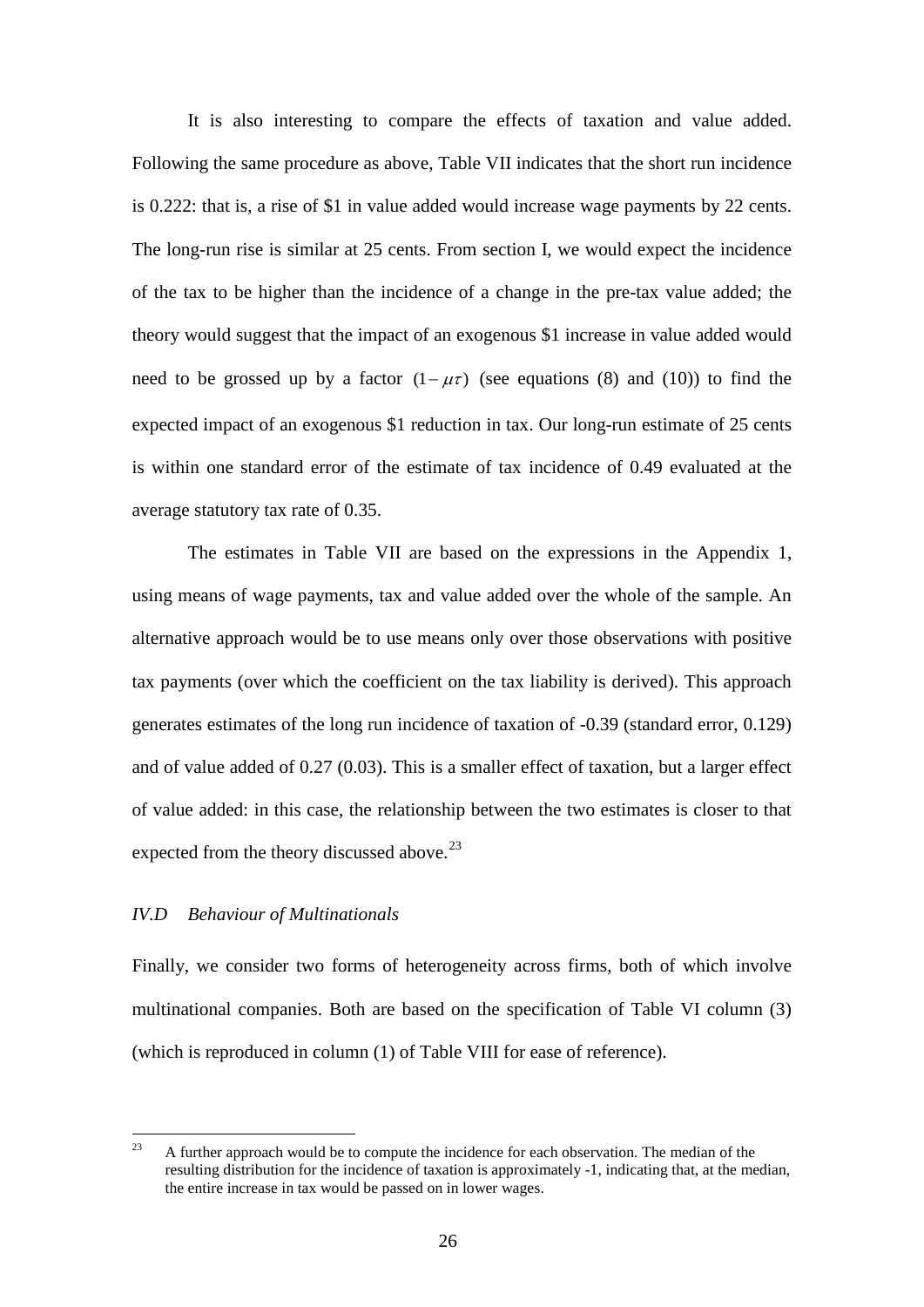First, we investigate whether the estimated parameters differ according to whether a firm is part of a multinational group or not. The conceptual framework in Section I indicated that the stronger the bargaining power of a firm, the lower the proportion of profit before wages that would be passed on to the labour force, and symmetrically, the lower the proportion of any increase in tax that would be passed on to the labour force. To consider differences in bargaining power, we investigate two sub-samples of the data: in column (2), we consider only stand-alone firms and in columns (3) and (4), we consider only firms, which are part of multinational groups.

The short-run elasticities of the wage rate with respect to tax per employee are very similar for the two groups of companies (column 2 vs column 3 in Table VIII), whilst the long-run elasticity is larger for international groups  $(-0.108$  for multinationals versus -0.076 for stand-alones). These are provided in Table VII. The long-run incidence of an exogenous \$1 rise in tax is thus slightly higher for multi-national group of companies, with compensation falling by 54 cents for employees of multinational groups and by 43 cents for stand-alone companies.

By contrast, for value added, both the short and the long run elasticities are higher for the stand-alone companies relative to multinational group. The long-run incidence of an extra \$1 of value added is lower for companies that are part of multinational groups. However, none of these differences between the two groups of companies are statistically significant.

A second effect for multinationals could occur through the outside option. In column (5) we investigate this for multinational companies by including the tax and value added variables for the rest of the multinational group. The group variables are calculated aggregating values over all of the other subsidiaries of the group for which we have data. We express these aggregates as a proportion of the number of the original

27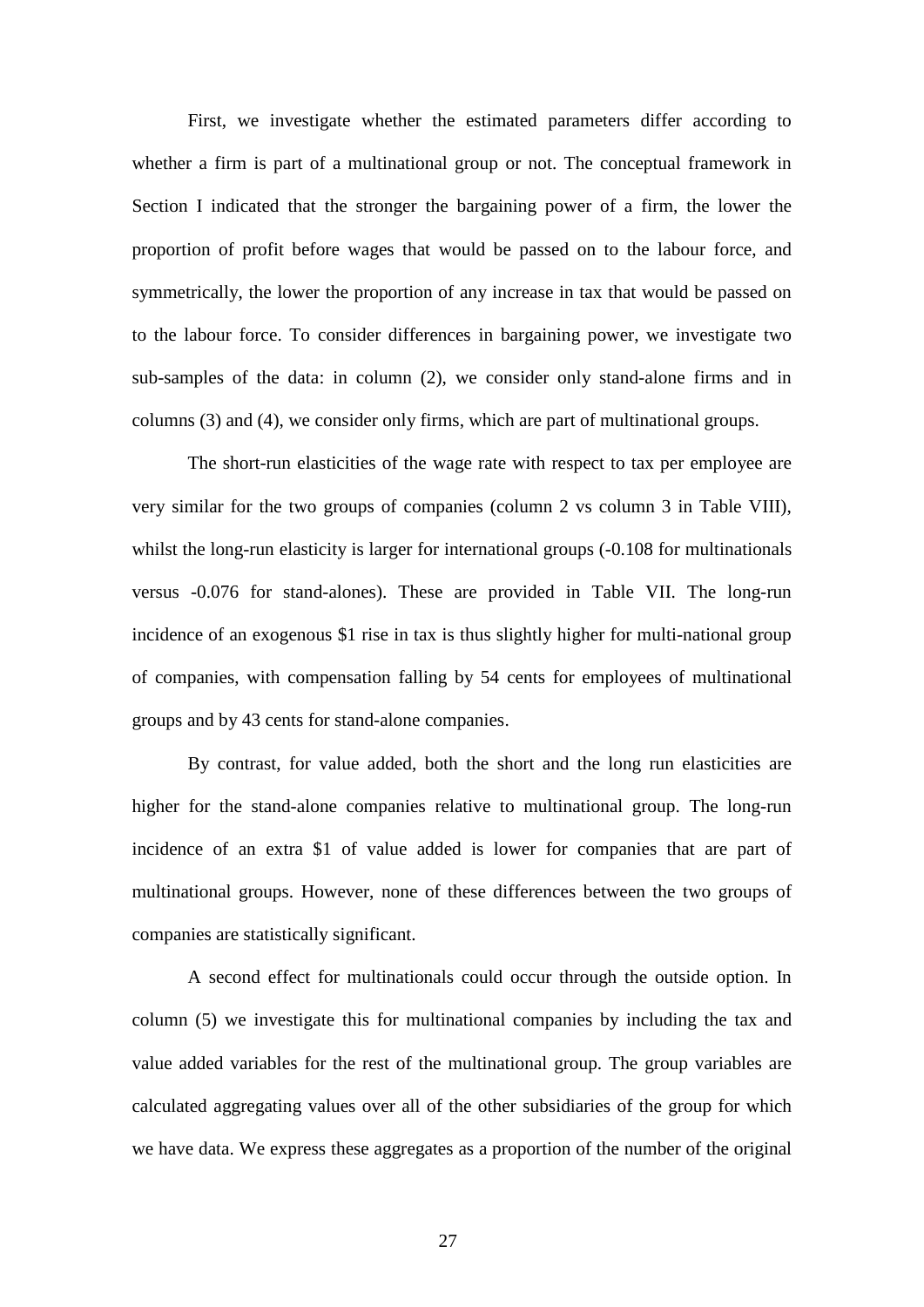company's employees. If these terms proxy the outside option of the group, then a higher value added (or lower tax) in the rest of the group may indicate a more valuable outside option and hence a lower domestic wage.

In fact, we do not find any significant effects of these variables. This may of course simply indicate that they are not good proxies for the firm's outside options. Such lack of significance also differs from the results of Budd, Konings, and Slaughter (2005) and Riedel (2008). They find the opposite effect for the value added of the parent firm. The value added of the parent has a positive effect on the wage in the subsidiary. They attribute this to the domestic labour force bargaining over profits in the parent as well as in the subsidiary. However, neither paper includes the tax or value added of the rest of the multinational group, but only the parent. The lack of significance in our results may be due to this difference in our approach. More generally, it may reflect the possibility that the workers may bargain over worldwide profits, a factor that offsets the use of worldwide profit as a proxy for the outside option in the bargain.

#### V. CONCLUSION

The standard model of a small open economy yields strong results for the effective incidence of a tax on capital located in that country. Given a fixed world rate of return, a tax will raise the pre-tax rate of return, but leave the post-tax rate of return unaffected. The rise in the pre-tax rate of return is achieved by an outflow of capital, which reduces labour productivity and hence the compensation received by the immobile domestic labour force. There is therefore a presumption that the burden of the tax will be shifted away from the owners of capital to the labour force.

In this paper, we investigate empirically part of this effect. Specifically, in our estimation we analyse the impact of a change in taxation conditional on value added. We interpret this in the context of a wage bargaining model: for a given pre-tax quasi-

28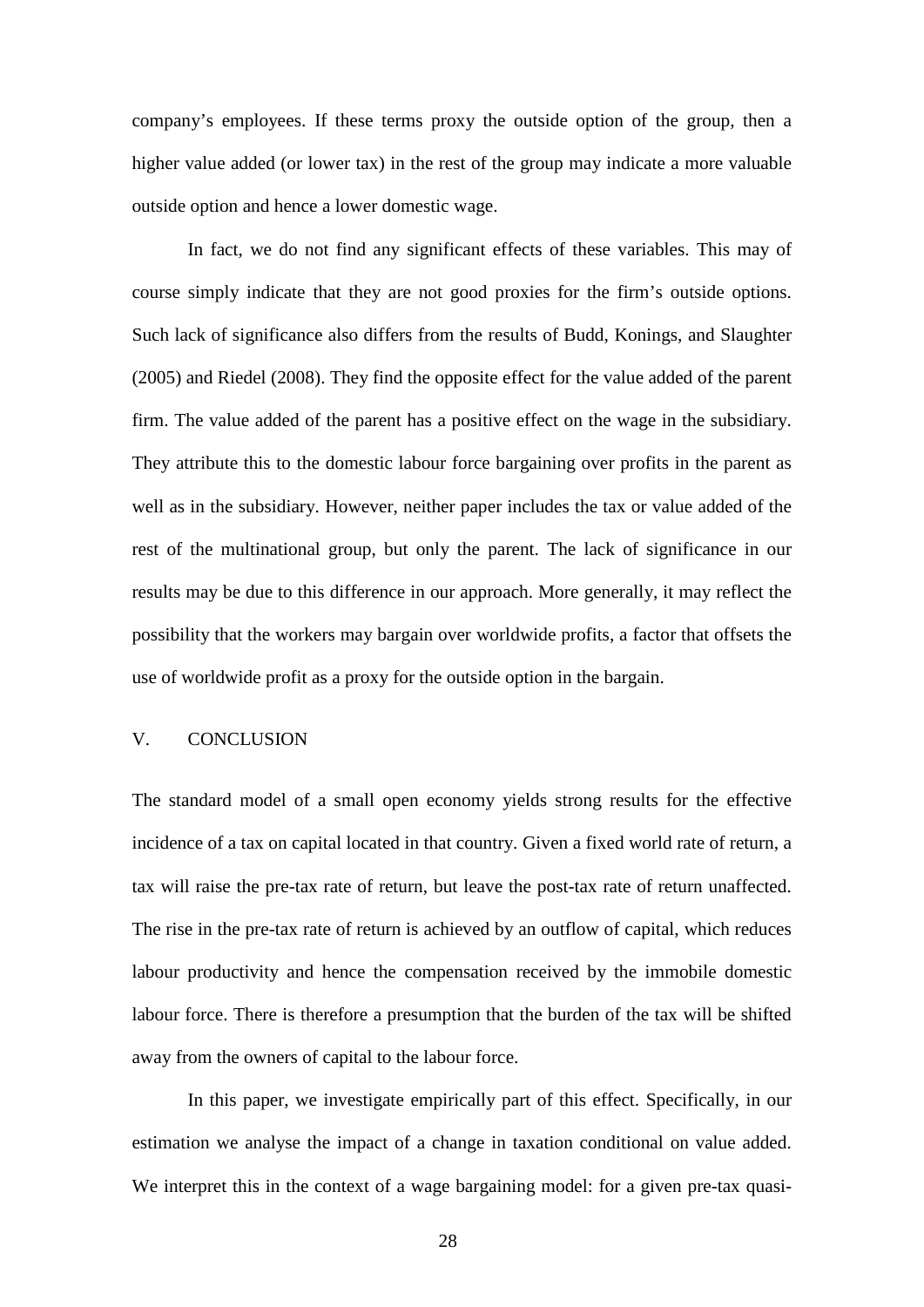rent, a higher tax reduces the post-tax quasi-rent available to be bargained over by the firm and the employees. This wage bargain introduces a direct channel by which taxation affects the wage rate, a channel which can be estimated conditional on the value added of the firm. We estimate the size of this direct effect using a large database of over 55,000 companies in nine countries over the period 1996 to 2003.

We do not estimate the *indirect* effect of a change in tax, which affects the wage rate through changing the size of the pre-tax quasi-rent available to be bargained over. More specifically, although by controlling for value added (as an estimate of the pre-tax quasi-rent) we estimate the impact of changes in value added on the wage rate, we do not estimate the impact of the tax on the size of value added. By excluding this effect, our estimate of the direct effect can be interpreted as excluding the effects associated with the deadweight cost of the tax, and any changes in output price.

The results strongly support the hypothesis of a direct effect of corporate income tax through wage bargaining. Our results suggest that approximately 50 per cent of an exogenous increase in tax is passed on in lower wages in the long run. These estimates are for the *direct* effect of the tax only, conditional on value added (and hence indirectly conditional on investment); they are additional to possible *indirect* effects through value added.

We also investigate whether the incidence of the corporate income tax on the wage rate differs between stand-alone companies and companies that are part of multinational groups. We do not find any significant difference between the two groups. Nor do we find any effect on the wage rate of the profit or tax liability elsewhere in the multinational group.

29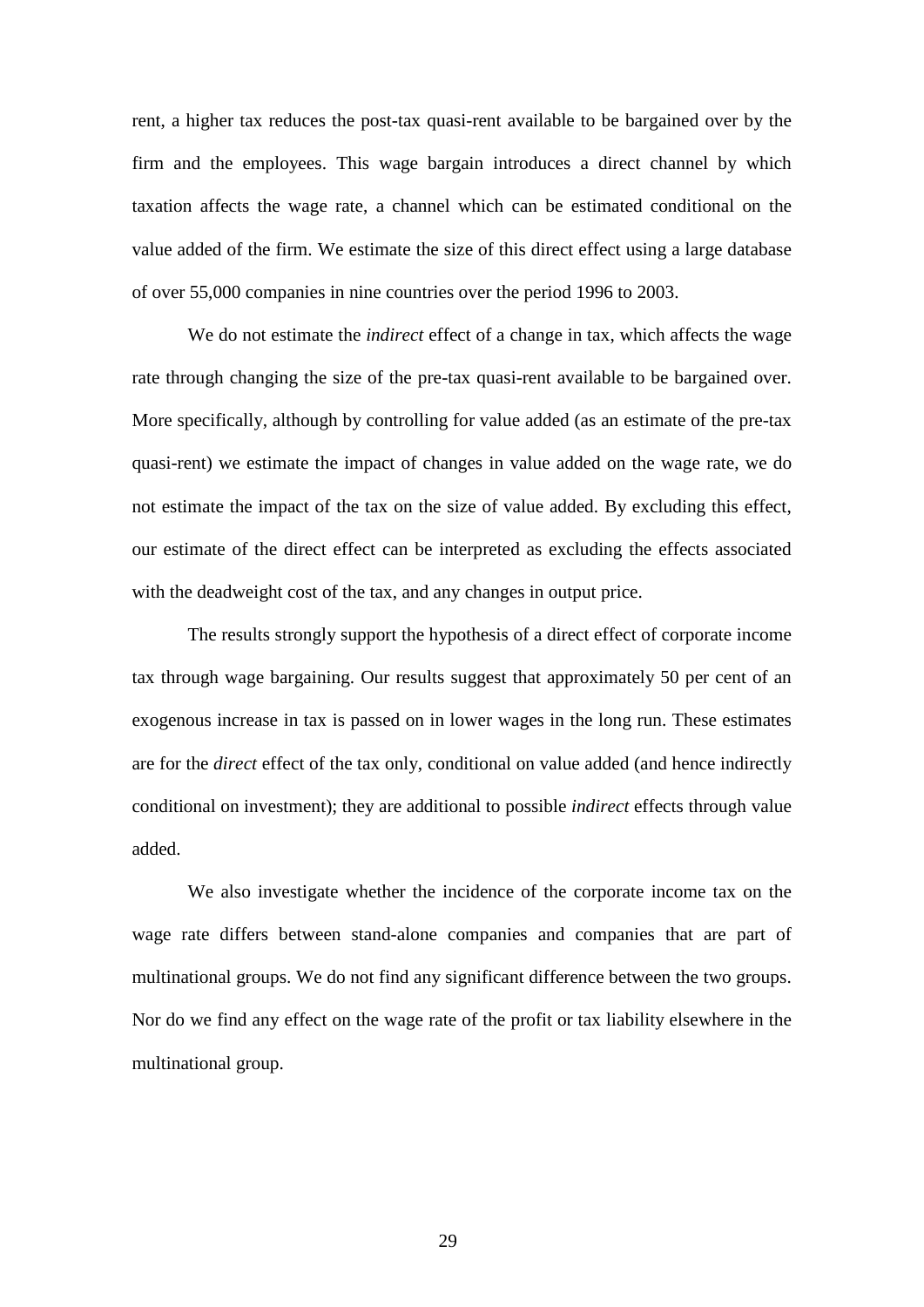#### REFERENCES

- Abowd, John M. and Thomas Lemieux. (1993). The Effects of Product Market Competition on Collective Bargaining Agreements: The Case of Foreign Competition in Canada, *Quarterly Journal of Economics*, 108, 983-1014.
- Addison, John T. and Claus Schnabel. (2003). *International Handbook of Trade Unions* (Cheltenham: Edward Elgar Publishing).
- Arellano, Manuel, and Stephen R. Bond. (1991). Some Tests of Specification for Panel Data: Monte Carlo Evidence and an Application to Employment Equations, *Review of Economic Studies*, 58, 277-297.
- Auerbach, Alan J. (2006). Who Bears the Corporate Tax? A Review of What We Know, in **Tax Policy and the Economy**, Vol. 20, ed. James M. Poterba, (Cambridge: MIT Press).
- Blanchflower, David G., Andrew J. Oswald and Peter Sanfey. (1996). Wages, Profits and Rent-Sharing, *Quarterly Journal of Economics*, 111, 227-250.
- Blundell, Richard and Stephen R. Bond. (1998). Initial Conditions and Moment Restrictions in Dynamic Panel Data Models, *Journal of Econometrics*, 87, 115-143.
- Blundell, Richard, Stephen R. Bond and Frank Windmeijer. (2000). Estimation in Dynamic Panel Data Models: Improving on the Performance of the Standard GMM Estimator, in Nonstationary Panels, Panel Cointegration, and Dynamic Panels, in Advances in Econometrics, Vol. XV, Badi Baltagi, ed. (Amsterdam: JAI Press, Elsevier Science).
- Bradford, David F. (1978). Factor Prices may be Constant, but Factor Returns are not, *Economics Letters*, 1, 199-203.
- Budd, John W., Josef Konings, and Matthew J. Slaughter. (2005). Wages and International Rent-Sharing in Multinational Firms, *Review of Economics and Statistics*, 87, 73-84.
- Bunn, Maurice J.G. and Frank Windmeijer. (2010). The Weak Instrument Problem of the System GMM Estimator in Dynamic Panel Data Models, *Econometrics Journal,* 13(1), 95-126.
- Bureau van Dijk, ORBIS Database. (2007).<http://www.bvdep.com/en/ORBIS.html>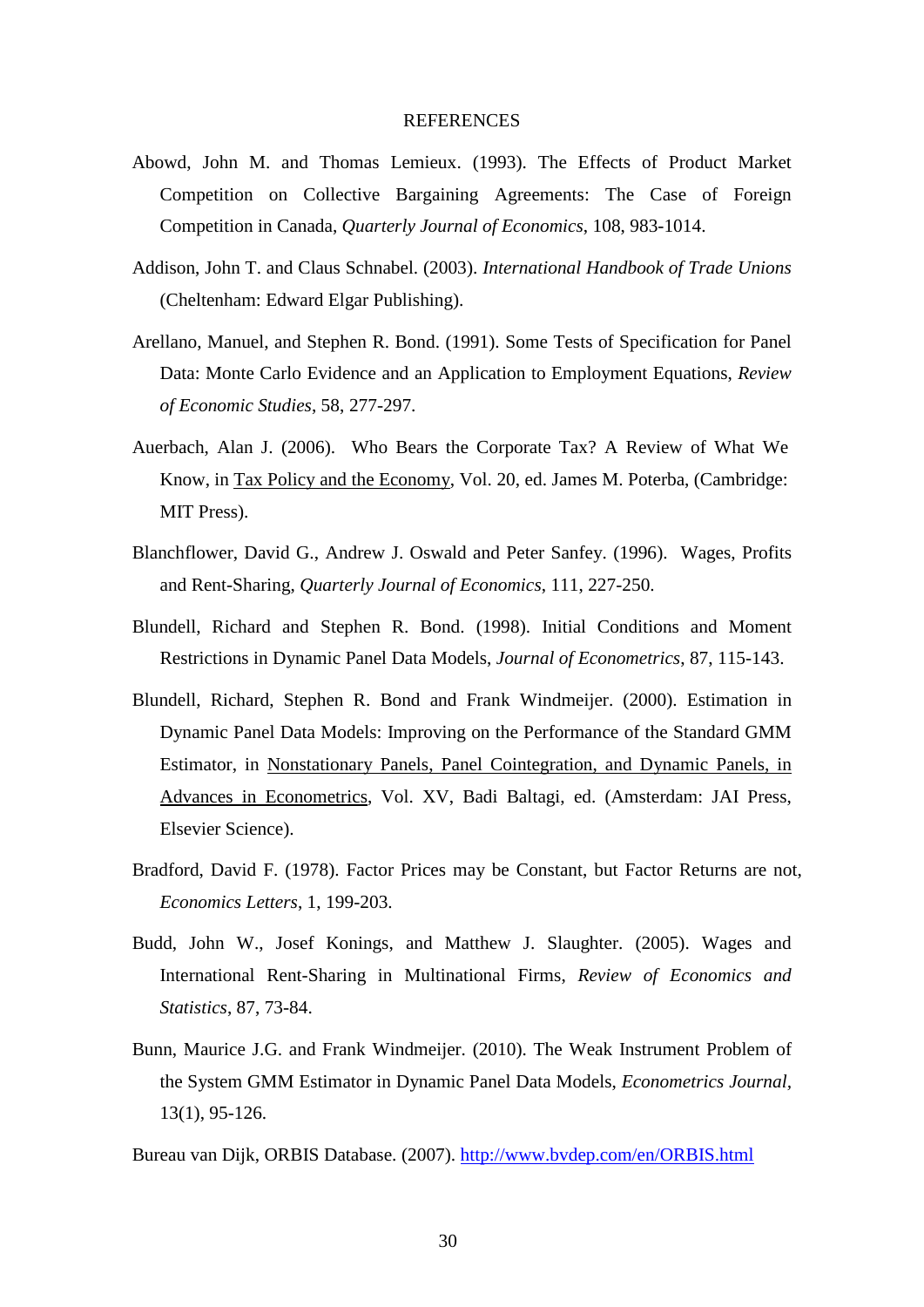- Desai, Mihir. A., C. Fritz Foley and James R. Hines. (2007). Labor and Capital Shares of the Corporate Tax Burden: International Evidence, mimeo, ITPF and Urban-Brookings Tax Policy Center Conference of Who pays the Corporate Tax in an Open Economy?
- Devereux, Michael P. and Rachel Griffith. (1998). Taxes and the Location of Production: Evidence from a Panel of US Multinationals, *Journal of Public Economics*, 68, 335-367.
- Devereux, Michael P. and Rachel Griffith. (2003). Evaluating Tax Policy for Location Decision, *International Tax and Public Finance*, 10, 107-126.
- Eckel, Carsten and Hartmut Egger. (2006). Wage Bargaining and Multinational Firms in General Equilibrium, CESifo Working Paper No. 1711.
- European Commission. (2003). Commission Recommendation of 6 May 2003 Concerning the Definition of Micro, Small and Medium-Sized Enterprises. *Official Journal of the European Commission* May. 2003/361/EC. (Brussels: Commission of the European Communities).
- Felix, Alison R. and James R. Hines. (2009). Corporate Taxes and Union Wages in the United States. NBER Working Paper 15263.
- FT.com. (2007). Budget Verdict: Instant Reaction, (London: [The Financial Times Ltd,](http://www.ft.com/servicestools/help/copyright) 21 March 2007). [www.ft.com](http://www.ft.com/)
- Gentry, William. M. (2007). A Review of the Evidence on the Incidence of the Corporate Income Tax, US Department of the Treasury, Office of Tax Analysis Paper No. 101.
- Goerke, Laszlo. 1996. Taxes on Payroll, Revenues and Profits in Three Models of Collective Bargaining, *Scottish Journal of Political Economy*, 43, 549-565.
- Gordon, Roger. H. (1986). Taxation of Investment and Savings in a World Economy, *American Economic Review*, 76, 1086-1102.
- Gravelle, Jane G. and Kent A. Smetters. (2006). Does the Open Economy Assumption really mean that Labor bears the Burden of a Capital Income Tax? in Advances in Economic Analysis and Policy, Vol. VI(I), (Berkeley: Berkeley Electronic Press) 1548-1548.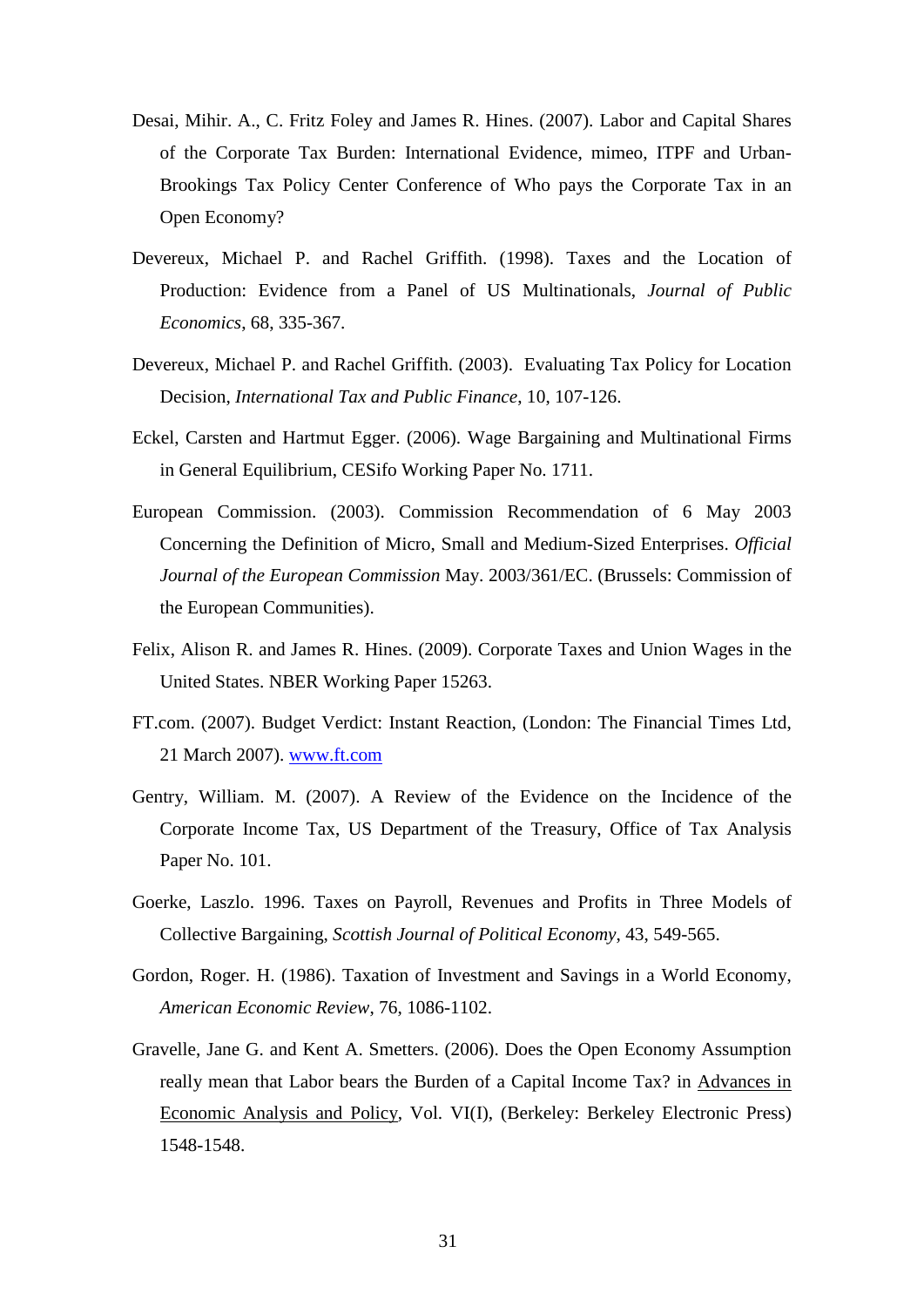- Hansen, Lars P. (1982). Large Sample Properties of Generalised Method of Moment Estimators. *Econometrica*, Vol. 50 (1982), 1029-1054.
- Harberger, Arnold C. (1962). The Incidence of the Corporation Income Tax, *Journal of Political Economy*, 70, 215-240.
- Harberger, Arnold C. (1995). The ABCs of Corporation Tax Incidence: Insights into the Open-Economy Case, in Tax Policy and Economic Growth, (Washington, D.C.: American Council for Capital Formation Center for Policy Research), 51-73.
- Harberger, Arnold C. (2006). Corporation Tax Incidence: Reflections on what is Known, Unknown and Unknowable, in Fundamental Tax Reform: Issues, Choices, and Implications, John W. Diamond and George R. Zodrow, ed. (Cambridge: MIT Press, 2006).
- Hassett, Kevin A. and Aparna Mathur. (2006). Taxes and Wages, American Enterprise Institute Working Paper 128.
- Kotlikoff, Laurence J., and Lawrence H. Summers. (1987). Tax Incidence, In Handbook of Public Economics, Vol. 2, Alan J. Auerbach and Martin Feldstein, eds. (Amsterdam: Elsevier Science, North-Holland), 1043-1092.
- McDonald, Ian M. and Robert M. Solow. (1981). Wage Bargaining and Employment, *American Economic Review*, 71, 896–908.
- Nickell, Stephen J., and Sushil Wadhwani. (1990). Insider Forces and Wage Determination, *Economic Journal,* 100, 496-509.
- OECD. (2004). Employment Outlook (Paris: OECD Publishing).
- OECD. (2006). Employment Outlook (Paris: OECD Publishing).
- Randolph, William G. (2006). International Burdens of the Corporate Income Tax, Congressional Budget Office Working Paper No. 09.
- Riedel, Nadine. (2008). Taxing Multinational under Union Wage Bargaining, mimeo, University of Munich.
- Roodman, David. (2009a). How to do Xtabond2: An Introduction to Difference and System GMM in Stata. Stata Journal, 9(1), 86-136.
- Roodman, David. (2009b). A Short Note on the Theme of too Many Instruments, Oxford Bulletin of Economics and Statistics, 71(1),135-158.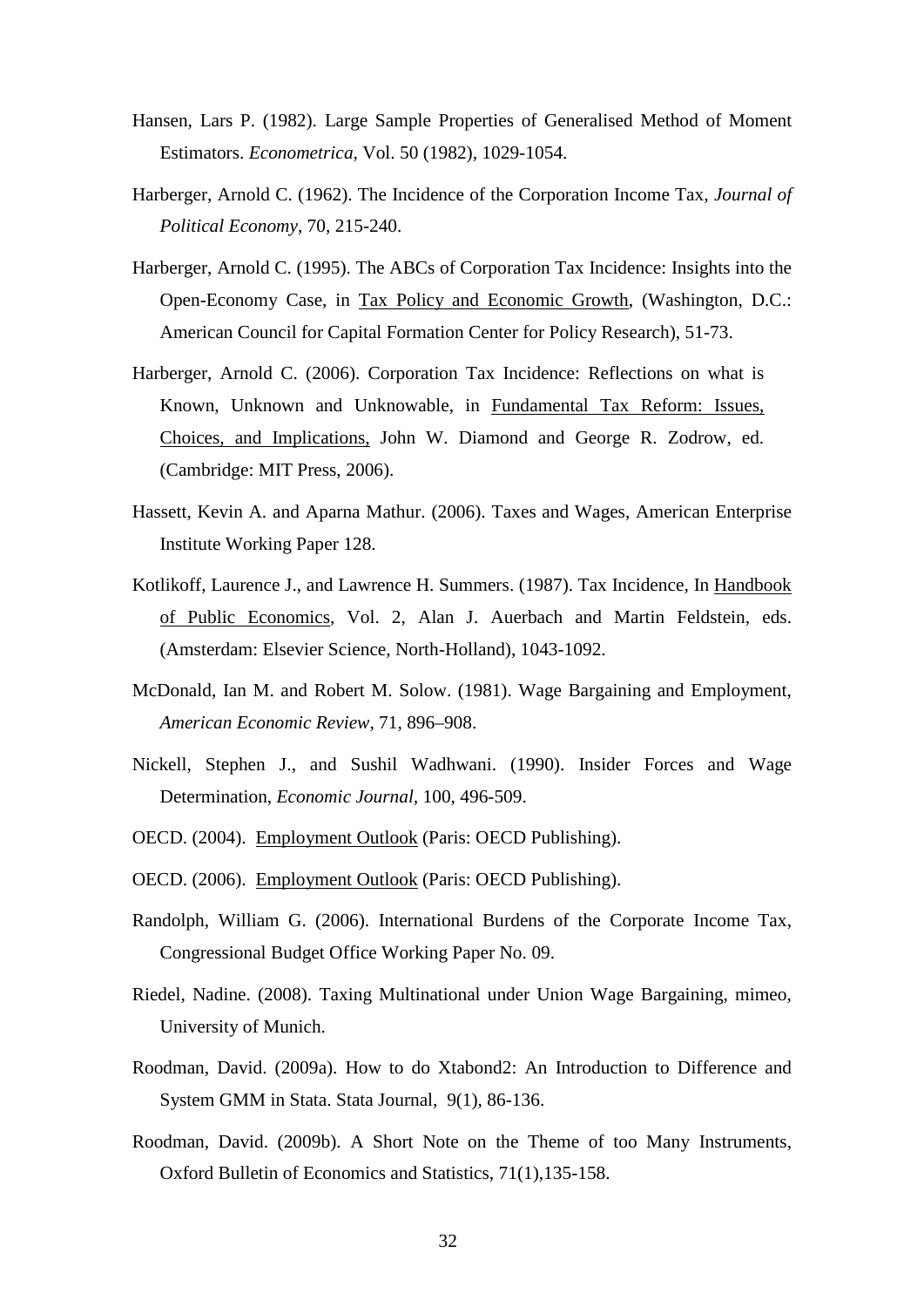- Sargan, Denis J. (1958). The Estimation of Economic Relationships using Instrumental Variables, *Econometrica,* 26, 393-415.
- Shoven, John B. (1976). The Incidence and Efficiency Effects of Taxes on Income from Capital, *Journal of Political Economics,* 84, 1261-1283.
- Slemrod, Joel. (1995). Professional Opinions about Tax Policy, *National Tax Journal* 48, 121-147.
- StataCorp. (2009). Stata Statistical Software*:* Release 11, (College Station, TX: StataCorp LP).
- Van Reenen, John. (1996). [The Creation and Capture of Rents: Wages and](http://links.jstor.org/sici?sici=0033-5533(199602)111%3A1%3C195%3ATCACOR%3E2.0.CO%3B2-I) Innovation [in a Panel of UK Companies,](http://links.jstor.org/sici?sici=0033-5533(199602)111%3A1%3C195%3ATCACOR%3E2.0.CO%3B2-I) *Quarterly Journal of Economics* 111, 195-226.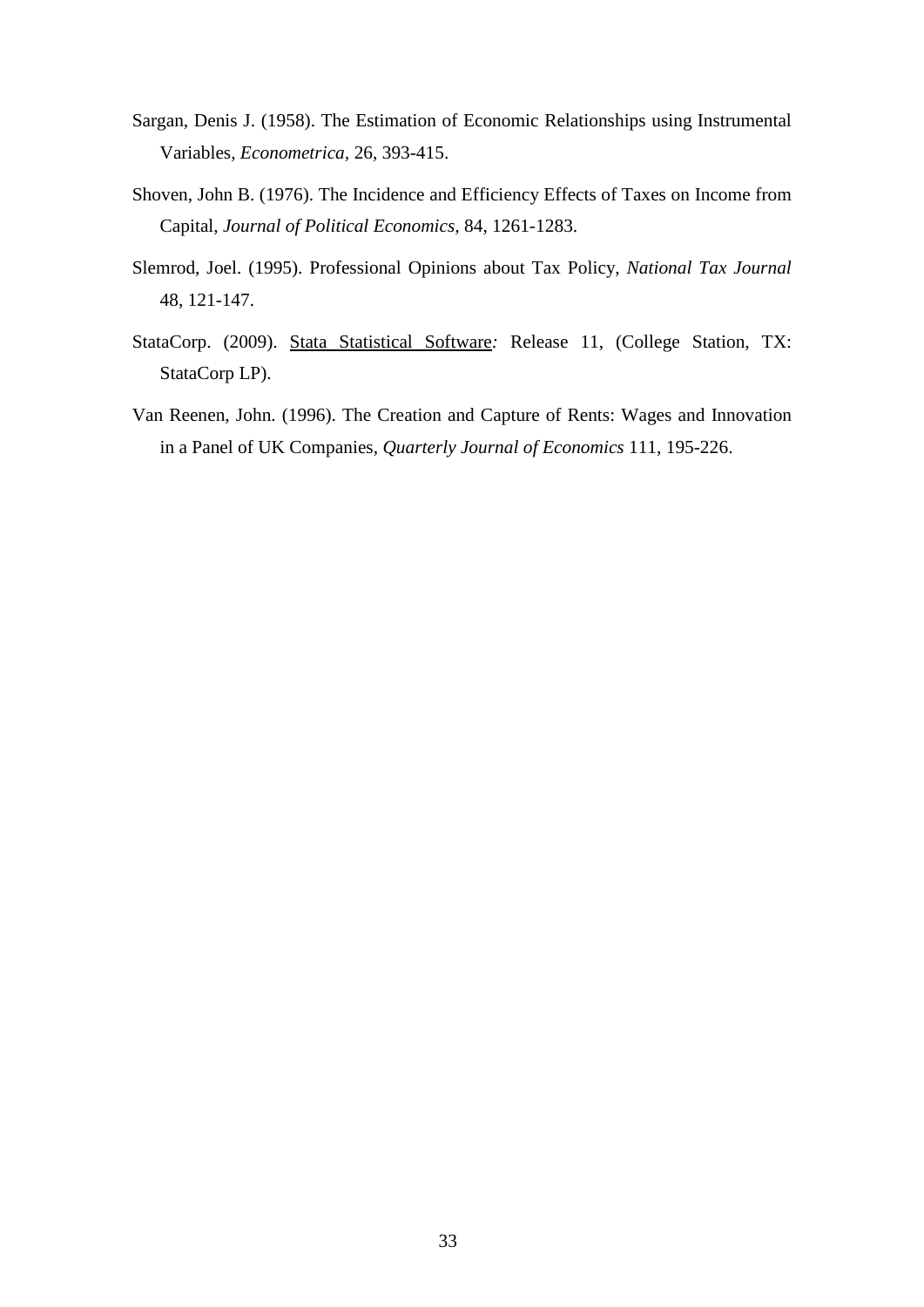| Country         |        | Number of<br>observatio<br>ns |                            |                           |         |
|-----------------|--------|-------------------------------|----------------------------|---------------------------|---------|
|                 | Total  | Stand-<br>alone               | Part of domestic<br>groups | Part of<br>multinationals |         |
| Belgium         | 1.954  | 224                           | 453                        | 1,277                     | 3,408   |
| Finland         | 1.023  | 91                            | 467                        | 465                       | 2,833   |
| France          | 17,505 | 4.894                         | 5,645                      | 6.966                     | 54,511  |
| Germany         | 168    | 24                            | 19                         | 125                       | 319     |
| Italy           | 8,483  | 3,212                         | 2,775                      | 2,496                     | 29,021  |
| The Netherlands | 303    | 10                            | 32                         | 261                       | 911     |
| Spain           | 13,704 | 6.873                         | 3,906                      | 2,925                     | 42,367  |
| Sweden          | 2,713  | 99                            | 1,053                      | 1,561                     | 5,964   |
| United Kingdom  | 9,229  | 3,972                         | 1,985                      | 3,272                     | 27,415  |
| <b>Total</b>    | 55,082 | 19,399                        | 16,335                     | 19,348                    | 166,749 |

**Table I Number and Type of Company, by Country**

| <b>Table II</b><br><b>Number of Observations per Company</b> |                     |          |  |  |  |  |  |
|--------------------------------------------------------------|---------------------|----------|--|--|--|--|--|
| Years available                                              | Number of companies |          |  |  |  |  |  |
| per firm                                                     | Frequency           | Per cent |  |  |  |  |  |
| 4                                                            | 12,261              | 22.3     |  |  |  |  |  |
| 5                                                            | 12,217              | 22.2     |  |  |  |  |  |
| 6                                                            | 7,667               | 13.9     |  |  |  |  |  |
| 7                                                            | 7,632               | 13.8     |  |  |  |  |  |
| 8                                                            | 15,305              | 27.8     |  |  |  |  |  |
| Total                                                        | 55,082              | 100      |  |  |  |  |  |

| <b>Table III</b><br><b>Observations per Year</b> |           |          |  |  |  |  |  |
|--------------------------------------------------|-----------|----------|--|--|--|--|--|
| Years                                            | Frequency | Per cent |  |  |  |  |  |
| 1999                                             | 24,087    | 14.5     |  |  |  |  |  |
| 2000                                             | 30,614    | 18.4     |  |  |  |  |  |
| 2001                                             | 32,848    | 19.7     |  |  |  |  |  |
| 2002                                             | 38,527    | 23.1     |  |  |  |  |  |
| 2003                                             | 40,673    | 24.4     |  |  |  |  |  |
| Total                                            | 166,749   | 100      |  |  |  |  |  |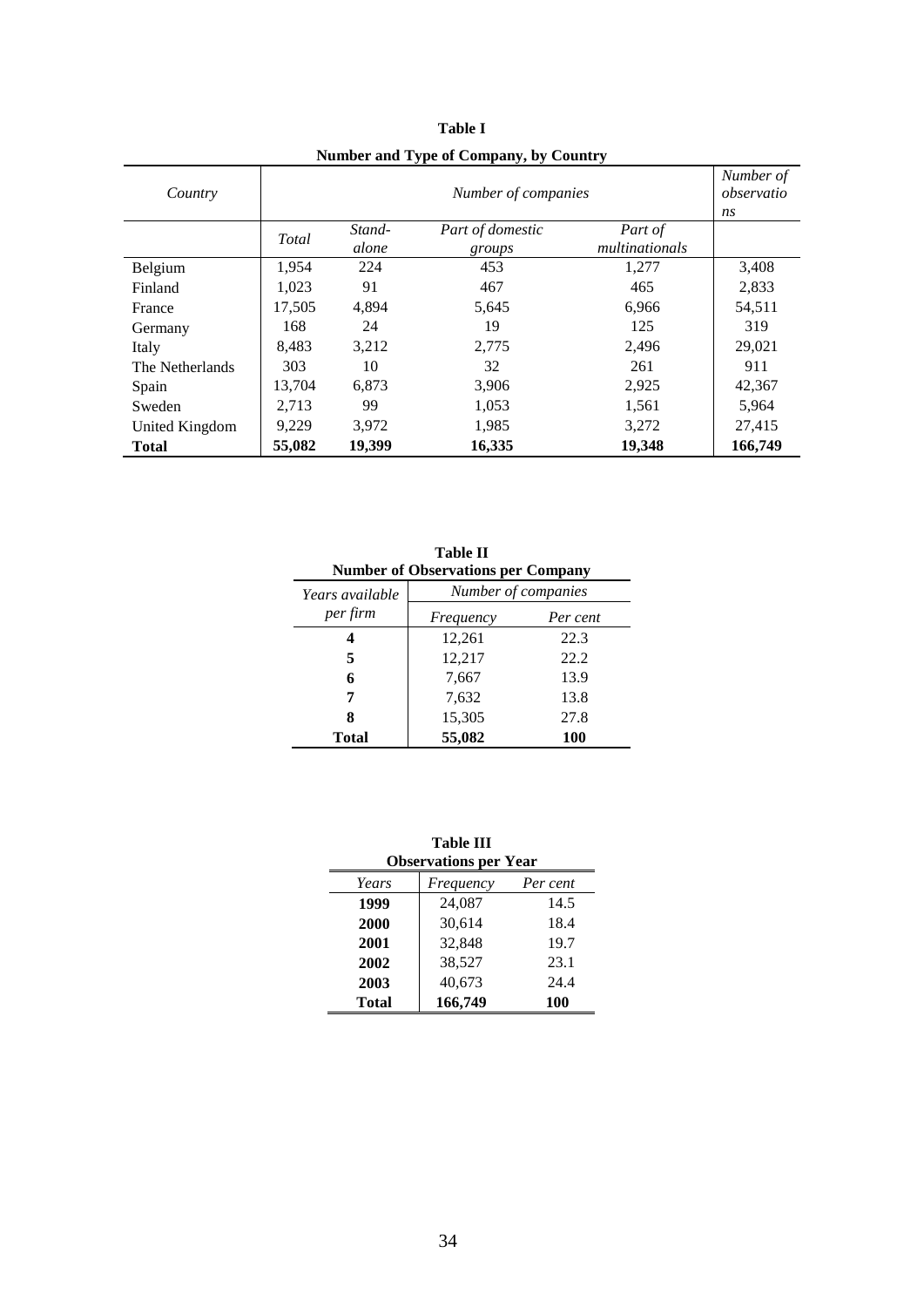| <b>Descriptive Statistics for Main Variables and Instruments (in levels)</b> |        |              |                                   |                             |                                |                  |                         |                                                  |                                             |                                             |                  |                |                              |
|------------------------------------------------------------------------------|--------|--------------|-----------------------------------|-----------------------------|--------------------------------|------------------|-------------------------|--------------------------------------------------|---------------------------------------------|---------------------------------------------|------------------|----------------|------------------------------|
|                                                                              |        | Wage<br>rate | Value<br>added<br>per<br>employee | Tax bill<br>per<br>employee | Negative<br>tax bill<br>(dumm) | Union<br>density | Outside<br>wage<br>rate | Tangible<br>fixed assets/<br><i>fixed assets</i> | Non current<br>liabilities/<br>total assets | Negative<br>profit<br>before tax<br>(dummy) | <b>EMTR</b>      | EATR           | <i>Statutory</i><br>tax rate |
| <b>Belgium</b>                                                               | Mean   | 52.6         | 215.56                            | 13.22                       | 0.14                           | 55.37            | 17.57                   | 0.68                                             | 0.16                                        | 0.15                                        | 0.06             | 0.30           | 0.40                         |
|                                                                              | Median | 48.45        | 78.05                             | 4.54                        | $\overline{0}$                 | 55.6             | 17.69                   | 0.86                                             | 0.10                                        | $\boldsymbol{0}$                            | 0.06             | 0.30           | 0.40                         |
|                                                                              | S.D.   | 17.11        | 1,300.09                          | 56.03                       | 0.35                           | 0.25             | 7.97                    | 0.35                                             | 0.17                                        | 0.36                                        | $\overline{0}$   | $\overline{0}$ | $\overline{0}$               |
| <b>Finland</b>                                                               | Mean   | 41.97        | 110.42                            | 14.34                       | 0.14                           | 74.71            | 7.57                    | 0.65                                             | 0.17                                        | 0.18                                        | 0.15             | 0.24           | 0.29                         |
|                                                                              | Median | 39.75        | 60.76                             | 3.32                        | $\boldsymbol{0}$               | 74.8             | 5.82                    | 0.78                                             | 0.10                                        | $\overline{0}$                              | 0.15             | 0.25           | 0.29                         |
|                                                                              | S.D.   | 13.41        | 233.6                             | 52.58                       | 0.35                           | 0.6              | 6.01                    | 0.33                                             | 0.20                                        | 0.39                                        | 0.01             | 0.01           | $\overline{0}$               |
| France                                                                       | Mean   | 42.94        | 81.58                             | 7.16                        | 0.18                           | 8.22             | 2.48                    | 0.65                                             | 0.11                                        | 0.20                                        | 0.14             | 0.30           | 0.37                         |
|                                                                              | Median | 39.01        | 53.52                             | 2.49                        | $\overline{0}$                 | 8.2              | 0.42                    | 0.75                                             | 0.06                                        | $\overline{0}$                              | 0.14             | 0.29           | 0.35                         |
|                                                                              | S.D.   | 17.15        | 359.98                            | 46.71                       | 0.39                           | 0.09             | 3.49                    | 1.75                                             | 0.16                                        | 0.40                                        | 0.01             | 0.02           | 0.03                         |
| Germany                                                                      | Mean   | 57.51        | 137.17                            | 14.92                       | 0.08                           | 23.42            | 13.41                   | 0.69                                             | 0.29                                        | 0.21                                        | 0.19             | 0.32           | 0.39                         |
|                                                                              | Median | 54.79        | 90.25                             | 5.46                        | $\overline{0}$                 | 23.2             | 8.91                    | 0.84                                             | 0.24                                        | $\overline{0}$                              | 0.19             | 0.31           | 0.38                         |
|                                                                              | S.D.   | 18.73        | 168.19                            | 33.33                       | 0.27                           | 0.99             | 12.14                   | 0.33                                             | 0.20                                        | 0.41                                        | 0.03             | 0.04           | 0.05                         |
| <b>Italy</b>                                                                 | Mean   | 32.58        | 76.13                             | 10                          | 0.03                           | 34.68            | 11.82                   | 0.69                                             | 0.13                                        | 0.18                                        | 0.19             | 0.35           | 0.43                         |
|                                                                              | Median | 31.59        | 56.15                             | 4.68                        | $\boldsymbol{0}$               | 34.8             | 11.7                    | 0.80                                             | 0.09                                        | $\overline{0}$                              | 0.18             | 0.33           | 0.41                         |
|                                                                              | S.D.   | 9.3          | 205.54                            | 30.05                       | 0.16                           | 0.82             | 9.84                    | 0.30                                             | 0.13                                        | 0.39                                        | 0.04             | 0.04           | 0.05                         |
| <b>The Netherlands</b>                                                       | Mean   | 53.95        | 209.43                            | 64.1                        | 0.23                           | 22.82            | 14.56                   | 0.81                                             | 0.15                                        | 0.21                                        | 0.15             | 0.28           | 0.35                         |
|                                                                              | Median | 51.49        | 83.93                             | 7.28                        | $\overline{0}$                 | 22.5             | 11.6                    | 1.00                                             | 0.06                                        | $\boldsymbol{0}$                            | 0.15             | 0.29           | 0.35                         |
|                                                                              | S.D.   | 16.6         | 817.05                            | 521.39                      | 0.42                           | 0.76             | 8.79                    | 0.31                                             | 0.20                                        | 0.40                                        | $\overline{0}$   | $\overline{0}$ | $\mathbf{0}$                 |
| <b>Spain</b>                                                                 | Mean   | 31.77        | 78.02                             | 9.44                        | 0.18                           | 16.19            | 1.25                    | 0.70                                             | 0.14                                        | 0.17                                        | 0.18             | 0.29           | 0.35                         |
|                                                                              | Median | 29.21        | 48.77                             | 2.95                        | $\boldsymbol{0}$               | 16.2             | 1.12                    | 0.82                                             | 0.07                                        | $\boldsymbol{0}$                            | 0.18             | 0.29           | 0.35                         |
|                                                                              | S.D.   | 13.66        | 225.86                            | 38.56                       | 0.38                           | 0.08             | 1.47                    | 0.31                                             | 0.33                                        | 0.37                                        | $\boldsymbol{0}$ | $\overline{0}$ | $\boldsymbol{0}$             |
| <b>Sweden</b>                                                                | Mean   | 36.51        | 96.08                             | 10                          | 0.26                           | 78.12            | 4.27                    | 0.72                                             | 0.25                                        | 0.23                                        | 0.11             | 0.23           | 0.28                         |
|                                                                              | Median | 34.34        | 54.18                             | 3.07                        | $\overline{0}$                 | 78               | 3.14                    | 0.90                                             | 0.18                                        | $\overline{0}$                              | 0.11             | 0.23           | 0.28                         |
|                                                                              | S.D.   | 11.02        | 500.9                             | 53.41                       | 0.44                           | 0.34             | 4.99                    | 0.34                                             | 0.25                                        | 0.42                                        | $\overline{0}$   | $\overline{0}$ | $\overline{0}$               |
| <b>United Kingdom</b>                                                        | Mean   | 35.92        | 77.26                             | 6.4                         | 0.18                           | 29.43            | 1.62                    | 0.91                                             | 0.14                                        | 0.15                                        | 0.17             | 0.26           | 0.30                         |
|                                                                              | Median | 33.55        | 48.26                             | 2.22                        | $\boldsymbol{0}$               | 29.3             | 1.1                     | 1.00                                             | 0.07                                        | $\boldsymbol{0}$                            | 0.16             | 0.26           | 0.30                         |
|                                                                              | S.D.   | 15.36        | 347.05                            | 28.83                       | 0.38                           | 0.23             | 2.24                    | 0.23                                             | 0.19                                        | 0.36                                        | 0.01             | 0.01           | 0.01                         |

**Table IV**

Note: all values are in thousands of US\$ at 2000 prices.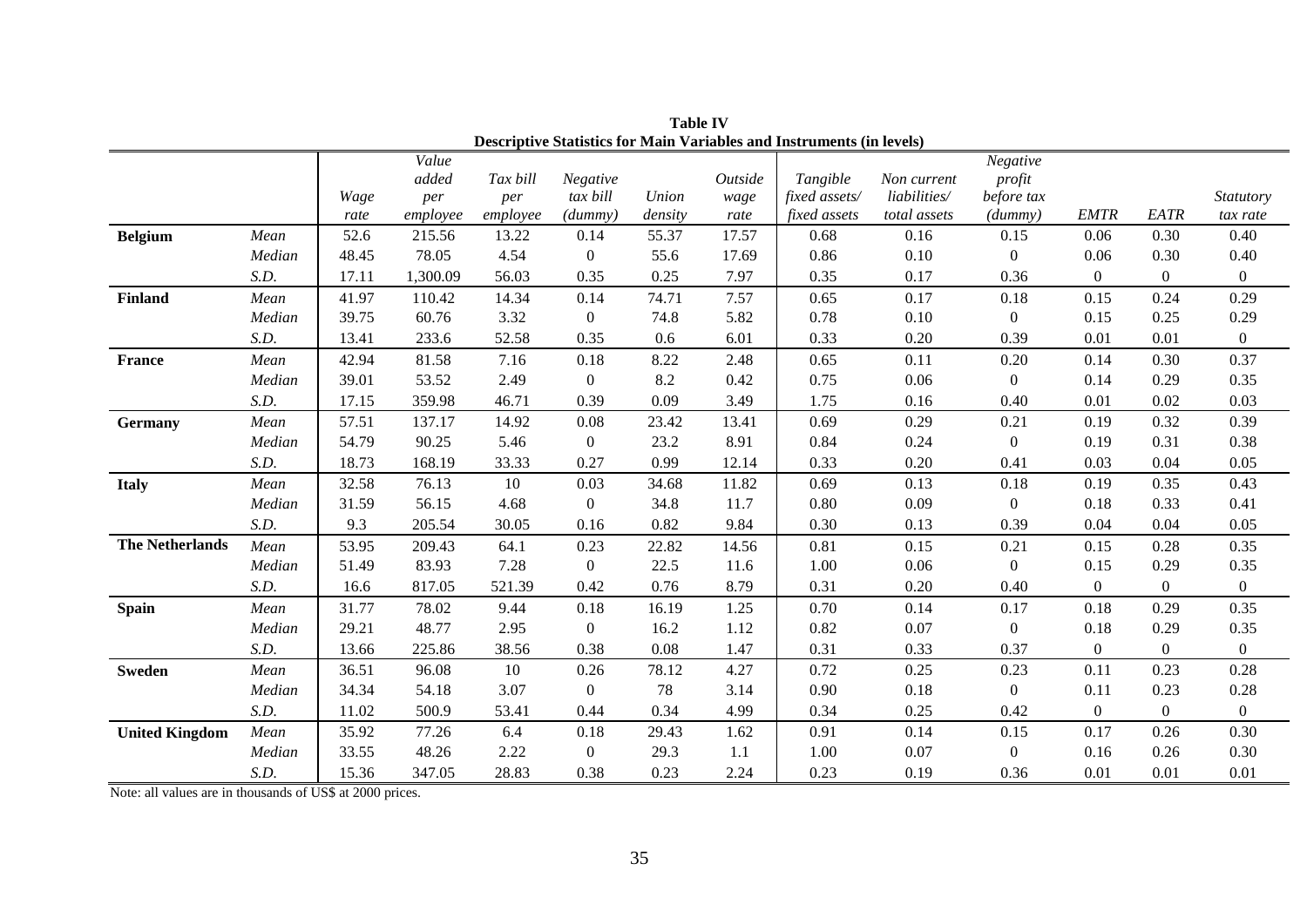| Wage Equation Model Estimates (standard errors") |                         |                         |                         |                          |                          |                          |                         |                  |  |  |
|--------------------------------------------------|-------------------------|-------------------------|-------------------------|--------------------------|--------------------------|--------------------------|-------------------------|------------------|--|--|
|                                                  | $OLS -$                 | Within                  | $OLS -$                 | GMM-diff                 | GMM-diff AB              | $\overline{GMM}$ -sys    | $\overline{GMM}$ -sys   | $GMM - uses$     |  |  |
|                                                  | levels                  | Group (FE)              | first                   | $AB - full$              | - restricted             | BB-full                  | BB-restricted           | restricted first |  |  |
| Dependent variable: log(wage rate)               |                         |                         | difference              | instrument               | instrument               | instrument               | instrument              | difference       |  |  |
|                                                  |                         |                         |                         | matrix                   | matrix                   | matrix                   | matrix                  | Instruments      |  |  |
|                                                  | (1)                     | (2)                     | (3)                     | (4)                      | (5)                      | (6)                      | (7)                     | (8)              |  |  |
| $Log(wage\ rate)$ t-1                            | $0.665***$              | 0.044                   | $-0.302***$             | $0.146***$               | $0.236^{**}$             | $0.419***$               | 0.449                   | 0.121            |  |  |
|                                                  | (0.006)                 | (0.008)                 | (0.006)                 | (0.009)                  | (0.012)                  | (0.009)                  | (0.010)                 | (0.022)          |  |  |
| $t-2$                                            | $0.200^{***}$           | $-0.020$ <sup>***</sup> | $-0.111$ <sup>*</sup>   | $0.052$ <sup>***</sup>   | $0.076***$               | $0.157$ <sup>***</sup>   | $0.152$ <sup>***</sup>  | $0.029***$       |  |  |
|                                                  | (0.005)                 | (0.004)                 | (0.004)                 | (0.005)                  | (0.005)                  | (0.005)                  | (0.006)                 | (0.010)          |  |  |
| Log (tax per employee)                           | $-0.016$ ***            | $-0.014***$             | $-0.013***$             | $-0.014$                 | 0.011                    | $-0.169$ ***             | $-0.191$ <sup>***</sup> | $-0.095***$      |  |  |
|                                                  | (0.001)                 | (0.001)                 | (0.001)                 | (0.011)                  | (0.020)                  | (0.009)                  | (0.012)                 | (0.034)          |  |  |
| $t-1$                                            | $0.005***$              | $-0.001$ <sup>*</sup>   | $-0.005***$             | $-0.002$                 | $-0.008$                 | $0.039***$               | $0.048$ ***             | $0.033***$       |  |  |
|                                                  | (0.001)                 | (0.001)                 | (0.001)                 | (0.004)                  | (0.007)                  | (0.004)                  | (0.005)                 | (0.010)          |  |  |
| $t-2$                                            | 0.000                   | $-0.004$ <sup>***</sup> | $-0.002$ <sup>***</sup> | $-0.001$                 | $-0.003$ <sup>*</sup>    | $0.010^{***}$            | $0.012$ <sup>***</sup>  | $0.006$ ***      |  |  |
|                                                  | (0.001)                 | (0.001)                 | (0.000)                 | (0.001)                  | (0.002)                  | (0.002)                  | (0.002)                 | (0.002)          |  |  |
| Dummy: neg or zero tax bill                      | $0.064***$              | $0.067^{\ast\ast\ast}$  | $0.059***$              | $0.249***$               | $0.313***$               | $0.190^{***}$            | $0.121***$              | $0.386^{***}$    |  |  |
|                                                  | (0.002)                 | (0.002)                 | (0.002)                 | (0.042)                  | (0.069)                  | (0.040)                  | (0.050)                 | (0.078)          |  |  |
| $t-1$                                            | $-0.032$ <sup>***</sup> | $0.007***$              | $0.021$ <sup>***</sup>  | $-0.063$ <sup>****</sup> | $-0.071$ <sup>***</sup>  | $-0.121$ <sup>***</sup>  | $-0.110^{***}$          | $-0.096$ ***     |  |  |
|                                                  | (0.002)                 | (0.002)                 | (0.002)                 | (0.011)                  | (0.016)                  | (0.011)                  | (0.013)                 | (0.019)          |  |  |
| $t-2$                                            | $-0.008$ <sup>***</sup> | $0.012$ ***             | $0.009***$              | $-0.017$ ***             | $-0.016$ <sup>***</sup>  | $-0.044$ <sup>****</sup> | $-0.040$ <sup>***</sup> | $-0.012$ **      |  |  |
|                                                  | (0.002)                 | (0.002)                 | (0.001)                 | (0.003)                  | (0.004)                  | (0.004)                  | (0.005)                 | (0.005)          |  |  |
| Log (value added per employee)                   | $0.265***$              | $0.281$ ***             | $0.264***$              | $0.756***$               | $0.621$ ***              | $1.121***$               | $1.082***$              | $0.773***$       |  |  |
|                                                  | (0.005)                 | (0.007)                 | (0.005)                 | (0.025)                  | (0.044)                  | (0.013)                  | (0.016)                 | (0.069)          |  |  |
| $t-1$                                            | $-0.161$                | $0.013***$              | $0.092$ ***             | $-0.149$ <sup>***</sup>  | $-0.163$ <sup>****</sup> | $-0.432$ ***             | $-0.418$ <sup>***</sup> | $-0.136$ ***     |  |  |
|                                                  | (0.005)                 | (0.004)                 | (0.003)                 | (0.012)                  | (0.014)                  | (0.010)                  | (0.012)                 | (0.021)          |  |  |
| $t-2$                                            | $-0.049$ <sup>***</sup> | $0.023$ <sup>***</sup>  | $0.041***$              | $-0.034$ <sup>****</sup> | $-0.034$ ***             | $-0.131$ <sup>***</sup>  | $-0.122$ ***            | $-0.022$ ***     |  |  |
|                                                  | (0.003)                 | (0.003)                 | (0.002)                 | (0.005)                  | (0.005)                  | (0.006)                  | (0.007)                 | (0.008)          |  |  |
| Hansen Test for over-identification              |                         |                         |                         |                          |                          |                          |                         |                  |  |  |
| (Degrees of freedom)                             |                         |                         |                         | 526.24                   | 166.64                   | 1191.31                  | 653.68                  | 45.64            |  |  |
|                                                  |                         |                         |                         | (172)                    | (46)                     | (227)                    | (56)                    | (37)             |  |  |
| $[p-value]$                                      |                         |                         |                         | [0.000]                  | [0.000]                  | [0.000]                  | [0.000]                 | [0.156]          |  |  |
| AR(1)                                            | $-13.17$                |                         | $-11.08$                | $-22.40$                 | $-17.93$                 | $-29.94$                 | $-28.92$                | $-13.99$         |  |  |
| $[p-value]$                                      | [0.000]                 |                         | [0.000]                 | [0.000]                  | [0.000]                  | [0.000]                  | [0.000]                 | [0.000]          |  |  |
| AR(2)                                            | $-10.97$                |                         | $-5.42$                 | $-3.21$                  | $-2.95$                  | $-3.14$                  | $-2.90$                 | $-1.23$          |  |  |
| $[p-value]$                                      | [0.000]                 |                         | [0.000]                 | [0.001]                  | [0.003]                  | [0.002]                  | [0.004]                 | [0.219]          |  |  |

**Table V Wage Equation Model Estimates (standard errorsii)**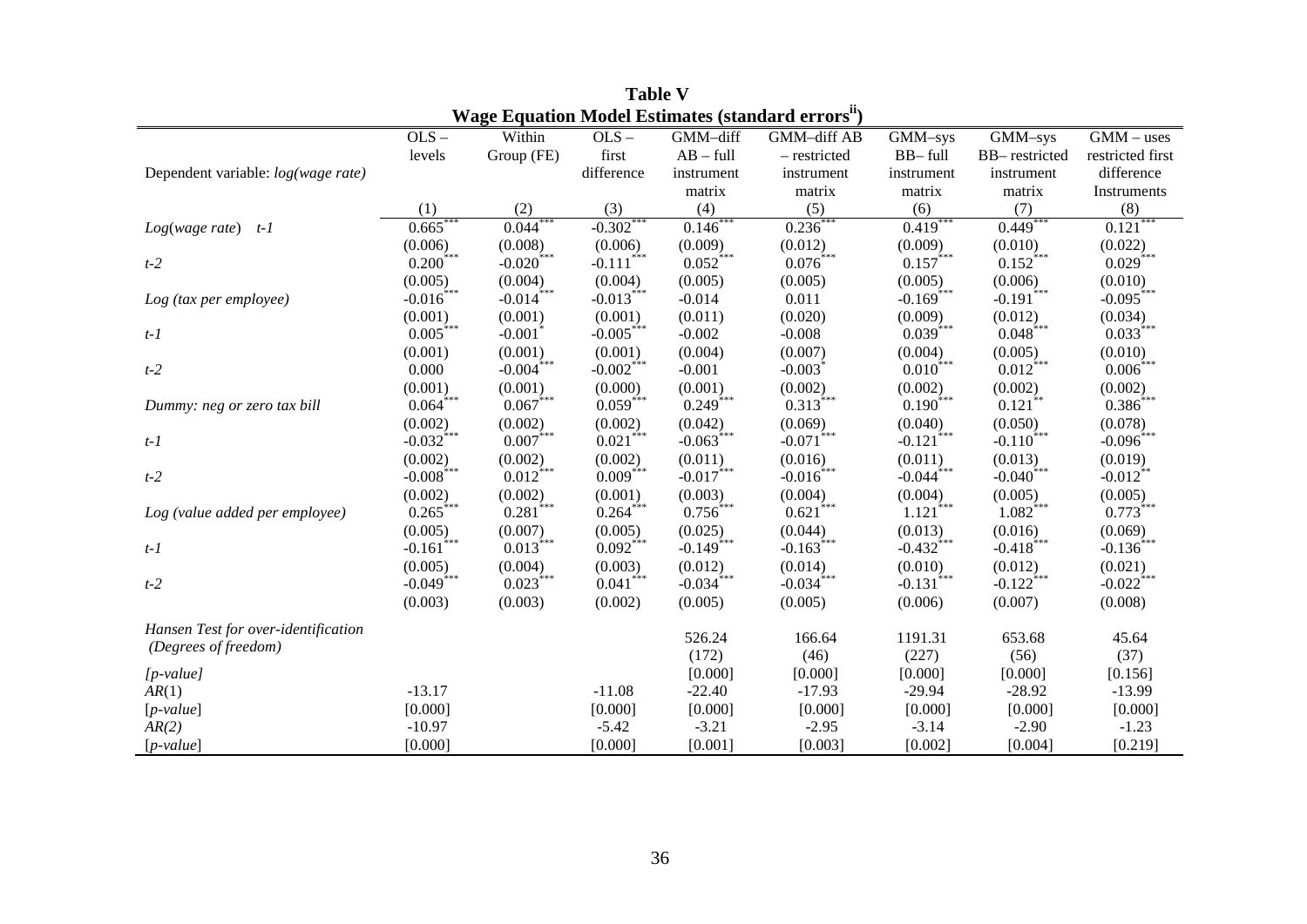*Notes*: (i) Number of firms in the estimation sample is 55,082 and the total number of observations used is 166,749. (ii) All reported standard errors allow for clustering at the company level. (iii) Additional excluded instruments used in columns (4) to (8) were first differences of EMTR, EATR, statutory corporate tax rate, second and higher order lags of log (tangible fixed assets as a proportion of total fixed assets if positive), log (non-current liabilities as a proportion of total assets if positive) and binary indicators for: non-positive profits excluding taxes, zero tangible fixed assets and noncurrent liabilities; (iv) \*\*\* significant at 1% level; \*\* significant at 5% level; \* significant at 10% level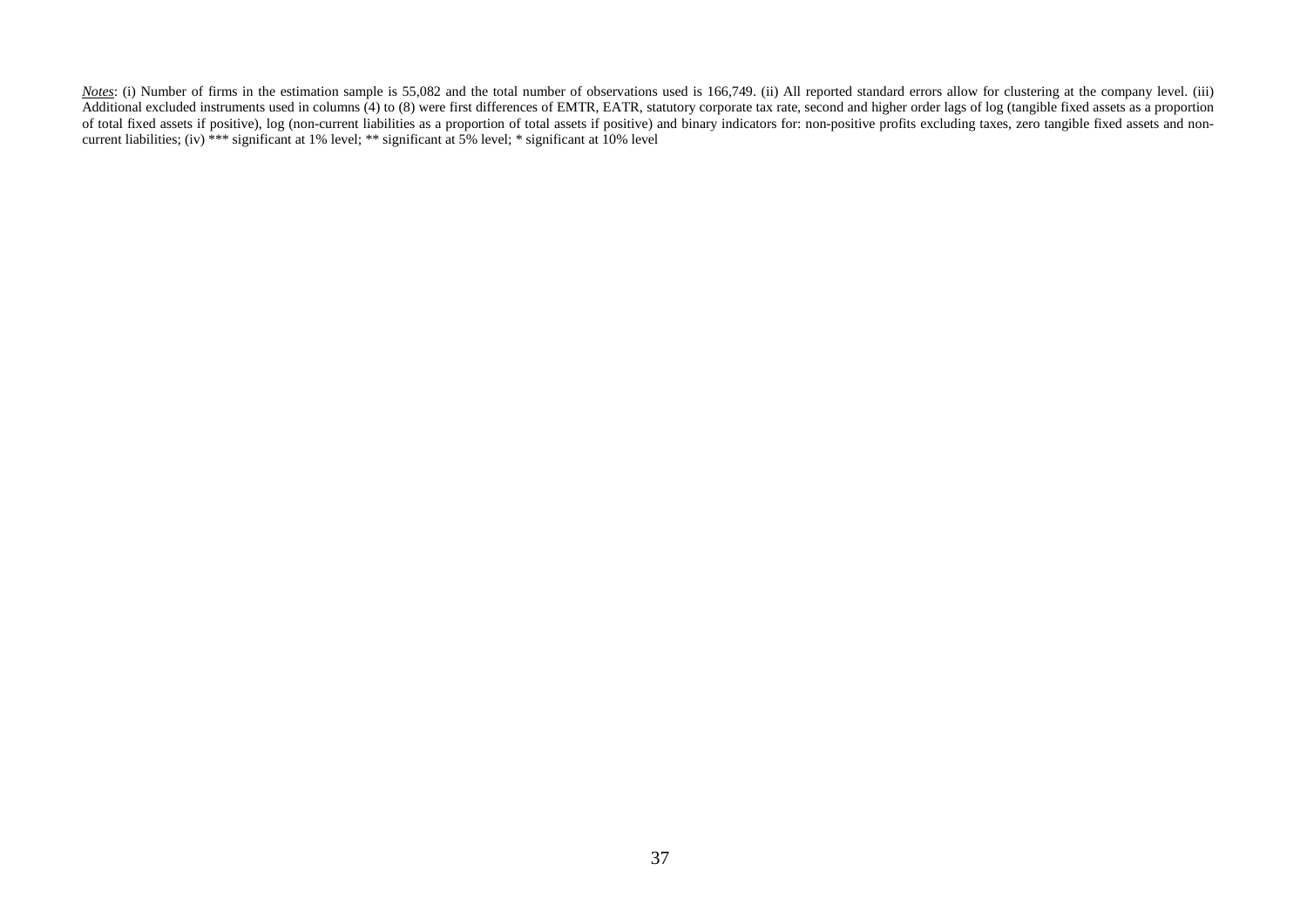| <b>Basic</b>                                   | Basic                   | Basic specification     |
|------------------------------------------------|-------------------------|-------------------------|
| specification                                  | specification           | &                       |
| Dependent variable: log(wage rate)             | &                       | All bargaining          |
|                                                | Union density           | variables               |
| (1)                                            | (2)                     | (3)                     |
| Log(wage rate)                                 |                         |                         |
| 0.121<br>$t-1$                                 | $0.116^{\ast\ast\ast}$  | $0.135***$              |
| (0.022)                                        | (0.024)                 | (0.024)                 |
| $0.029$ ***<br>$t-2$                           | $0.024$ **              | $0.031$ <sup>*</sup>    |
| (0.010)                                        | (0.011)                 | (0.011)                 |
| $-0.095***$<br>Log (tax per employee)          | $-0.118***$             | $-0.120$ ***            |
| (0.034)                                        | (0.035)                 | (0.037)                 |
| $0.033***$<br>$t-1$                            | $0.036^{\ast\ast\ast}$  | $0.036\sp{***}$         |
| (0.010)                                        | (0.010)                 | (0.010)                 |
| 0.006<br>$t-2$                                 | $0.007$ ***             | $0.007$ ***             |
| (0.002)                                        | (0.003)                 | (0.003)                 |
| $0.386***$<br>Dummy: negative or zero tax bill | $0.376***$              | $0.361***$              |
|                                                |                         |                         |
| (0.078)<br>$-0.096$ ***<br>$t-1$               | (0.091)<br>$-0.094$ *** | (0.088)<br>$-0.089$ *** |
|                                                |                         |                         |
| (0.019)                                        | (0.021)                 | (0.021)                 |
| $-0.012**$<br>$t-2$                            | $-0.012***$             | $-0.011$ <sup>*</sup>   |
| (0.005)                                        | (0.006)                 | (0.006)                 |
| $0.773***$<br>Log (value added per employee)   | $0.849***$              | $0.889***$              |
| (0.069)                                        | (0.069)                 | (0.067)                 |
| $-0.136$ <sup>***</sup><br>$t-1$               | $-0.145$ ***            | $-0.155$ ***            |
| (0.021)                                        | (0.023)                 | (0.023)                 |
| $-0.022$ ***<br>$t-2$                          | $-0.023***$             | $-0.025***$             |
| (0.008)                                        | (0.009)                 | (0.009)                 |
| <b>Union Density</b>                           | $0.012***$              | $0.013***$              |
|                                                | (0.006)                 | (0.006)                 |
| $t-1$                                          | $-0.005$                | 0.003                   |
|                                                | (0.004)                 | (0.006)                 |
| $t-2$                                          | $-0.010$                | $-0.005$                |
|                                                | (0.009)                 | (0.008)                 |
| Log(industry minimum wage)                     |                         | 0.002                   |
|                                                |                         | (0.002)                 |
| $t-1$                                          |                         | $0.003$ <sup>*</sup>    |
|                                                |                         | (0.002)                 |
| $t-2$                                          |                         | $0.004$ <sup>***</sup>  |
|                                                |                         | (0.001)                 |
| Dummy: Company is min wage company             |                         | $-0.731$                |
|                                                |                         | (0.571)                 |
| $t-1$                                          |                         | 0.124                   |
|                                                |                         | (0.207)                 |
| $t-2$                                          |                         | 0.037                   |
|                                                |                         | (0.067)                 |
| 45.64<br>Over-identification test (Hansen)     | 43.71                   | 48.28                   |
| (Degrees of freedom)<br>(37)                   | (35)                    | (39)                    |
| $[p-value]$<br>[0.156]                         | [0.148]                 | [0.147]                 |
| $-13.99$<br>AR(1)                              | $-13.19$                | $-13.30$                |
| $[p-value]$<br>[0.000]                         | [0.000]                 | [0.000]                 |
| $-1.23$<br>AR(2)                               | $-1.12$                 | $-1.24$                 |
| [0.219]<br>$[p-value]$                         | [0.263]                 | [0.214]                 |

| <b>Table VI</b>                                                        |
|------------------------------------------------------------------------|
| <b>Extensions to the Basic Specification (Column (8) from Table V)</b> |

Notes: (i) See notes to Table V. (ii) All regressions use difference GMM estimates. (iii) Excluded instruments used are the same as in the model of column (8) of Table V.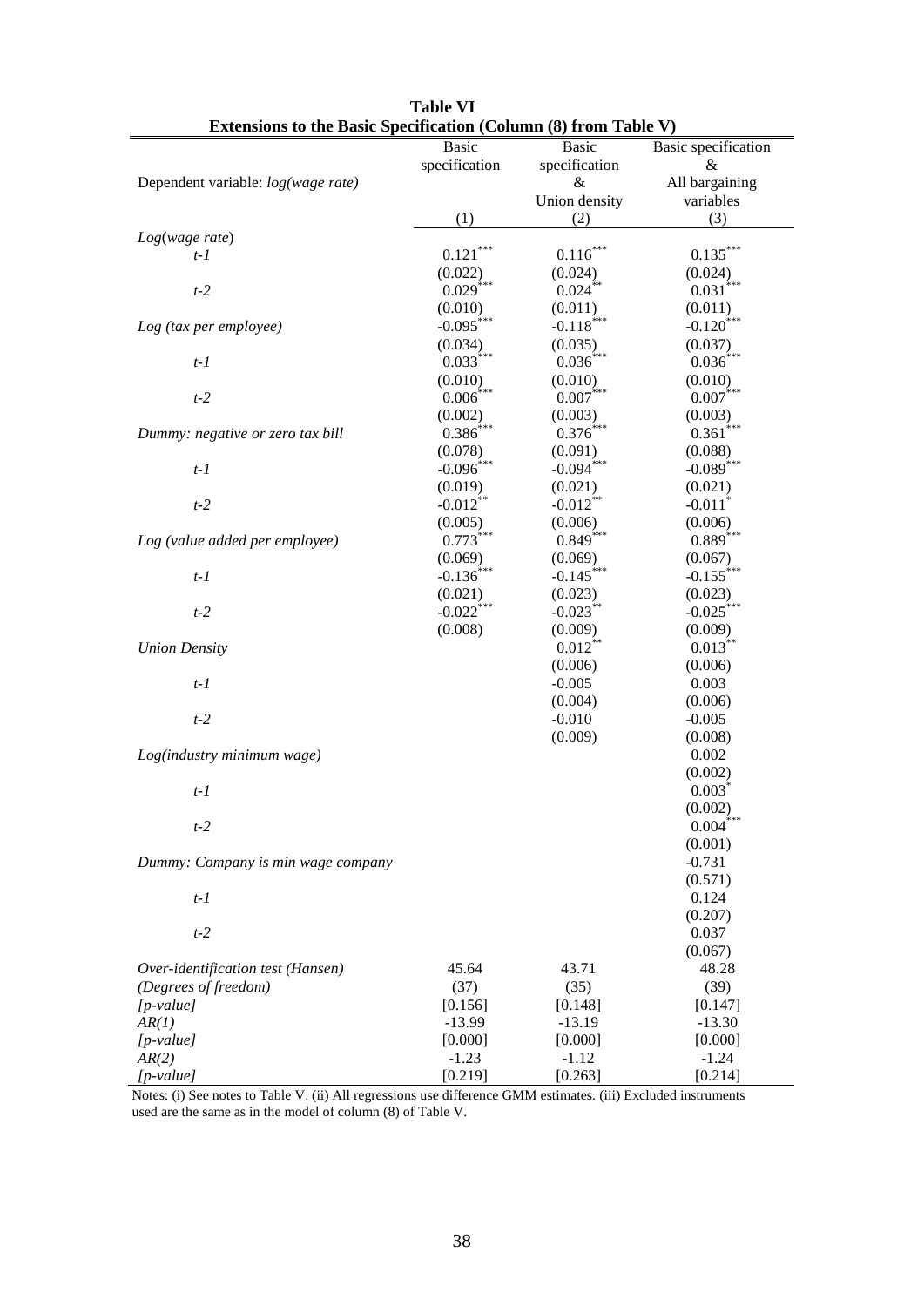|                                    |                    | Table VI column<br>(3) |                  | Table VIII column<br>(2) | Table VIII column<br>(3)   |                  |  |
|------------------------------------|--------------------|------------------------|------------------|--------------------------|----------------------------|------------------|--|
|                                    | <b>Full Sample</b> |                        |                  | Stand-alone<br>Companies | <b>Multinational Group</b> |                  |  |
|                                    | Elasticity         | Incidence              | Elasticity       | Incidence                | Elasticity                 | Incidence        |  |
| <b>Short run</b>                   |                    |                        |                  |                          |                            |                  |  |
| Tax bill per                       | $-0.120$           | $-0.637$               | $-0.118$         | $-0.687$                 | $-0.117$                   | $-0.586$         |  |
| employee t                         | (0.037)            | (0.195)                | (0.041)          | (0.239)                  | (0.047)                    | (0.237)          |  |
| Value<br>added per<br>$employee f$ | 0.498<br>(0.121)   | 0.222<br>(0.054)       | 0.521<br>(0.151) | 0.269<br>(0.078)         | 0.415<br>(0.155)           | 0.168<br>(0.063) |  |
| Long run                           |                    |                        |                  |                          |                            |                  |  |
| Tax bill per                       | $-0.093$           | $-0.493$               | $-0.076$         | $-0.439$                 | $-0.108$                   | $-0.543$         |  |
| employee t                         | (0.031)            | (0.164)                | (0.029)          | (0.171)                  | (0.046)                    | (0.230)          |  |
| Value<br>added per<br>emploveef    | 0.558<br>(0.093)   | 0.249<br>(0.041)       | 0.611<br>(0.114) | 0.315<br>(0.059)         | 0.531<br>(0.136)           | 0.214<br>(0.055) |  |

**Table VII Estimated Incidences and Elasticities**

Note: All values are evaluated at the average values of the variables from the estimation sample using the derivation provided in Appendix 1. Standard errors calculated using the delta method, are in parentheses.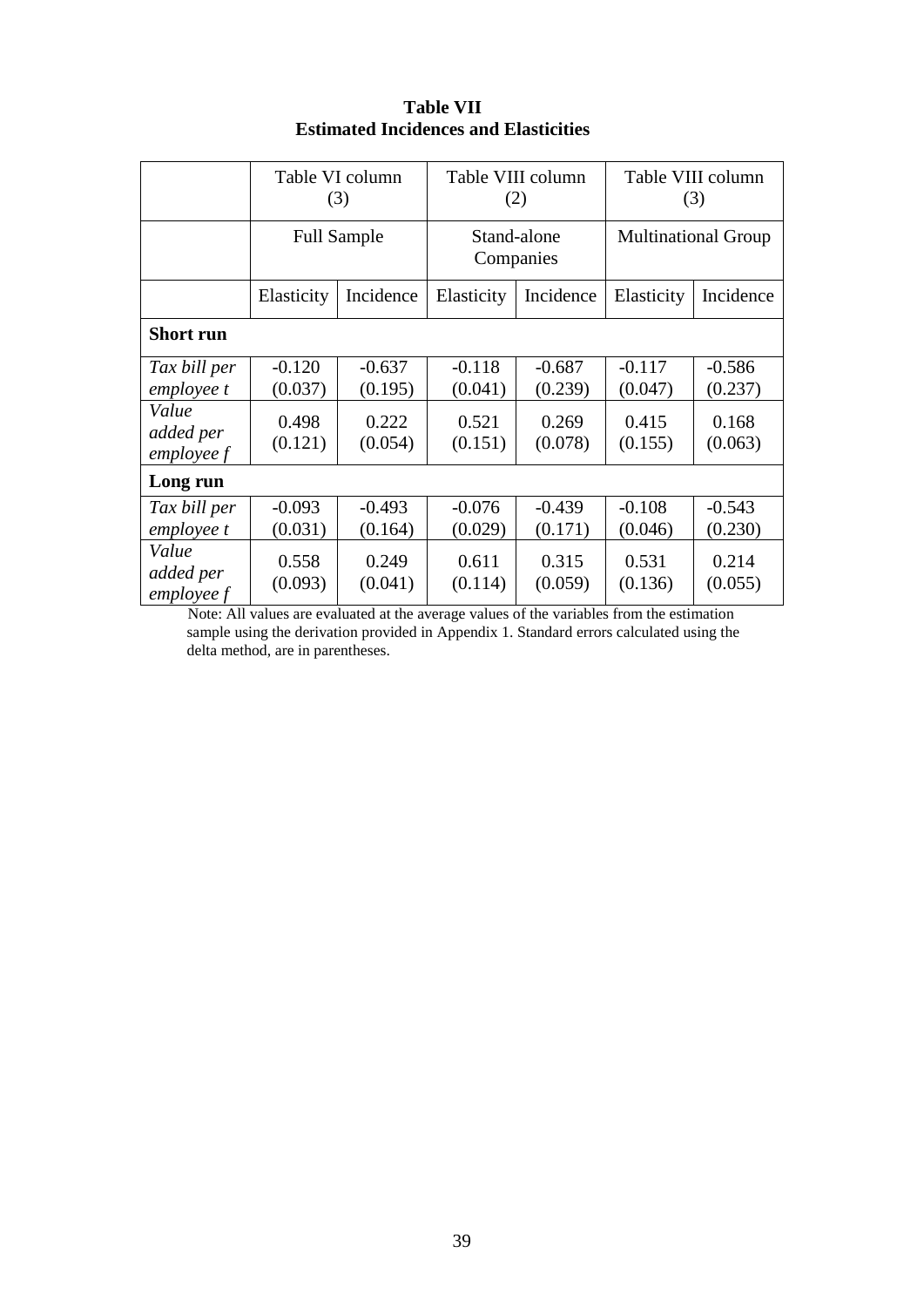| Dependent Variable                | Difference Given Estimates (standard effor <i>)</i> | Stand-alone  | Multinational   | Multinational |
|-----------------------------------|-----------------------------------------------------|--------------|-----------------|---------------|
| Log(wage rate)                    | All companies                                       | companies    | companies       | companies     |
|                                   | (1)                                                 | (2)          | (3)             | (4)           |
| Lagged log(wage rate)             | $0.135***$                                          | 0.079        | 0.166           | $0.093***$    |
|                                   | (0.024)                                             | (0.066)      | (0.028)         | (0.040)       |
| $t-2$                             | $0.031***$                                          | $-0.013$     | $0.055***$      | 0.014         |
|                                   | (0.011)                                             | (0.023)      | (0.013)         | (0.016)       |
| Log (tax bill per employee)       | $-0.120$ ***                                        | $-0.118$ *** | $-0.117***$     | $-0.101$      |
|                                   | (0.037)                                             | (0.041)      | (0.047)         | (0.033)       |
| $t-1$                             | $0.036***$                                          | $0.042***$   | $0.029***$      | $0.028***$    |
|                                   | (0.010)                                             | (0.013)      | (0.014)         | (0.014)       |
| $t-2$                             | $0.007\sp{*}^{***}$                                 | 0.006        | 0.004           | $-0.005$      |
|                                   | (0.003)                                             | (0.004)      | (0.003)         | (0.004)       |
|                                   | $0.361***$                                          | $0.549***$   | $0.391***$      | 0.316         |
| Dummy: -ve or zero tax bill       |                                                     |              |                 |               |
|                                   | (0.088)                                             | (0.136)      | (0.142)         | (0.311)       |
| $t-1$                             | $-0.089***$                                         | $-0.149***$  | $-0.045$        | 0.185         |
|                                   | (0.021)                                             | (0.033)      | (0.034)         | (0.207)       |
| $t-2$                             | $-0.011$ <sup>*</sup>                               | $-0.025***$  | 0.004           | 0.080         |
|                                   | (0.006)                                             | (0.009)      | (0.010)         | (0.083)       |
| Log (value added per employee)    | $0.889***$                                          | $0.863***$   | $0.837***$      | $0.640***$    |
|                                   | (0.067)                                             | (0.068)      | (0.133)         | (0.105)       |
| $t-1$                             | $-0.155***$                                         | $-0.101***$  | $-0.122***$     | $-0.111***$   |
|                                   | (0.023)                                             | (0.045)      | (0.037)         | (0.051)       |
| $t-2$                             | $-0.025***$                                         | $-0.001$     | $-0.014$        | $-0.004$      |
|                                   | (0.009)                                             | (0.018)      | (0.013)         | (0.019)       |
| Union density                     | $0.013***$                                          | $-0.007$     | $0.020***$      | $0.023***$    |
|                                   | (0.006)                                             | (0.008)      | (0.009)         | (0.009)       |
| $t-1$                             | 0.003                                               | $-0.012$     | 0.002           | $-0.004$      |
|                                   | (0.006)                                             | (0.007)      | (0.010)         | (0.010)       |
| $t-2$                             | $-0.005$                                            | $0.017*$     | $-0.017$        | $-0.031***$   |
|                                   | (0.008)                                             | (0.009)      | (0.014)         | (0.015)       |
| Log(industry minimum wage)        | 0.002                                               | $-0.002$     | $-0.001$        | $-0.001$      |
|                                   | (0.002)                                             | (0.002)      | (0.004)         | (0.005)       |
| $t-1$                             | $0.003*$                                            | $-0.000$     | $0.005*$        | $-0.000$      |
|                                   | (0.002)                                             | (0.002)      | (0.003)         | (0.003)       |
| $t-2$                             | $0.004^{***}\,$                                     | $-0.000$     | $0.005\sp{***}$ | 0.001         |
|                                   | (0.001)                                             | (0.002)      | (0.002)         | (0.002)       |
| Dummy: Co. is min wage company    | $-0.731$                                            | $-1.091$     | $-0.751$        | $-0.037$      |
|                                   | (0.571)                                             | (1.222)      | (1.090)         | (0.759)       |
| $t-1$                             | 0.124                                               | $-0.041$     | $-0.213$        | $-0.249$      |
|                                   | (0.207)                                             | (0.358)      | (0.523)         | (0.287)       |
| $t-2$                             | 0.037                                               | $-0.033$     | $-0.074$        | $-0.091$      |
|                                   | (0.067)                                             | (0.137)      | (0.169)         | (0.100)       |
| Log (group tax bill per employee) |                                                     |              |                 | 0.010         |
|                                   |                                                     |              |                 |               |
|                                   |                                                     |              |                 | (0.018)       |
| $t-1$                             |                                                     |              |                 | $-0.011$      |
|                                   |                                                     |              |                 | (0.010)       |
| $t-2$                             |                                                     |              |                 | $-0.003$      |
|                                   |                                                     |              |                 | (0.003)       |

### **Table VIII Difference GMM Estimates (standard error)**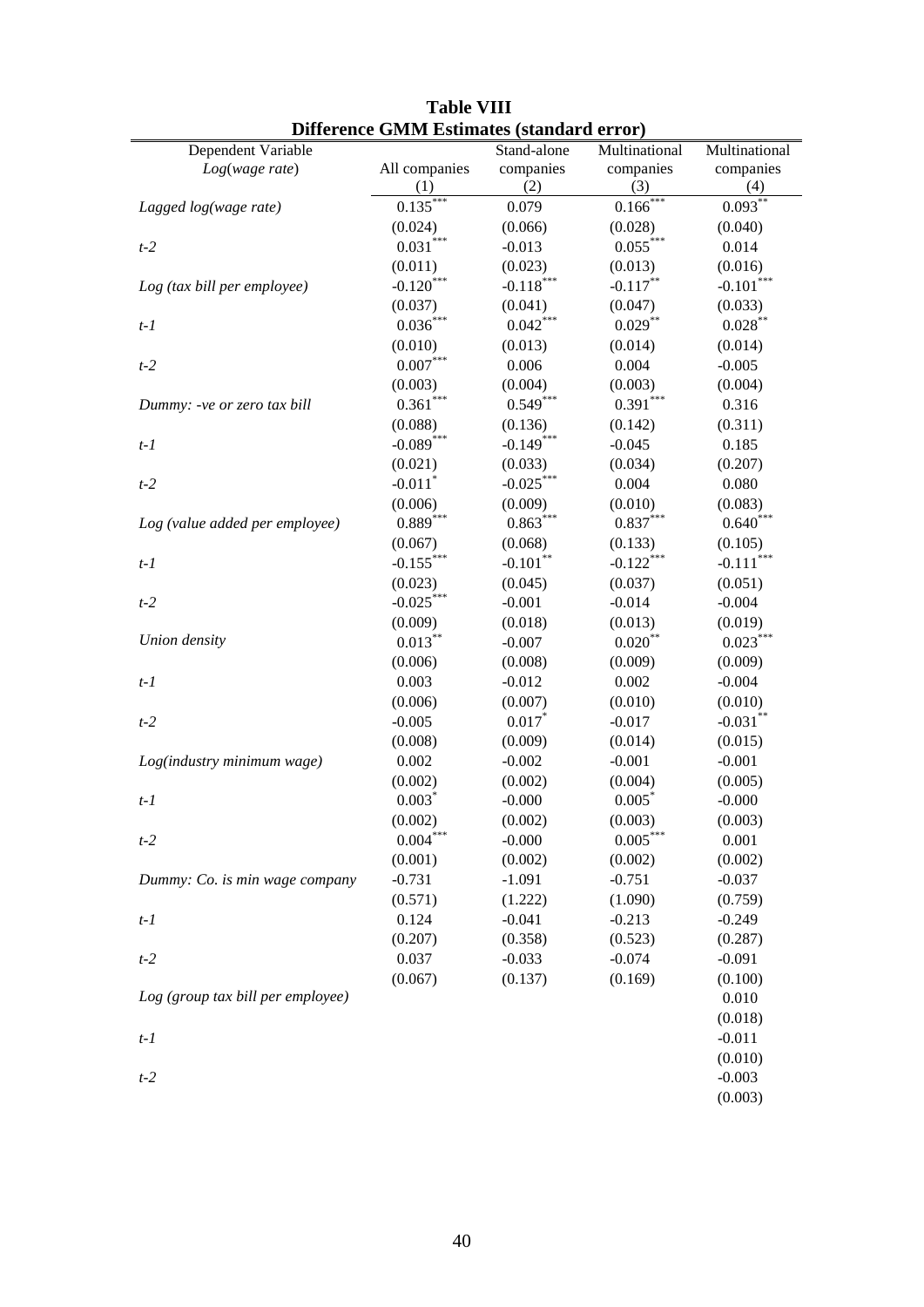| (continued)                        |               |             |               |               |  |  |  |  |  |
|------------------------------------|---------------|-------------|---------------|---------------|--|--|--|--|--|
| Dependent Variable                 |               | Stand-alone | Multinational | Multinational |  |  |  |  |  |
| Log(wage rate)                     | All companies | companies   | companies     | companies     |  |  |  |  |  |
|                                    | (1)           | (2)         | (3)           | (4)           |  |  |  |  |  |
|                                    |               |             |               |               |  |  |  |  |  |
| Dummy: -ve or zero group tax bill  |               |             |               | $-0.062$      |  |  |  |  |  |
|                                    |               |             |               | (0.093)       |  |  |  |  |  |
| $t-1$                              |               |             |               | $-0.014$      |  |  |  |  |  |
|                                    |               |             |               | (0.047)       |  |  |  |  |  |
| $t-2$                              |               |             |               | $-0.006$      |  |  |  |  |  |
|                                    |               |             |               | (0.020)       |  |  |  |  |  |
| Log (group value added per         |               |             |               |               |  |  |  |  |  |
| employee)                          |               |             |               | 0.074         |  |  |  |  |  |
|                                    |               |             |               | (0.063)       |  |  |  |  |  |
| $t-1$                              |               |             |               | 0.015         |  |  |  |  |  |
|                                    |               |             |               | (0.049)       |  |  |  |  |  |
| $t-2$                              |               |             |               | 0.003         |  |  |  |  |  |
|                                    |               |             |               | (0.006)       |  |  |  |  |  |
|                                    |               |             |               |               |  |  |  |  |  |
| AR(1)                              | $-13.30$      | $-9.61$     | $-5.55$       | $-5.13$       |  |  |  |  |  |
| $[p-value]$                        | [0.000]       | [0.000]     | [0.000]       | [0.000]       |  |  |  |  |  |
| AR(2)                              | $-1.24$       | $-1.97$     | $-1.11$       | $-1.74$       |  |  |  |  |  |
| $[p-value]$                        | [0.214]       | [0.048]     | [0.265]       | [0.081]       |  |  |  |  |  |
|                                    |               |             |               |               |  |  |  |  |  |
| Overid. restrictions test (Hansen) | 48.28         | 23.37       | 23.24         | 40.00         |  |  |  |  |  |
| (Degrees of freedom)               | (39)          | (19)        | (19)          | (30)          |  |  |  |  |  |
| $[p-value]$                        | [0.147]       | [0.221]     | [0.227]       | [0.105]       |  |  |  |  |  |
|                                    |               |             |               |               |  |  |  |  |  |
| <b>Observations</b>                | 166,749       | 62,955      | 56,883        | 35,820        |  |  |  |  |  |
| Number of companies                | 55,082        | 19,399      | 19,348        | 13,717        |  |  |  |  |  |

**Table VIII (continued)**

Note: (i) See notes to Table VII; (ii) Additional excluded instruments used in columns (2) and (3) were firstdifferences of EMTR, EATR, statutory corporate tax rate, third order lags of log (tangible fixed assets as a proportion of total fixed assets if positive), log (non-current liabilities as a proportion of total assets if positive) and binary indicators for: non-positive profits excluding taxes, zero tangible fixed assets and non-current liabilities; Additionally, third order lags of the group level variables of the additional instruments used in columns (2) and (3) were also used in column (4); (iii) The group variables are calculated by adding up the values for the subsidiaries present in the dataset, excluding the company concerned. The group tax bill and value added are divided by the employment of the subsidiary.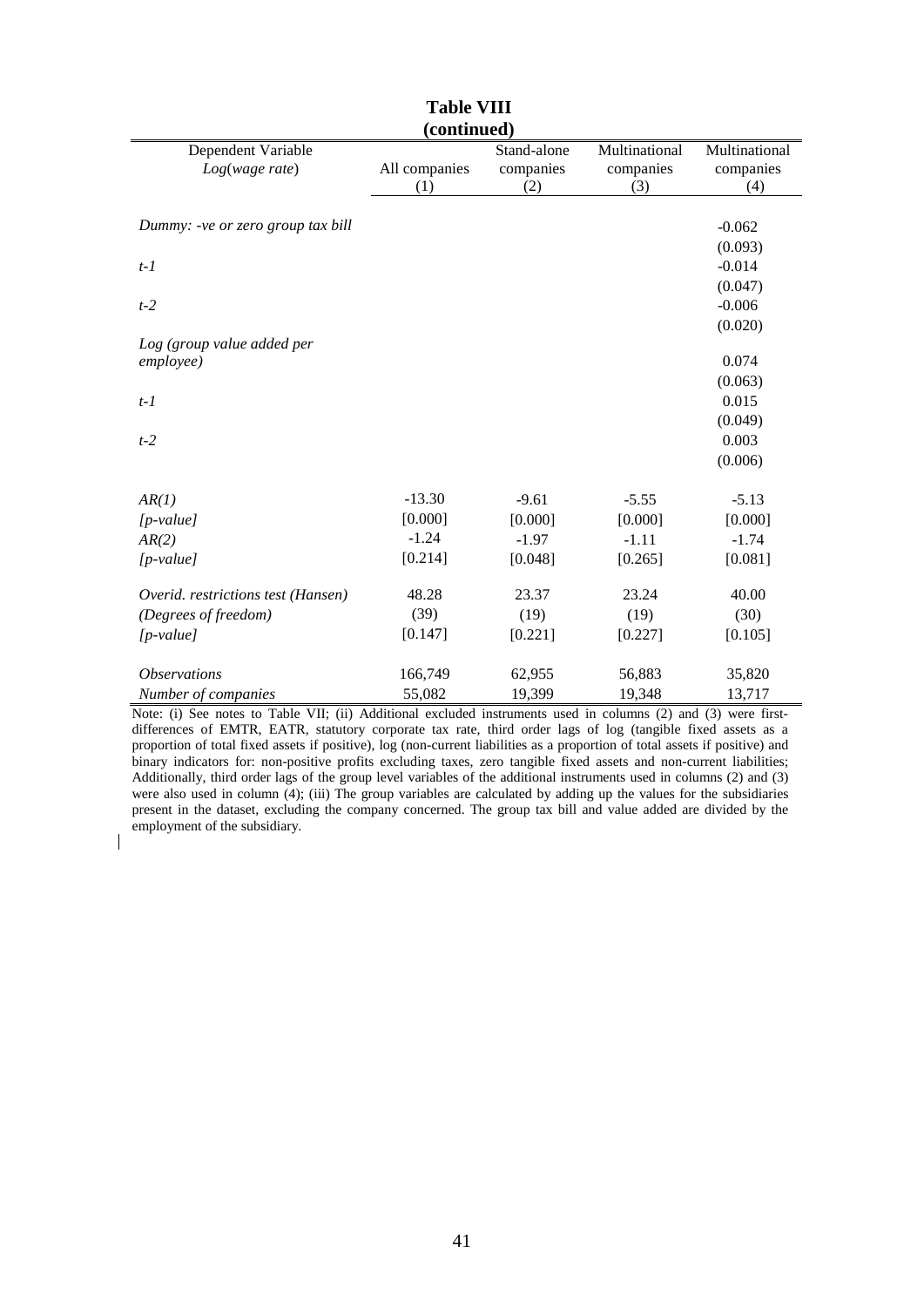#### **Appendix 1 – Derivation of Elasticities and Incidences with respect to value added per employee and taxation per employee**

Using the same notation as in the main paper and suppressing dynamics for simplicity, write the estimated equation (with all variables expressed in per employee terms) as:

$$
ln w = \beta_1 ln f + \beta_2 ln t \tag{1'}
$$

where

$$
t = \tau(f - w) + \tilde{\phi} \tag{2'}
$$

Differentiating, holding *f* constant ( $df = 0$ ) generates

$$
\frac{dw}{dt} = \beta_2(\frac{w}{t})\tag{3'}
$$

Differentiating, holding  $\tilde{\phi}$  constant ( $d\tilde{\phi} = 0$ ) generates

$$
\frac{dw}{df} = w \left[ \frac{\beta_1}{f} + \frac{\beta_2 \tau}{t} \right] / \left[ 1 + \frac{\beta_2 w \tau}{t} \right] \tag{4'}
$$

The elasticities are calculated by multiplying the above incidences by the relevant ratios:

$$
\frac{d \ln w}{d \ln f} = \frac{f}{w} \frac{dw}{df} \tag{5'}
$$

$$
\frac{d \ln w}{d \ln t} = \frac{t}{w} \frac{dw}{dt} = \beta_2 \tag{6'}
$$

Long run incidences and elasticities are calculated by using the relevant LR coefficients instead of the  $\beta$ s in the above expressions.